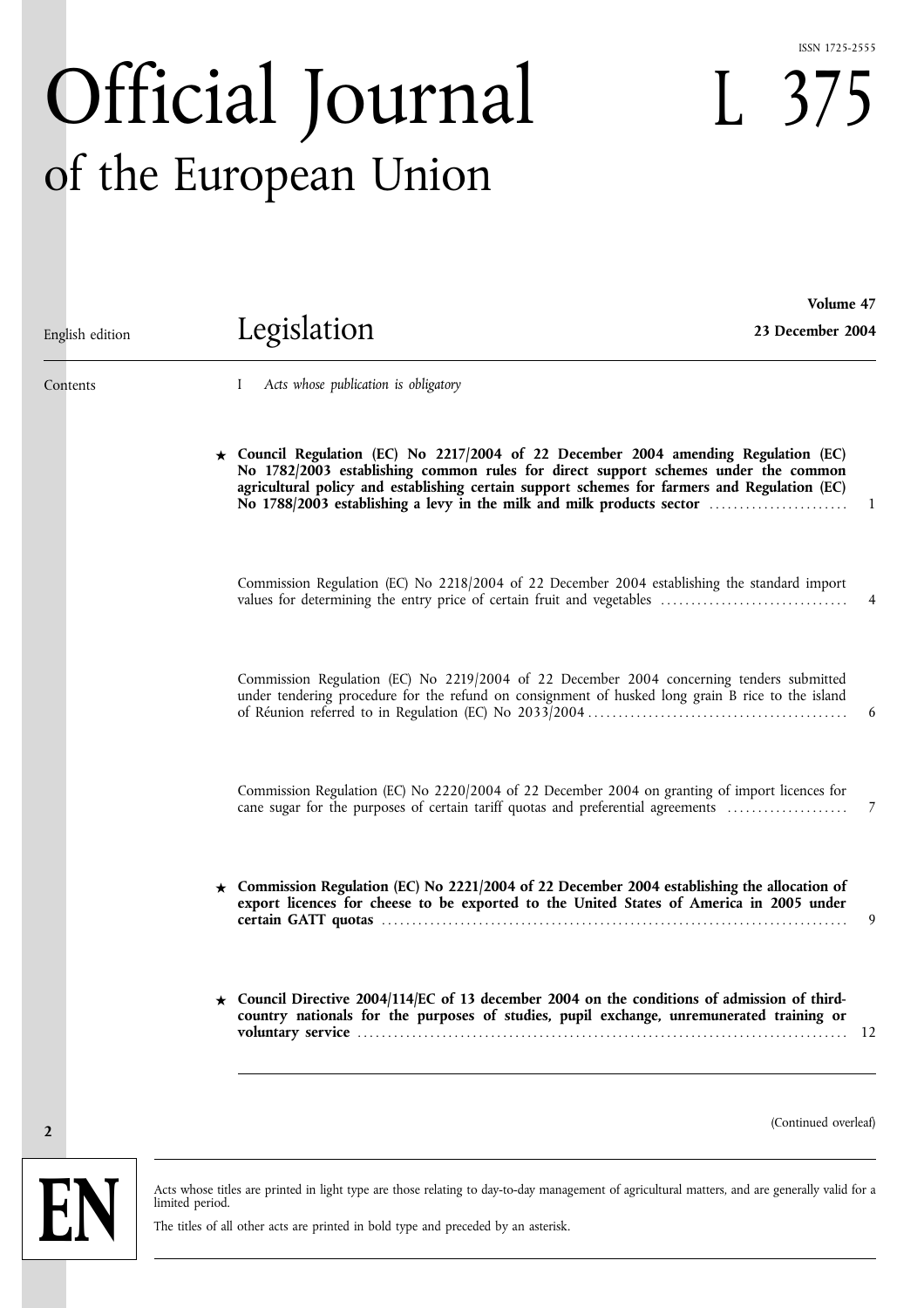## **Council**

2004/889/EC:

| ★ Council Decision of 16 November 2004 on the conclusion of an Agreement between the<br>European Community and the Government of the People's Republic of China on cooperation                                                                                                             | 19 |
|--------------------------------------------------------------------------------------------------------------------------------------------------------------------------------------------------------------------------------------------------------------------------------------------|----|
| Agreement between the European Community and the Government of the People's Republic of China on                                                                                                                                                                                           | 20 |
| 2004/890/EC:                                                                                                                                                                                                                                                                               |    |
| $\star$ Council Decision of 20 December 2004 on the withdrawal by the European Community from<br>the Convention on Fishing and Conservation of the Living Resources in the Baltic Sea and Belts                                                                                            | 27 |
| Commission                                                                                                                                                                                                                                                                                 |    |
| 2004/891/EC:                                                                                                                                                                                                                                                                               |    |
| $\star$ Commission Decision of 19 November 2004 terminating the examination procedure<br>concerning obstacles to trade consisting of trade practices maintained by Canada in relation<br>to certain geographical indications for wines (notified under document number $C(2004)$ 4388)  28 |    |
| 2004/892/EC:                                                                                                                                                                                                                                                                               |    |
| $\star$ Commission Decision of 20 December 2004 amending Decision 2004/614/EC as regards the<br>period of application of protection measures relating to avian influenza in South Africa (notified                                                                                         | 30 |
| 2004/893/EC:                                                                                                                                                                                                                                                                               |    |
| $\star$ Commission Decision of 20 December 2004 providing for the temporary marketing of certain<br>seed of the species Secale cereale, not satisfying the requirements of Council Directive                                                                                               | 31 |
| 2004/894/EC:                                                                                                                                                                                                                                                                               |    |
| ★ Commission Decision of 20 December 2004 providing for the temporary marketing of certain<br>seed of the species Triticum aestivum, not satisfying the requirements of Council Directive                                                                                                  | 33 |
| Corrigenda                                                                                                                                                                                                                                                                                 |    |

- **★ Corrigendum to Council Regulation (EC) No 226/2004 of 10 February 2004 amending Regulation (EC) No 2505/96 opening and providing for the administration of autonomous Community tariff quotas for certain agricultural and industrial products (OJ L 39, 11.2.2004)** ....................................... 35
- **★ Corrigendum to Corrigendum to Commission Regulation (EC) No 2187/2004 of 20 December 2004 amending Regulation (EC) No 1614/2000 derogating from Regulation (EEC) No 2454/93 in respect of the definition of the concept of originating products used for the purposes of the scheme of generalised preferences to take account of the special situation of Cambodia regarding certain exports of textiles to the Community (OJ L 374, 22.12.2004)** .............................................................. 35

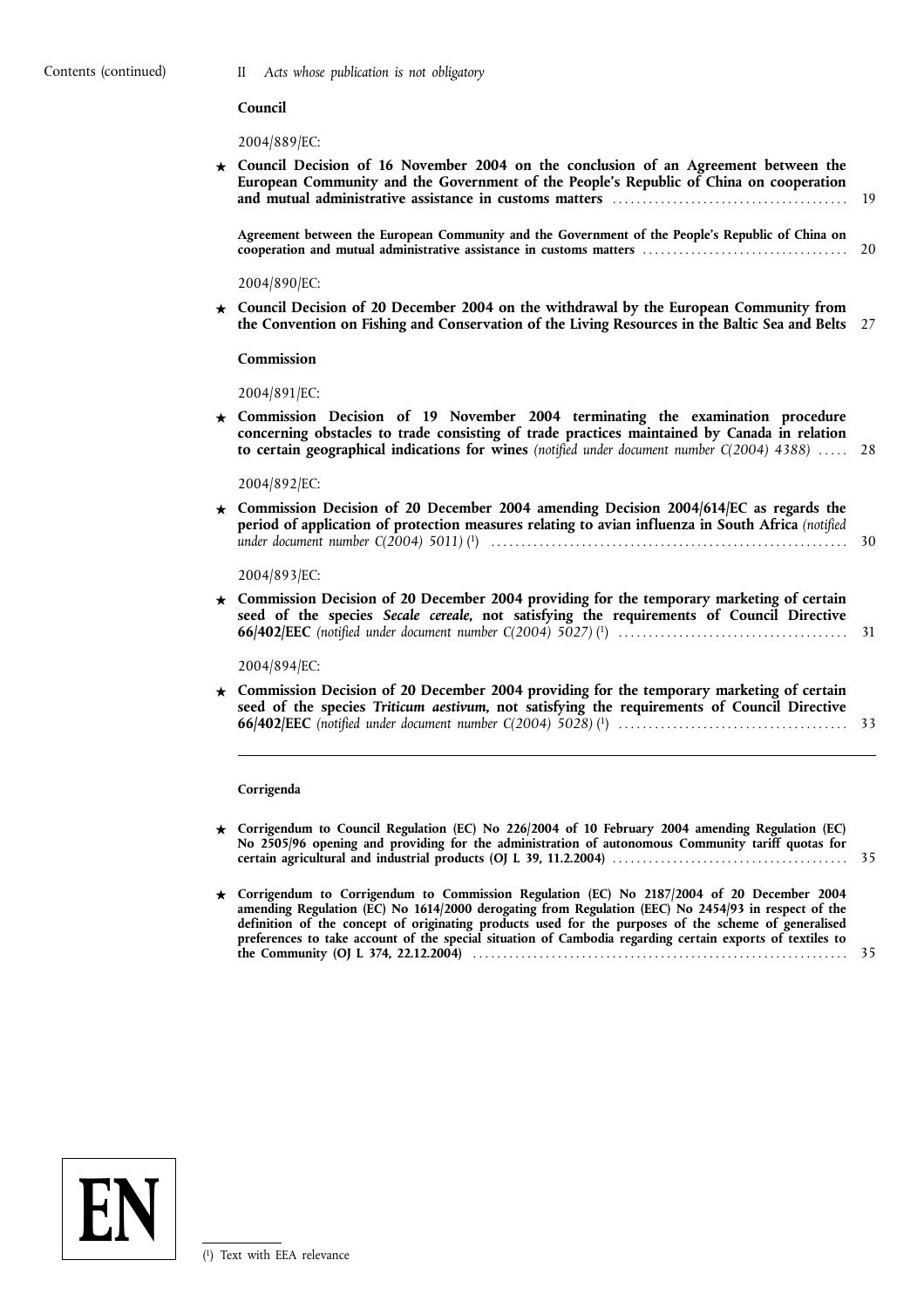I

*(Acts whose publication is obligatory)*

## **COUNCIL REGULATION (EC) No 2217/2004**

## **of 22 December 2004**

**amending Regulation (EC) No 1782/2003 establishing common rules for direct support schemes under the common agricultural policy and establishing certain support schemes for farmers and Regulation (EC) No 1788/2003 establishing a levy in the milk and milk products sector**

THE COUNCIL OF THE EUROPEAN UNION,

Having regard to the Treaty establishing the European Community, and in particular the third subparagraph of Article 37(2) thereof,

Having regard to the proposal from the Commission,

Having regard to the Opinion of the European Parliament (1),

Whereas:

- (1) Due to the geographic location of the Kleinwalsertal (Community of Mittelberg) and the Community of Jungholz, which are situated within the Austrian territory and only accessible by road from Germany, the milk of their producers has been delivered to German buyers.
- (2) Since Regulation (EEC) No 804/68 of the Council of 27 June 1968 on the common organisation of the market in milk and milk products  $(2)$ , as amended by Regulation (EEC) No  $856/84$  (3), has introduced the Community milk quota system, the milk marketed by these producers has been taken into account in the establishment of the German milk reference quantities.
- (3) Council Regulation (EC) No 1782/2003 (4) has introduced direct payment for the dairy sector starting from the calendar year 2004. These payments are based on the individual reference quantities of producers concerned which are administered by Germany whilst, under that Regulation, the payment of the dairy premium should be carried out by the Austrian autho-

rities within the limit of their national reference quantity for the 12-month period of 1999/2000 set out in Annex I to Council Regulation (EEC) No 3950/92 of 28 September 1992 establishing an additional levy in the milk and milk products sector (5) and a budgetary ceiling provided for in Article 96(2) of Regulation (EC) No 1782/2003. Both the reference quantity and the ceiling have been calculated for Austria without taking into account the individual reference quantities for the Kleinwalsertal (Community of Mittelberg) and the Community of Jungholz.

- (4) Article 47(2) of Regulation (EC) No 1782/2003 provides for the inclusion of dairy payments in the single payment scheme provided for by that Regulation in 2007. However, Article 62 of the same Regulation authorises the Member States to anticipate the inclusion of such payments from 2005. The inclusion of the dairy premium is foreseen in Germany as from 2005, while in Austria it will take place at a later stage.
- (5) To permit a practical and correct administration of the dairy premium and its inclusion in the Single Payment Scheme, Regulation (EC) No 1782/2003 should be amended in such a way that, for Germany and Austria, the reference quantities and the budgetary ceiling, referred to in Articles  $95(4)$  and  $96(2)$ , take into account the milk reference quantities of the producers of the regions concerned. Consequently, it is also appropriate to modify Annex I to Regulation (EC) No 1788/2003 of 29 September 2003 establishing a levy in the milk and milk products sector in order to convert the reference quantities of producers concerned into Austrian reference quantities as from milk quota year 2004/05.
- (6) For the payments due in 2004, taking into account that the date for application has already expired, it is however appropriate to provide for a derogation to Article 2(b) of Regulation (EC) No 1782/2003 allowing Germany to pay the premium to farmers situated in the Austrian Kleinwalsertal (Community of Mittelberg) and the Community of Jungholz,

<sup>(</sup> 1) Opinion of 14.12.2004 (not yet published in the Official Journal).

<sup>(</sup> 2) OJ L 148, 28.6.1968, p. 13. Regulation repealed by Regulation (EC)

No 1255/1999 (OJ L 160, 26.6.1999, p. 48). ( 3) OJ L 90, 1.4.1984, p. 10.

 $(4)$  $\overrightarrow{O}$ J L 270, 21.10.2003, p. 1. Regulation as last amended by Regulation (EC) No 864/2004 (OJ L 161, 30.4.2004, p. 48).

<sup>(</sup> 5) OJ L 405, 31.12.1992, p. 1. Regulation repealed by Regulation (EC) No 1788/2003 (OJ L 270, 21.10.2003, p. 123) and last amended by Commission Regulation (EC) No 739/2004 (OJ L 116, 22.4.2004, p. 7).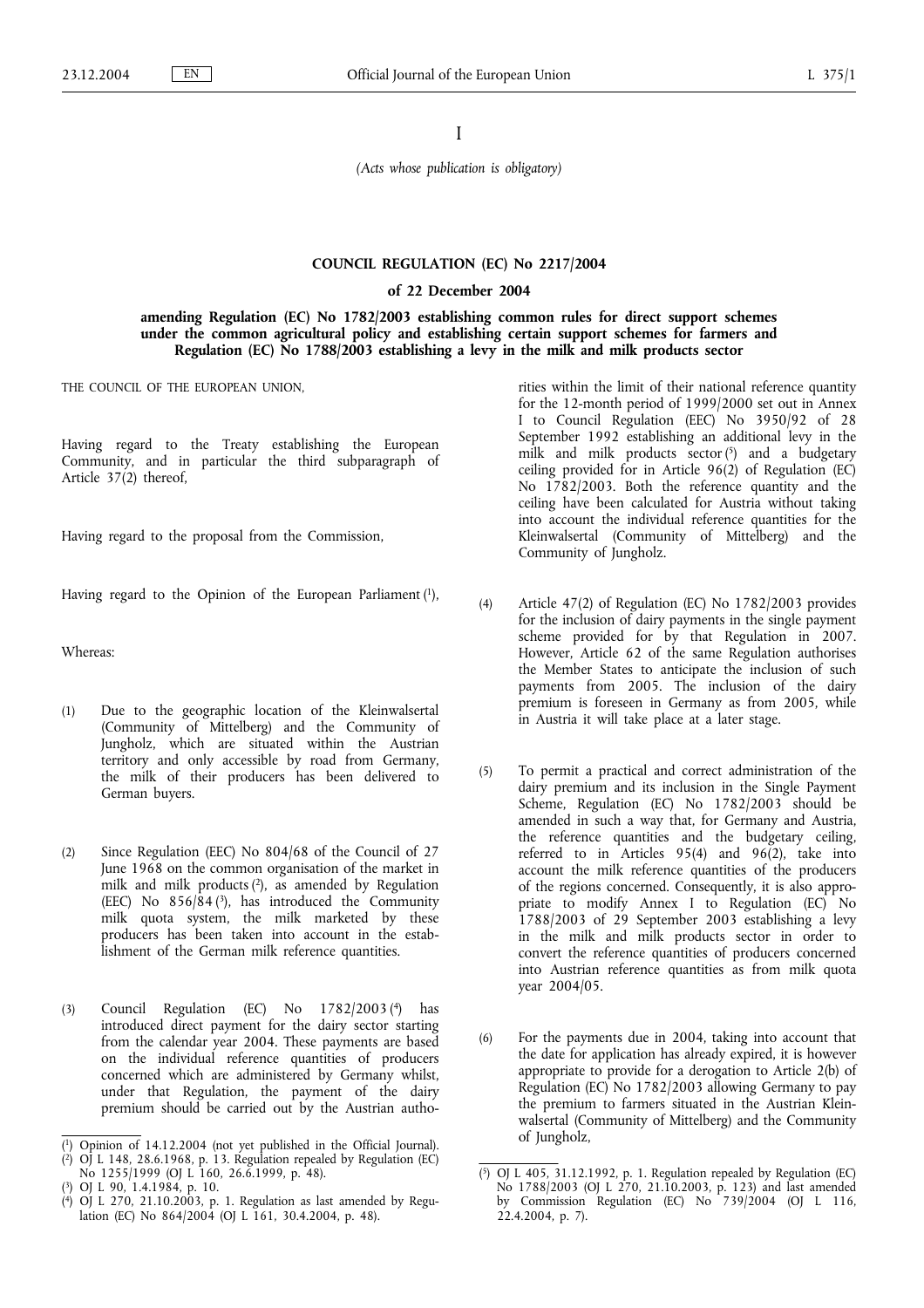HAS ADOPTED THIS REGULATION:

*Article 1*

Regulation (EC) No 1782/2003 is hereby amended as follows:

1. In Article 95(4), the following second subparagraph shall be added:

'However, for Germany and Austria the ceiling fixed on the basis of the reference quantities for the 12-month period of 1999/2000, shall be, respectively, 27 863 827,288 and 2 750 389,712 tonnes.'

- 2. Article 96(2) is hereby amended as follows:
	- (a) the row for Germany shall be replaced by the following:

'Germany 101,99 204,52 306,78';

(b) the row for Austria shall be replaced by the following:

'Austria 10,06 20,19 30,28'.

*Article 2*

Annex I to Regulation (EC) No 1788/2003 is amended in accordance with the Annex to this Regulation.

*Article 3*

By way of derogation from Article 2(b) of Regulation (EC) No 1782/2003, Germany shall pay the dairy premium and additional payments for 2004 to farmers situated in the Austrian Kleinwalsertal (Community of Mittelberg) and the Community of Jungholz.

#### *Article 4*

This Regulation shall enter into force on the day of its publication in the *Official Journal of the European Union*.

It shall apply as follows:

(a) Article 1 shall apply from 1 January 2005;

(b) Article 2 shall apply from 1 April 2004;

(c) Article 3 shall apply from 1 January 2004.

This Regulation shall be binding in its entirety and directly applicable in all Member States.

Done at Brussels, 22 December 2004.

*For the Council The President* C. VEERMAN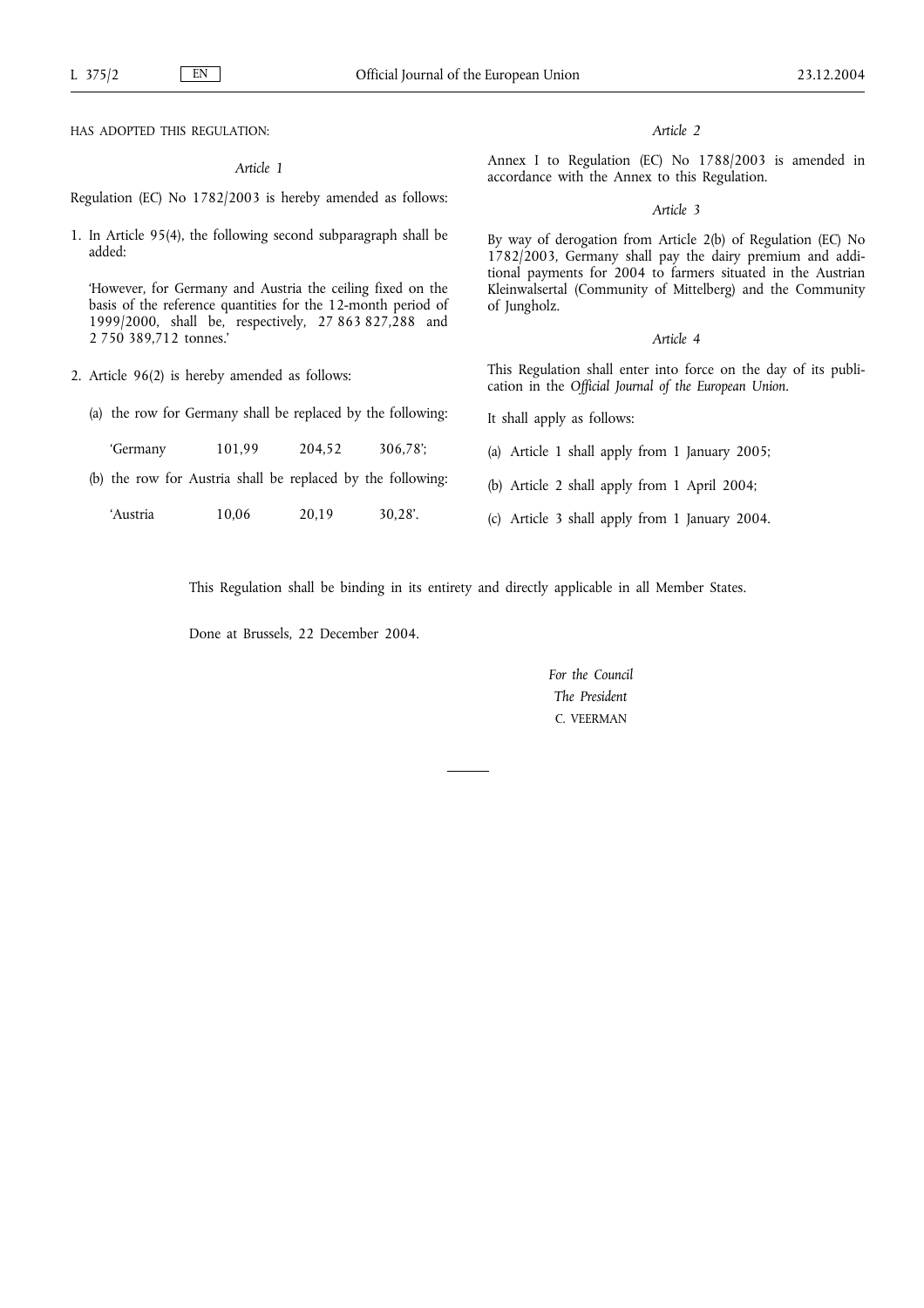## *ANNEX*

Annex I to Regulation (EC) No 1788/2003 is hereby amended as follows:

- 1. Point (a) is amended as follows:
	- (a) the row for Germany shall be replaced by the following:

'Germany 27 863 827,288';

(b) the row for Austria shall be replaced by the following:

'Austria 2 750 389,712'.

2. Point (b) is amended as follows:

(a) the row for Germany shall be replaced by the following:

'Germany 27 863 827,288';

(b) the row for Austria shall be replaced by the following:

'Austria 2 750 389,712'.

3. Point (c) is amended as follows:

(a) the row for Germany shall be replaced by the following:

'Germany 28 003 146,424';

- (b) the row for Austria shall be replaced by the following: 'Austria 2 764 141,661'.
- 4. Point (d) is amended as follows:
	- (a) the row for Germany shall be replaced by the following:

'Germany 28 142 465,561';

- (b) the row for Austria shall be replaced by the following: 'Austria 2 777 893,609'.
- 5. Point (e) is amended as follows:
	- (a) the row for Germany shall be replaced by the following: 'Germany 28 281 784,697';
	- (b) the row for Austria shall be replaced by the following:

'Austria 2 791 645,558'.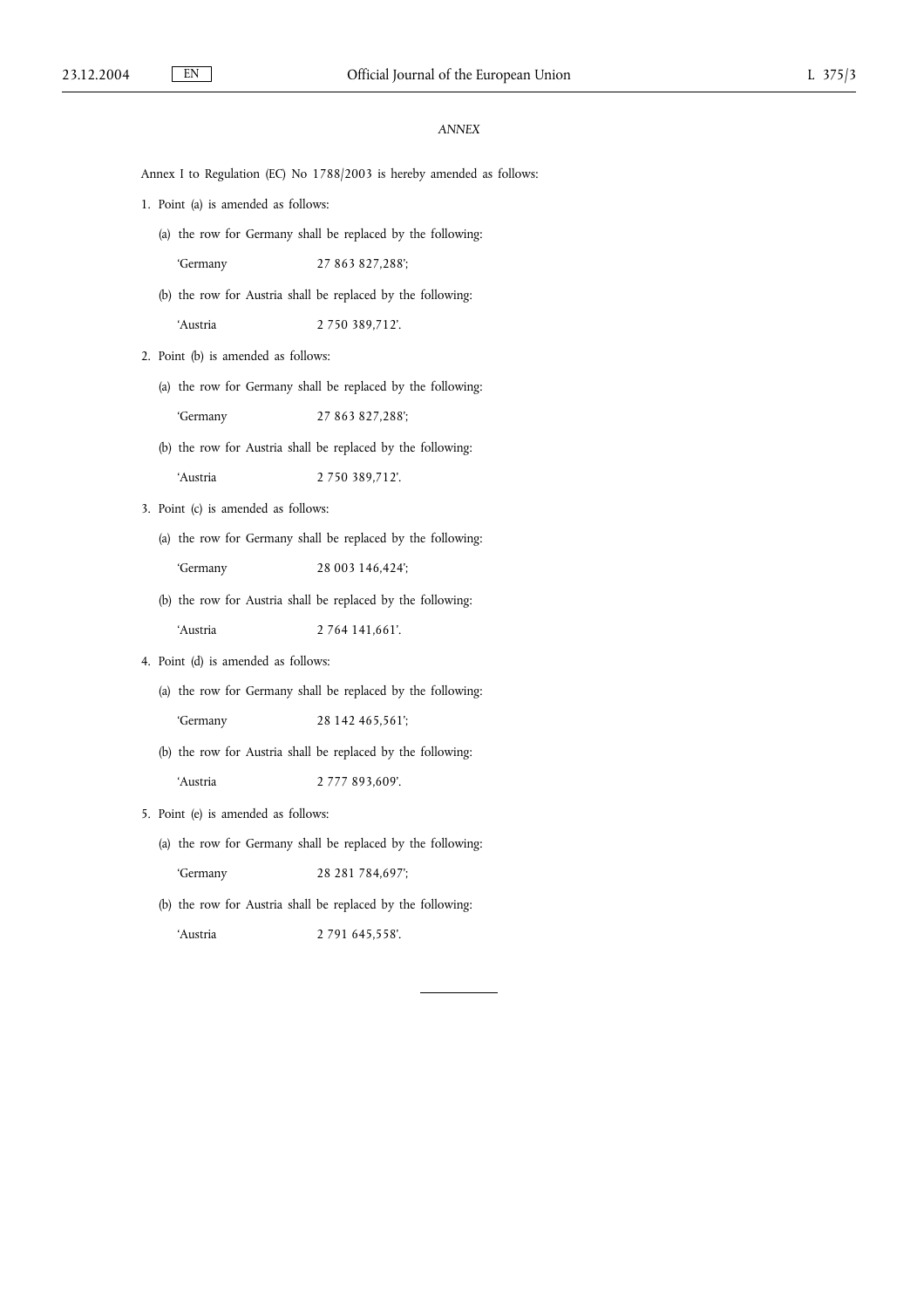## **COMMISSION REGULATION (EC) No 2218/2004**

## **of 22 December 2004**

## **establishing the standard import values for determining the entry price of certain fruit and vege-**

**tables**

THE COMMISSION OF THE EUROPEAN COMMUNITIES,

Having regard to the Treaty establishing the European Community,

Having regard to Commission Regulation (EC) No 3223/94 of 21 December 1994 on detailed rules for the application of the import arrangements for fruit and vegetables (1), and in particular Article 4(1) thereof,

Whereas:

(1) Regulation (EC) No 3223/94 lays down, pursuant to the outcome of the Uruguay Round multilateral trade negotiations, the criteria whereby the Commission fixes the standard values for imports from third countries, in respect of the products and periods stipulated in the Annex thereto.

(2) In compliance with the above criteria, the standard import values must be fixed at the levels set out in the Annex to this Regulation,

HAS ADOPTED THIS REGULATION:

## *Article 1*

The standard import values referred to in Article 4 of Regulation (EC) No 3223/94 shall be fixed as indicated in the Annex hereto.

## *Article 2*

This Regulation shall enter into force on 23 December 2004.

This Regulation shall be binding in its entirety and directly applicable in all Member States.

Done at Brussels, 22 December 2004.

*For the Commission* J. M. SILVA RODRÍGUEZ *Director-General for Agriculture and Rural Development*

 $(1)$ 1) OJ L 337, 24.12.1994, p. 66. Regulation as last amended by Regulation (EC) No 1947/2002 (OJ L 299, 1.11.2002, p. 17).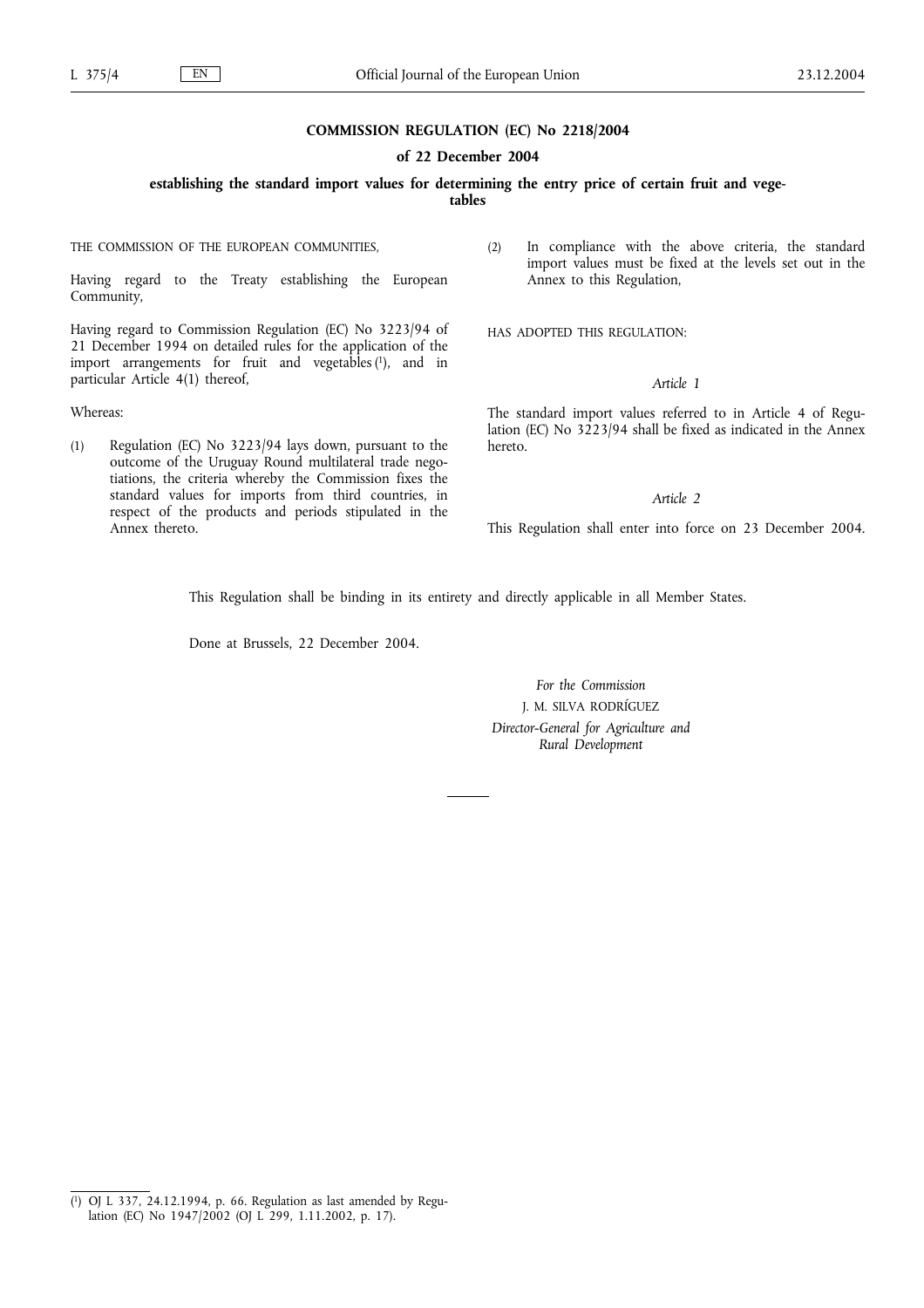## *(EUR/100 kg)* CN code Third country code (1) Standard import value  $0702\ 00\ 00$   $052$   $04.4$   $75.8$ 204 75,8<br>999 85,1 85,1  $0707\ 00\ 05$   $052$   $97.7$   $97.7$ 97,7  $0709\ 90\ 70$   $052$   $103,1$   $74.1$ 204 74,1 999 88,6 0805 10 10, 0805 10 30, 0805 10 50 052 49,7  $\begin{array}{c|c}\n 204 & 47,3 \\
220 & 45,0\n \end{array}$ 220 45,0<br>388 50,7 388 50,7 448 34,4<br>999 45,4 45,4  $0805\ 20\ 10$   $204$   $56,2$ <br>999  $56,2$ 56,2 0805 20 30, 0805 20 50, 0805 20 70, 0805 20 90 052 72,9  $\begin{array}{cc} 204 & 47,0 \\ 400 & 86,0 \end{array}$ 400 86,0  $624$ <br>999 71,6  $71,6$  $0805\,50\,10$   $052$   $47,9$ <br> $528$   $38,8$ 528 38,8<br>999 43,4 999 43,4 0808 10 20, 0808 10 50, 0808 10 90 388 1090 388 149,8 400 80,2<br>404 105.4  $404$ <br>  $720$ <br>  $63.7$ 720 63,7<br>999 99,8 999 99,8 0808 20 50 400 400 102,5 528 47,6<br>720 50,6 720 50,6 999 66,9

## **to Commission Regulation of 22 December 2004 establishing the standard import values for determining the entry price of certain fruit and vegetables**

 $(1)$ 1) Country nomenclature as fixed by Commission Regulation (EC) No 2081/2003 (OJ L 313, 28.11.2003, p. 11). Code '999' stands for 'of other origin'.

## *ANNEX*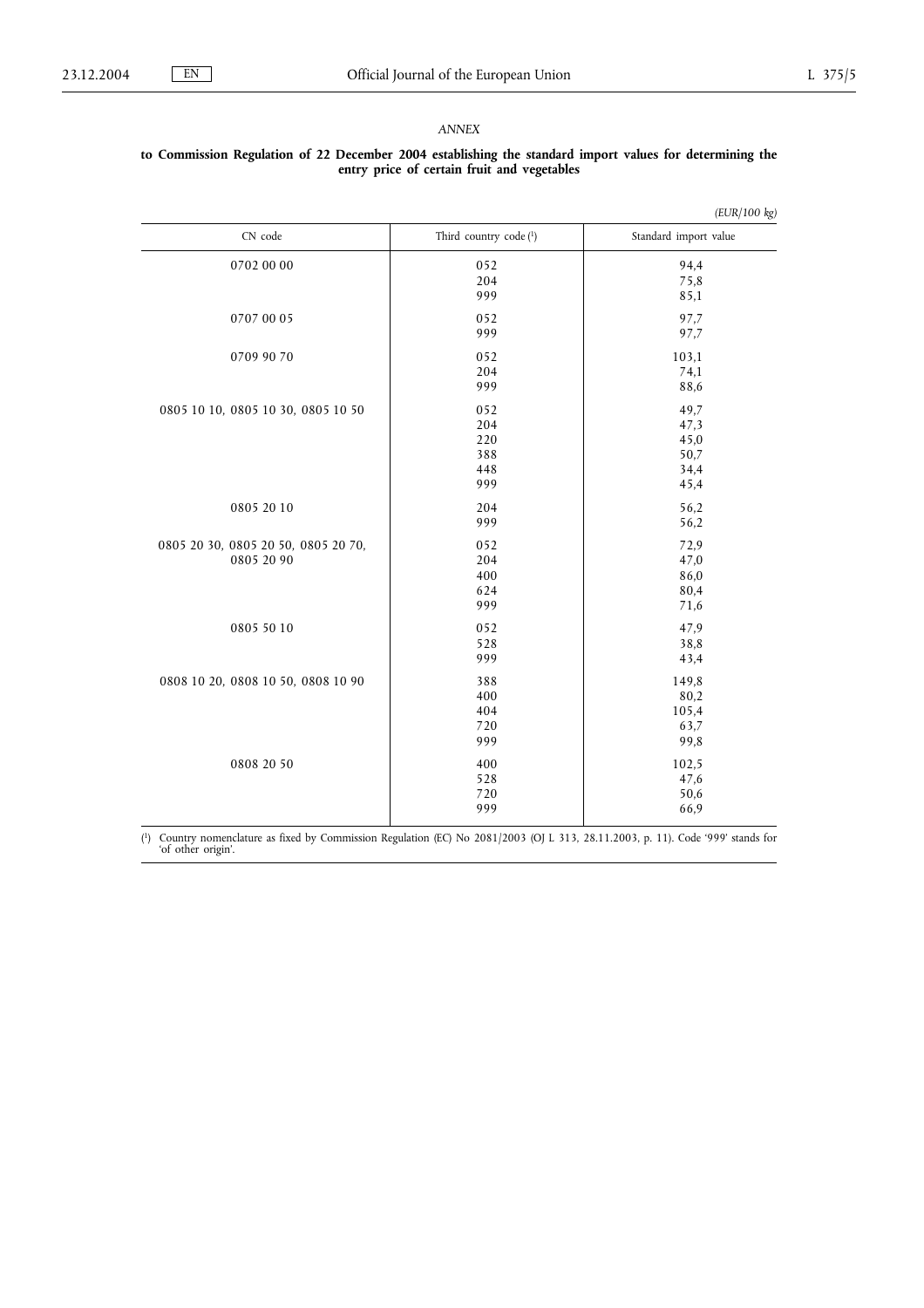## **COMMISSION REGULATION (EC) No 2219/2004**

## **of 22 December 2004**

**concerning tenders submitted under tendering procedure for the refund on consignment of husked long grain B rice to the island of Réunion referred to in Regulation (EC) No 2033/2004**

THE COMMISSION OF THE EUROPEAN COMMUNITIES,

Having regard to the Treaty establishing the European Community,

Having regard to Council Regulation (EC) No 1785/2003 of 29 September 2003 on the common organisation of the market in rice  $(1)$ , and in particular Article 5(3) thereof,

Having regard to Commission Regulation (EEC) No 2692/89 of 6 September 1989 laying down detailed rules for exports of rice to Réunion  $(2)$ , and in particular Article  $9(1)$  thereof,

Whereas:

- (1) Commission Regulation (EC) No  $2033/2004$  (3) opens an invitation to tender for the subsidy on rice exported to Réunion.
- (2) Article 9 of Regulation (EEC) No 2692/89 allows the Commission to decide, in accordance with the procedure laid down in Article 2b(2) of Regulation (EC) No 1785/2003 and on the basis of the tenders submitted, to make no award.
- (3) On the basis of the criteria laid down in Articles 2 and 3 of Regulation (EEC) No 2692/89, a maximum subsidy should not be fixed.
- (4) The measures provided for in this Regulation are in accordance with the opinion of the Management Committee for Cereals,

HAS ADOPTED THIS REGULATION:

#### *Article 1*

No action shall be taken on the tenders submitted from 13 to 16 December 2004 in response to the invitation to tender referred to in Regulation (EC) No 2033/2004 for the subsidy on exports to Réunion of husked long grain B rice falling within CN code 1006 20 98.

## *Article 2*

This Regulation shall enter into force on 23 December 2004.

This Regulation shall be binding in its entirety and directly applicable in all Member States.

Done at Brussels, 22 December 2004.

*For the Commission* Mariann FISCHER BOEL *Member of the Commission*

- ( 2) OJ L 261, 7.9.1989, p. 8. Regulation as last amended by Regulation
- (EC) No 1275/2004 (OJ L 241, 13.7.2004, p. 8).

<sup>(</sup> 1) OJ L 270, 21.10.2003, p. 96.

<sup>(</sup> 3) OJ L 353, 27.11.2004, p. 9.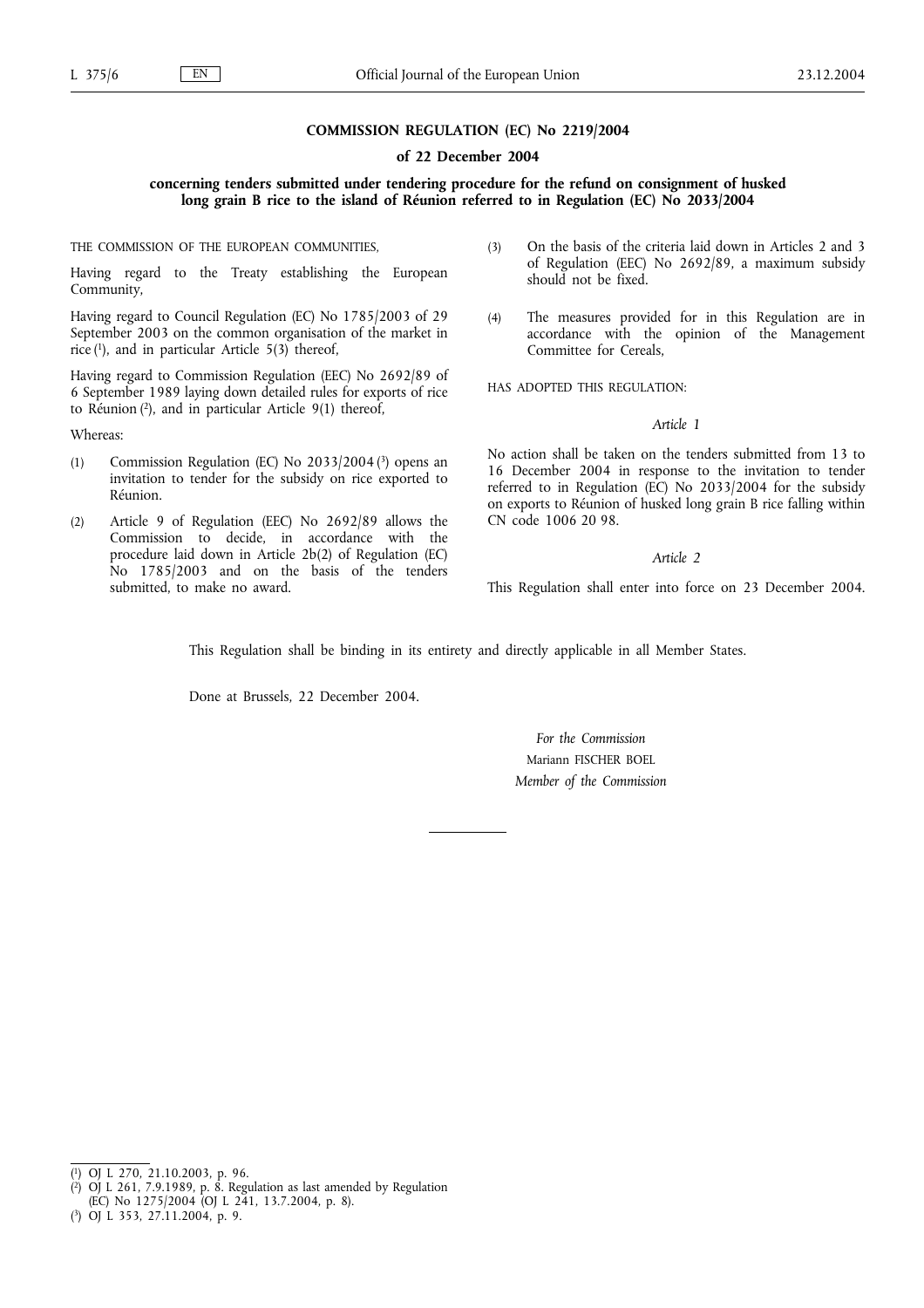## **COMMISSION REGULATION (EC) No 2220/2004**

## **of 22 December 2004**

## **on granting of import licences for cane sugar for the purposes of certain tariff quotas and preferential agreements**

THE COMMISSION OF THE EUROPEAN COMMUNITIES,

Having regard to the Treaty establishing the European Community,

Having regard to Council Regulation (EC) No 1260/2001 of 19 June 2001 on the common organisation of the markets in the sugar sector  $(1)$ ,

Having regard to Council Regulation (EC) No 1095/96 of 18 June 1996 on the implementation of the concessions set out in Schedule CXL drawn up in the wake of the conclusion of the GATT XXIV.6 negotiations (2),

Having regard to Commission Regulation (EC) No 1159/2003 of 30 June 2003 laying down detailed rules of application for the 2003/04, 2004/05 and 2005/06 marketing years for the import of cane sugar under certain tariff quotas and preferential agreements and amending Regulations (EC) No 1464/95 and (EC) No  $779/96$  (3), and in particular Article 5(3) thereof,

## Whereas:

- (1) Article 9 of Regulation (EC) No 1159/2003 stipulates how the delivery obligations at zero duty of products of CN code 1701, expressed in white sugar equivalent, are to be determined for imports originating in signatory countries to the ACP Protocol and the Agreement with India.
- (2) Article 16 of Regulation (EC) No 1159/2003 stipulates how the zero duty tariff quotas for products of CN code 1701 11 10, expressed in white sugar equivalent, are to be determined for imports originating in signatory

countries to the ACP Protocol and the Agreement with India.

- (3) Article 22 of Regulation (EC) No 1159/2003 opens tariff quotas at a duty of EUR 98 per tonne for products of CN code 1701 11 10 for imports originating in Brazil, Cuba and other third countries.
- (4) In the week of 13 to 17 December 2004 applications were presented to the competent authorities in line with Article 5(1) of Regulation (EC) No 1159/2003 for import licences for a total quantity exceeding a country's delivery obligation quantity of ACP-India preferential sugar determined pursuant to Article 9 of that Regulation.
- (5) In these circumstances the Commission must set reduction coefficients to be used so that licences are issued for quantities scaled down in proportion to the total available and must indicate that the limit in question has been reached,

HAS ADOPTED THIS REGULATION:

## *Article 1*

In the case of import licence applications presented from 13 to 17 December 2004 in line with Article 5(1) of Regulation (EC) No 1159/2003 licences shall be issued for the quantities indicated in the Annex to this Regulation.

## *Article 2*

This Regulation shall enter into force on 23 December 2004.

This Regulation shall be binding in its entirety and directly applicable in all Member States.

Done at Brussels, 22 December 2004.

*For the Commission* J. M. SILVA RODRÍGUEZ *Director-General for Agriculture and Rural Development*

( 1) OJ L 178, 30.6.2001, p. 1. Regulation as last amended by Commission Regulation (EC) No 39/2004 (OJ L 6, 10.1.2004, p. 2).

- ( 2) OJ L 146, 20.6.1996, p. 1.
- $(3)$ 3) OJ L 162, 1.7.2003, p. 25. Regulation as amended by Regulation (EC) No 1409/2004 (OJ L 256, 3.8.2004, p. 11).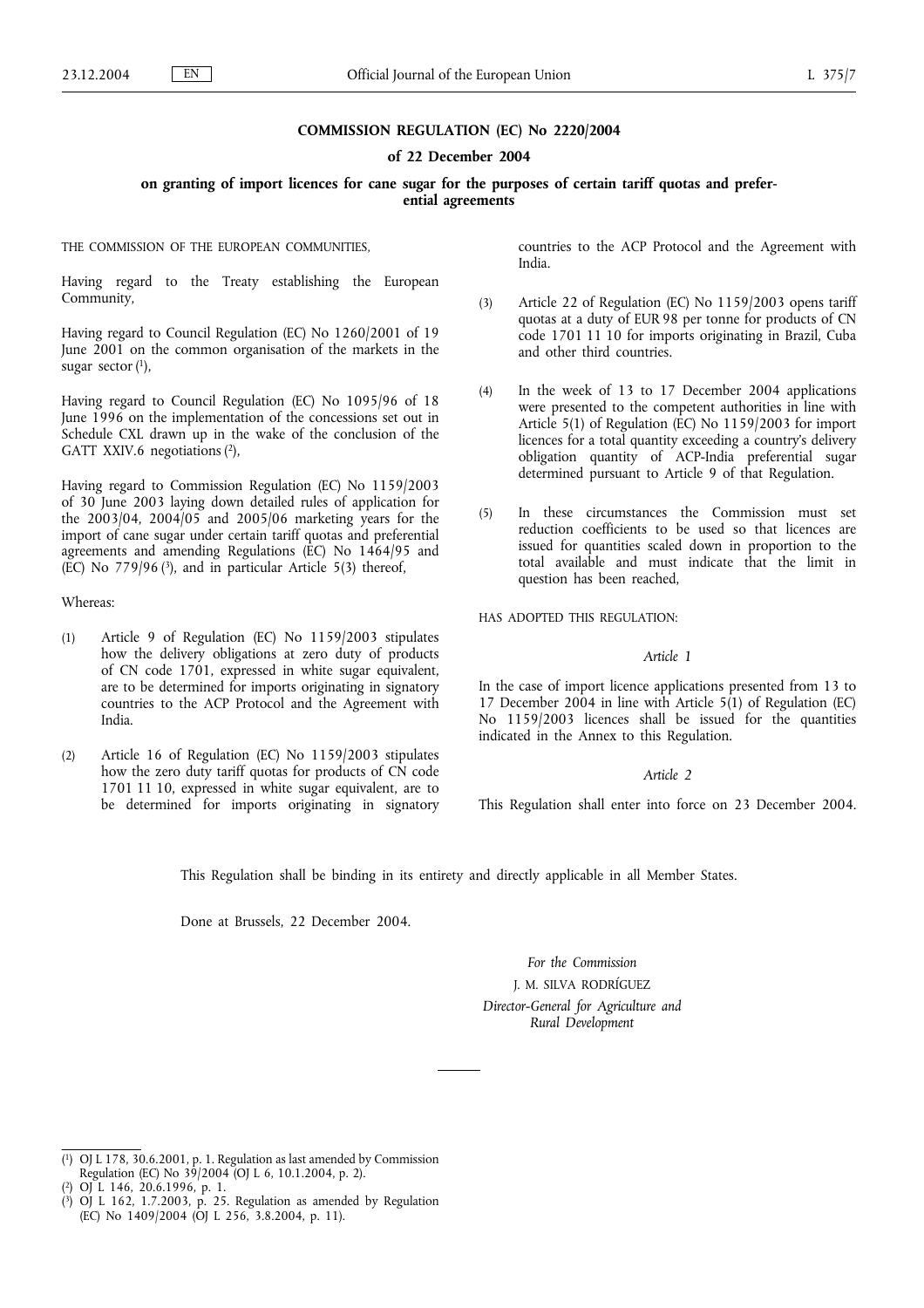## *ANNEX*

## **ACP***—***INDIA preferential sugar**

## **Title II of Regulation (EC) No 1159/2003**

## **2004/05 marketing year**

| Country               | Week of 13.-17.12.2004: percentage of<br>requested quantity to be granted | Limit   |
|-----------------------|---------------------------------------------------------------------------|---------|
| Barbados              | 100                                                                       |         |
| Belize                | 100                                                                       |         |
| Congo                 | 84,8727                                                                   | reached |
| Fiji                  | 100                                                                       |         |
| Guyana                | 100                                                                       |         |
| India                 | $\mathbf{0}$                                                              | reached |
| Côte d'Ivoire         | 100                                                                       |         |
| Jamaica               | 100                                                                       |         |
| Kenya                 | 100                                                                       |         |
| Madagascar            | 100                                                                       |         |
| Malawi                | 100                                                                       |         |
| Mauritius             | 100                                                                       |         |
| Mozambique            | 100                                                                       | reached |
| Saint Kitts and Nevis | 100                                                                       |         |
| Swaziland             | 100                                                                       |         |
| Tanzania              | 100                                                                       |         |
| Trinidad and Tobago   | 100                                                                       |         |
| Zambia                | 100                                                                       |         |
| Zimbabwe              | $\mathbf{0}$                                                              | reached |

## **Special preferential sugar**

## **Title III of Regulation (EC) No 1159/2003**

## **2004/05 marketing year**

| Country    | Week of 13.-17.12.2004: percentage of<br>requested quantity to be granted | Limit |
|------------|---------------------------------------------------------------------------|-------|
| India      | 100                                                                       |       |
| <b>ACP</b> | 100                                                                       |       |

## **CXL concessions sugar**

## **Title IV of Regulation (EC) No 1159/2003**

## **2004/05 marketing year**

| Country               | Week of 13.-17.12.2004: percentage of<br>requested quantity to be granted | Limit   |
|-----------------------|---------------------------------------------------------------------------|---------|
| Brazil                |                                                                           | reached |
| Cuba                  | 100                                                                       |         |
| Other third countries |                                                                           | reached |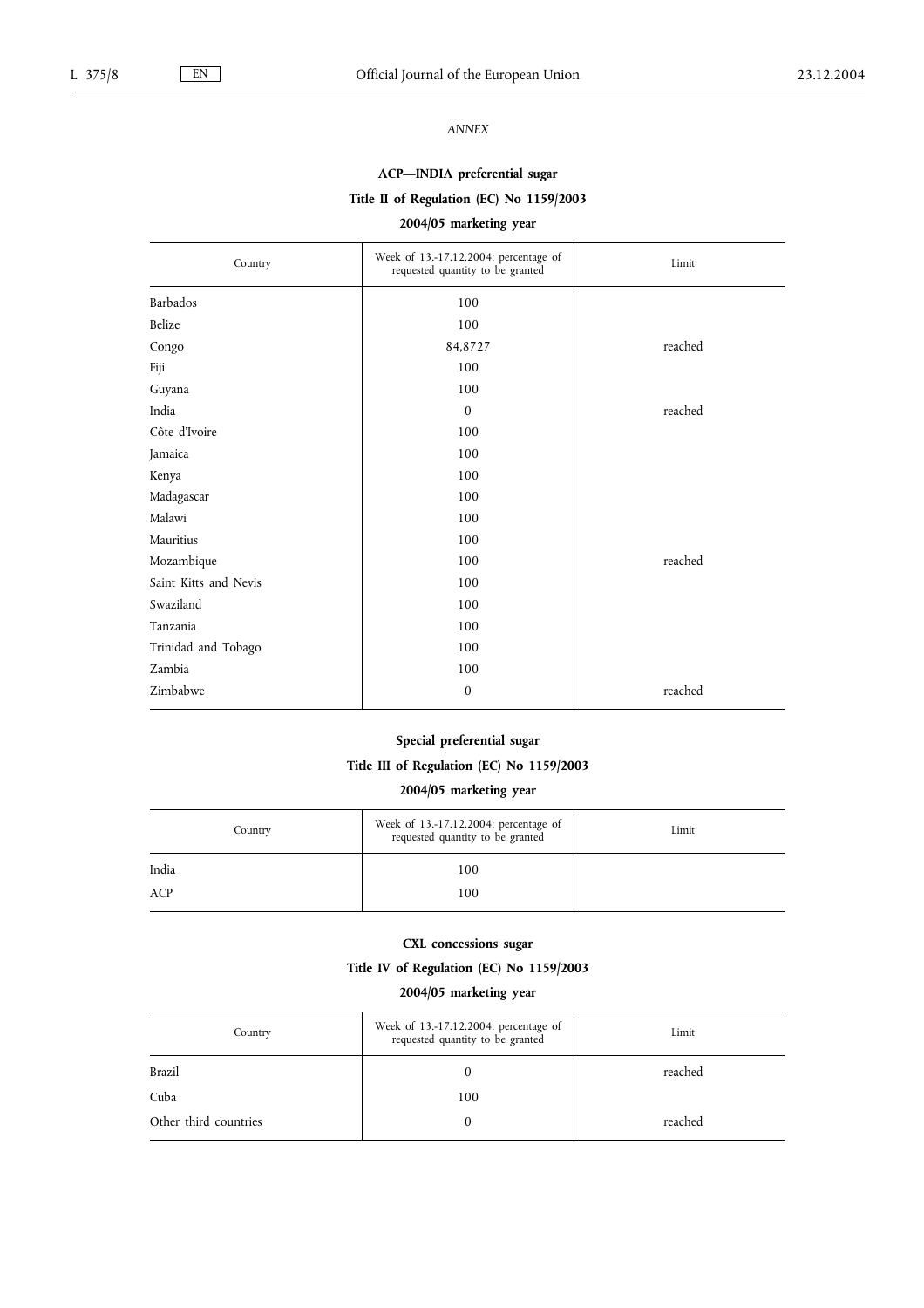## **COMMISSION REGULATION (EC) No 2221/2004**

## **of 22 December 2004**

## **establishing the allocation of export licences for cheese to be exported to the United States of America in 2005 under certain GATT quotas**

THE COMMISSION OF THE EUROPEAN COMMUNITIES,

Having regard to the Treaty establishing the European Community,

Having regard to Council Regulation (EC) No 1255/1999 of 17 May 1999 on the common organisation of the market in milk and milk products (1), and in particular Article 30 thereof,

#### Whereas:

- (1) Commission Regulation (EC) No 1847/2004 (2) opens the procedure for the allocation of export licences for cheese to be exported to the United States of America in 2005 under certain GATT quotas.
- (2) Article 20(3) of Commission Regulation (EC) No 174/1999 of 26 January 1999 laying down special detailed rules for the application of Council Regulation (EEC) No 804/68 as regards export licences and export refunds in the case of milk and milk products $(3)$  lays down the criteria to be applied for allocating provisional licences where applications for those licences are submitted in respect of a quantity of products in excess of one of the relevant quotas for the year in question. Following the enlargement of the Community on 1 May 2004, Article 20(3) of Regulation (EC) No 174/1999 also provides for transitional measures in respect of those criteria for the year 2005.
- (3) The demand for export licences for some quotas and product groups has shown a significant increase and exceeds, sometimes by far, the quantities available. This may lead to a substantial reduction in the quantities allocated per applicant, thereby reducing the efficiency and effectiveness of the scheme. In addition, where the quantities allocated to each operator are very small, experience has shown that there is a risk of an operator being unable in such circumstances to fulfil his obligation to export with the consequent loss of the security.
- (4) In order to deal with that situation, it is appropriate to apply a combination of the three criteria referred to in the first subparagraph of Article 20(3) of Regulation (EC) No 174/1999, taking into account the transitional measures provided for. In accordance with points (a) and (b) of that subparagraph, licences should be allocated in preference to applicants who have already been engaged in the United States of America, whose designated importers are subsidiaries and who have exported a quantity of the products concerned to that destination in the past. In addition, a reduction coefficient should be applied pursuant to point (c) of that subparagraph.
- (5) In the case of product groups and quotas for which the applications lodged are for quantities less than those available, it is appropriate, in accordance with Article 20(5) of Regulation (EC) No 174/1999, to provide for the allocation of the remaining quantities to the applicants in proportion to the quantities applied for. The allocation of such further quantities should be conditional upon the interested operator making a request and lodging a security.
- (6) Given the time limit for the implementation of this procedure, as provided for in Regulation (EC) No 1847/2004, this Regulation should apply as soon as possible.
- (7) The measures provided for in this Regulation are in accordance with the opinion of the Management Committee for Milk and Milk Products,

HAS ADOPTED THIS REGULATION:

#### *Article 1*

1. Applications for provisional export licences lodged pursuant to Regulation (EC) No 1847/2004 in respect of the product groups and quotas identified by 16-Tokyo, 16-, 17-, 18-, 20- and 21-Uruguay, 25-Tokyo and 25-Uruguay in column 3 of the Annex to this Regulation shall be accepted, subject to the application of the allocation coefficients laid down in column 5 of that Annex, when they are submitted by:

— applicants who show an export to the United States of America of the products in question during at least one of the preceding three years and whose designated importers are subsidiaries, or

<sup>(</sup> 1) OJ L 160, 26.6.1999, p. 48. Regulation last amended by Commission Regulation (EC) No 186/2004 (OJ L 29, 3.2.2004, p. 6).

<sup>(</sup> 2) OJ L 322, 23.10.2004, p. 19.

 $(3)$ 3) OJ L 20, 27.1.1999, p. 8. Regulation last amended by Commission Regulation (EC) No 1846/2004 (OJ L 322, 23.10.2004, p. 16).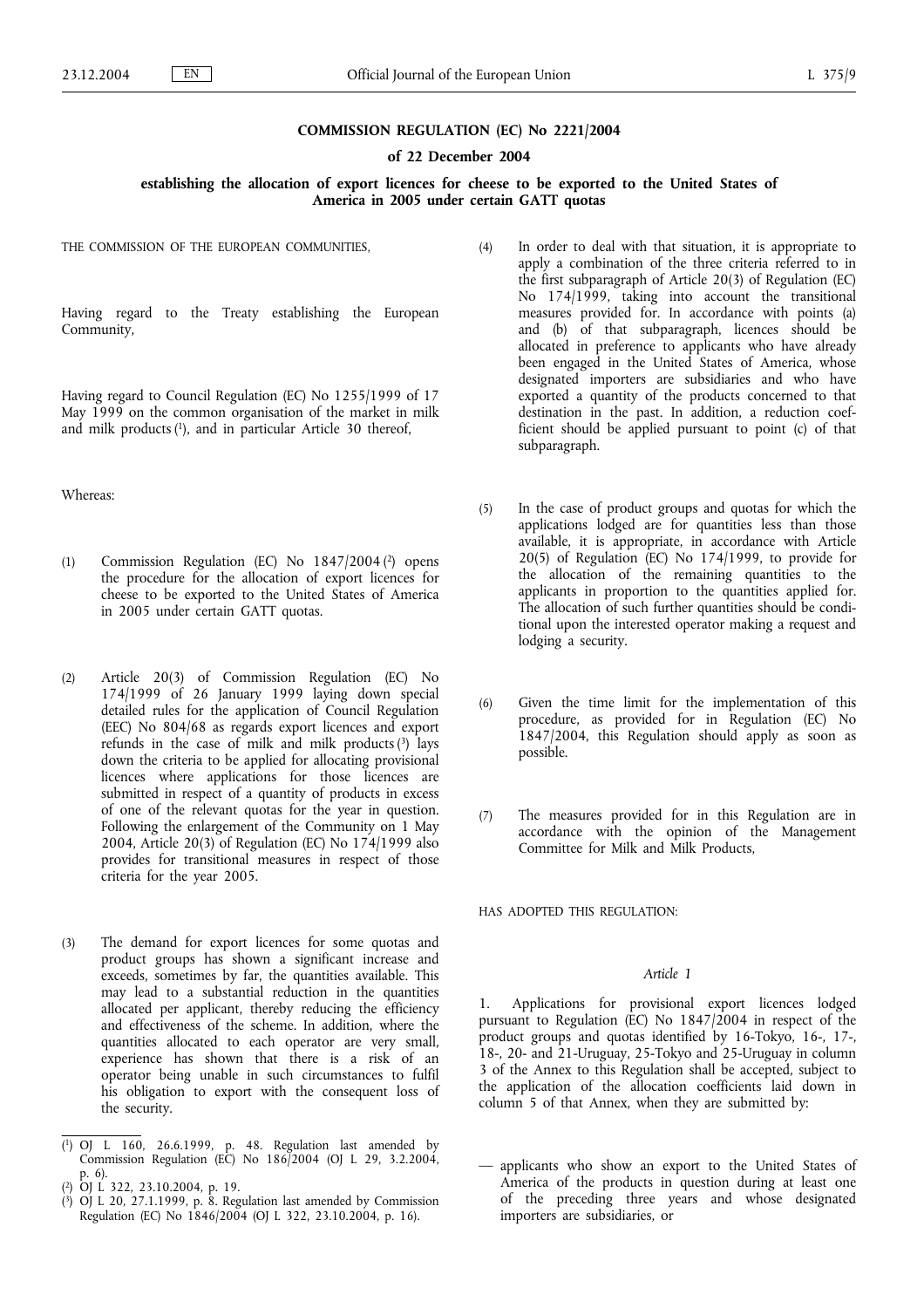— applicants whose designated importers are deemed to be subsidiaries pursuant to point (b) of the second subparagraph of Article 20(3) of Regulation (EC) No 174/1999.

Applications referred to in the first subparagraph shall be accepted, subject to the application of the allocation coefficients laid down in column 6 of the Annex, when they are submitted by:

- applicants other than those referred to in the first subparagraph who show an export to the United States of America of the products in question during each of the preceding three years, or
- applicants in respect of whom an historical performance is not required pursuant to point (a) of the second subparagraph of Article 20(3) of Regulation (EC) No 174/1999.

Applications referred to in the first subparagraph shall be rejected when they are submitted by applicants other than those referred to in the first and second subparagraphs.

2. If the allocated quantity resulting from the application of paragraph 1 is less than 2 tonnes, applicants may withdrawn their application. In such cases, they shall notify the competent authorities within five working days of the entry into force of

this Regulation whereupon their security shall be immediately released.

The competent authority shall notify the Commission within eight working days of the entry into force of this Regulation, of the quantity for which applications have been withdrawn and for which the security has been released.

## *Article 2*

Applications for provisional export licences lodged pursuant to Regulation (EC) No 1847/2004 in respect of the product group and quotas identified by 22-Tokyo and 22-Uruguay in column 3 of the Annex to this Regulation shall be accepted for the quantities requested.

On further application of the trader within 10 working days of the entry into force of this Regulation and subject to the lodging of the security applicable, provisional export licences may be issued for further quantities subject to the application of the allocation coefficient laid down in column 7 of the Annex.

## *Article 3*

This Regulation shall enter into force on the day of its publication in the *Official Journal of the European Union*.

This Regulation shall be binding in its entirety and directly applicable in all Member States.

Done at Brussels, 22 December 2004.

*For the Commission* Mariann FISCHER BOEL *Member of the Commission*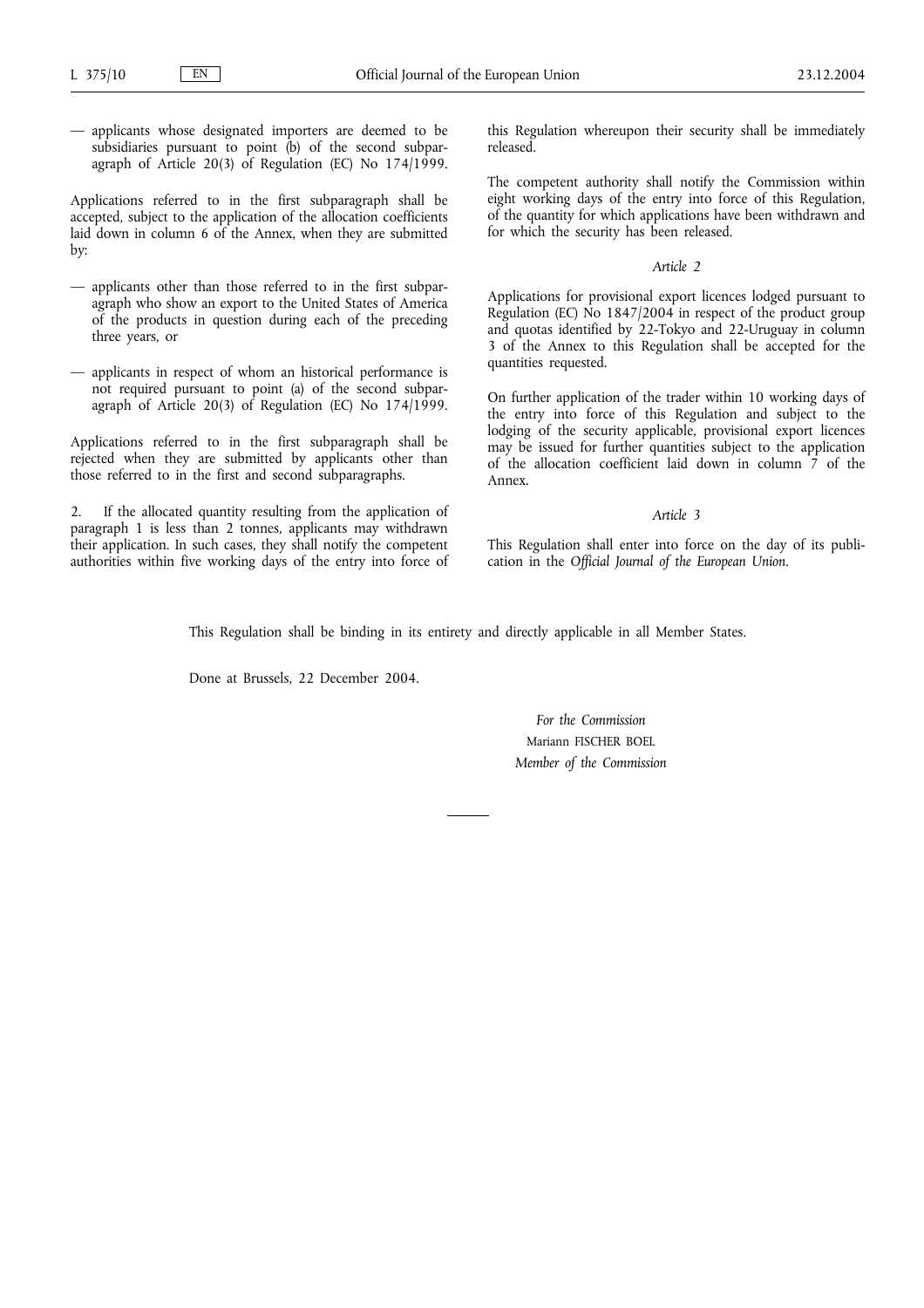| Allocation coefficient provided<br>for under Article 2                                                                                           |                     | $\odot$        | I                                    | I          | I                 |               | $\overline{\phantom{a}}$ | I               | 1,1930821                                                    | 1,2500000     |                                                   | I          |
|--------------------------------------------------------------------------------------------------------------------------------------------------|---------------------|----------------|--------------------------------------|------------|-------------------|---------------|--------------------------|-----------------|--------------------------------------------------------------|---------------|---------------------------------------------------|------------|
| Allocation coefficient provided for under Article 1(1)                                                                                           | Second subparagraph | $\circledcirc$ | 0,0442913                            | 0,0398272  | 0,0511546         | 0,2781457     | 0,0614456                | 0,0482568       |                                                              |               | 0,1237890                                         | 0,1066079  |
|                                                                                                                                                  | First subparagraph  | $\odot$        | 0,1328738                            | 0,1194816  | 0,1534639         | 0,8344371     | 0,1843369                | 0,1447704       |                                                              |               | 0,3713669                                         | 0,3198238  |
| Quantity available for 2005<br>e                                                                                                                 |                     | $\widehat{f}$  | 908,877                              | 3 446,000  | 350,000           | 1050,000      | 1 100,000                | 2025,000        | 393,006                                                      | 380,000       | 4 003,172                                         | 2 420,000  |
| Identification of group<br>and quota                                                                                                             |                     | $\circled{3}$  | $16-7$ okyo                          | 16-Uruguay | $17$ -Uruguay     | $18$ -Uruguay | $20$ -Uruguay            | 21-Uruguay      | 22-Tokyo                                                     | $22$ -Uruguay | 25-Tokyo                                          | 25-Uruguay |
| Identification of group in accordance with additional notes in<br>Chapter 4 of the Harmonised Tariff Schedule of the<br>United States of America | Group               | $\odot$        | Not specifically provided for (NSPF) |            | <b>Blue Mould</b> | Cheddar       | Edam/Gouda               | Italian type    | Swiss or Emmenthaler cheese other<br>than with eye formation |               | Swiss or Emmenthaler cheese with<br>eye formation |            |
|                                                                                                                                                  | Note No             | $\widehat{E}$  | $\frac{6}{1}$                        |            | 17                | $\frac{8}{2}$ | 20                       | $\overline{21}$ | 22                                                           |               | 25                                                |            |

*ANNEX*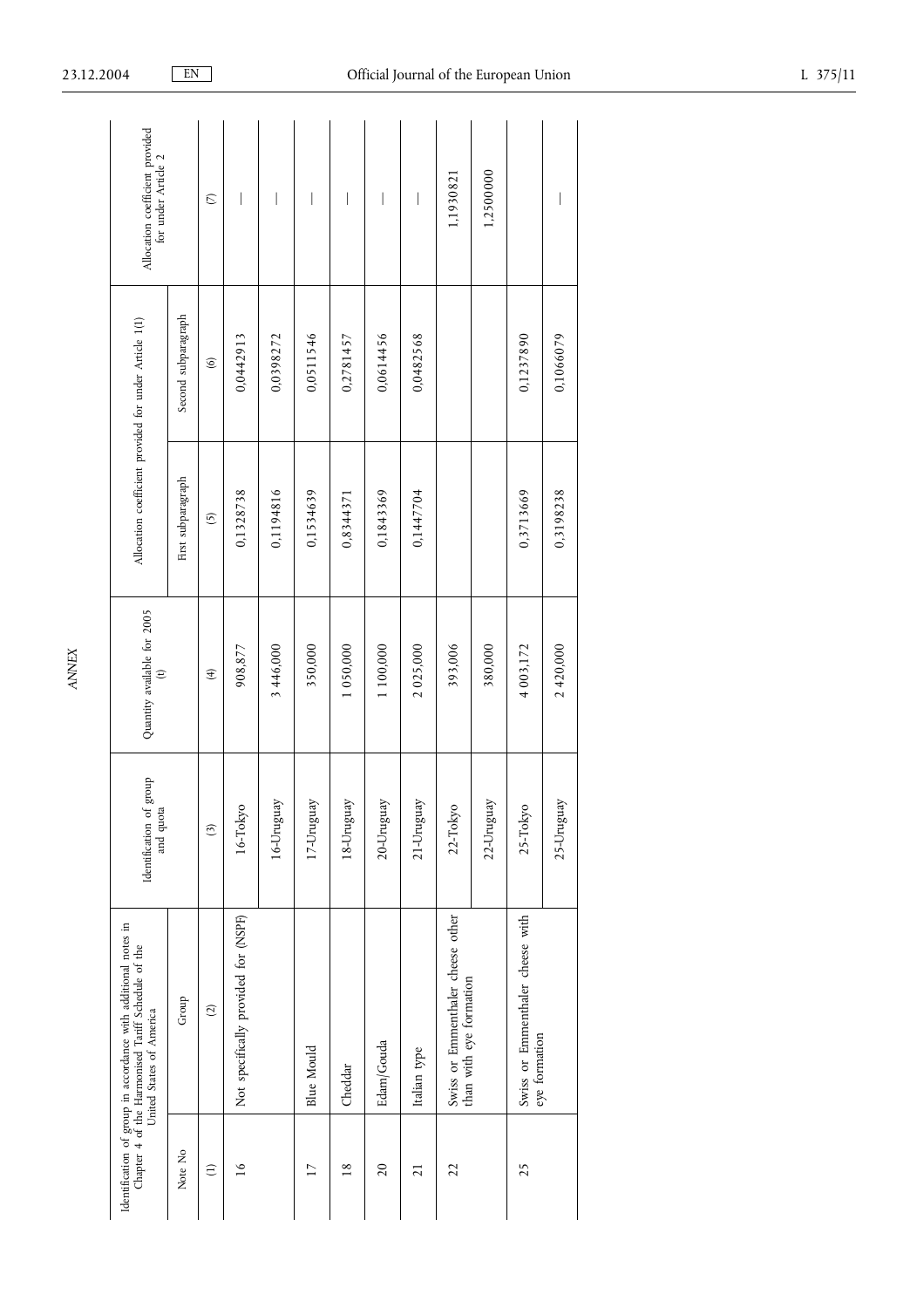## **COUNCIL DIRECTIVE 2004/114/EC**

## **of 13 december 2004**

## **on the conditions of admission of third-country nationals for the purposes of studies, pupil exchange, unremunerated training or voluntary service**

THE COUNCIL OF THE EUROPEAN UNION.

Having regard to the Treaty establishing the European Community, and in particular points (3)(a) and (4) of the first subparagraph of Article 63 thereof,

Having regard to the proposal from the Commission,

Having regard to the Opinion of the European Parliament (1),

Having regard to the Opinion of the European Economic and Social Committee (2),

Having regard to the Opinion of the Committee of the Regions  $(3)$ ,

Whereas:

- (1) For the gradual establishment of an area of freedom, security and justice, the Treaty provides for measures to be adopted in the fields of asylum, immigration and the protection of the rights of third-country nationals.
- (2) The Treaty provides that the Council is to adopt measures on immigration policy relating to conditions of entry and residence, and standards on procedures for the issue by Member States of long-term visas and residence permits.
- (3) At its special meeting at Tampere on 15 and 16 October 1999, the European Council acknowledged the need for approximation of national legislation on the conditions for admission and residence of third-country nationals and asked the Council to rapidly adopt decisions on the basis of proposals by the Commission.
- (4) This Directive respects the fundamental rights and observes the principles recognised by the Charter of Fundamental Rights of the European Union.
- (5) The Member States should give effect to the provisions of this Directive without discrimination on the basis of sex, race, colour, ethnic or social origin, genetic features, language, religion or belief, political or any other opinions, membership of a national minority, property, birth, disability, age or sexual orientation.
- (6) One of the objectives of Community action in the field of education is to promote Europe as a whole as a world centre of excellence for studies and vocational training. Promoting the mobility of third-country nationals to the Community for the purpose of studies is a key factor in that strategy. The approximation of the Member States' national legislation on conditions of entry and residence is part of this.
- (7) Migration for the purposes set out in this Directive, which is by definition temporary and does not depend on the labour-market situation in the host country, constitutes a form of mutual enrichment for the migrants concerned, their country of origin and the host Member State and helps to promote better familiarity among cultures.
- (8) The term admission covers the entry and residence of third-country nationals for the purposes set out in this Directive.
- (9) The new Community rules are based on definitions of student, trainee, educational establishment and volunteer already in use in Community law, in particular in the various Community programmes to promote the mobility of the relevant persons (Socrates, European Voluntary Service etc.).
- (10) The duration and other conditions of preparatory courses for students covered by the present Directive should be determined by Member States in accordance with their national legislation.
- (11) Third-country nationals who fall into the categories of unremunerated trainees and volunteers and who are considered, by virtue of their activities or the kind of compensation or remuneration received, as workers under national legislation are not covered by this Directive. The admission of third-country nationals who intend to carry out specialisation studies in the field of medicine should be determined by the Member States.
- (12) Evidence of acceptance of a student by an establishment of higher education could include, among other possibilities, a letter or certificate confirming his/her enrolment.
- (13) Fellowships may be taken into account in assessing the availability of sufficient resources.

<sup>(</sup> 1) OJ C 68 E, 18.3.2004, p. 107.

<sup>(</sup> 2) OJ C 133, 6.6.2003, p. 29.

<sup>(</sup> 3) OJ C 244, 10.10.2003, p. 5.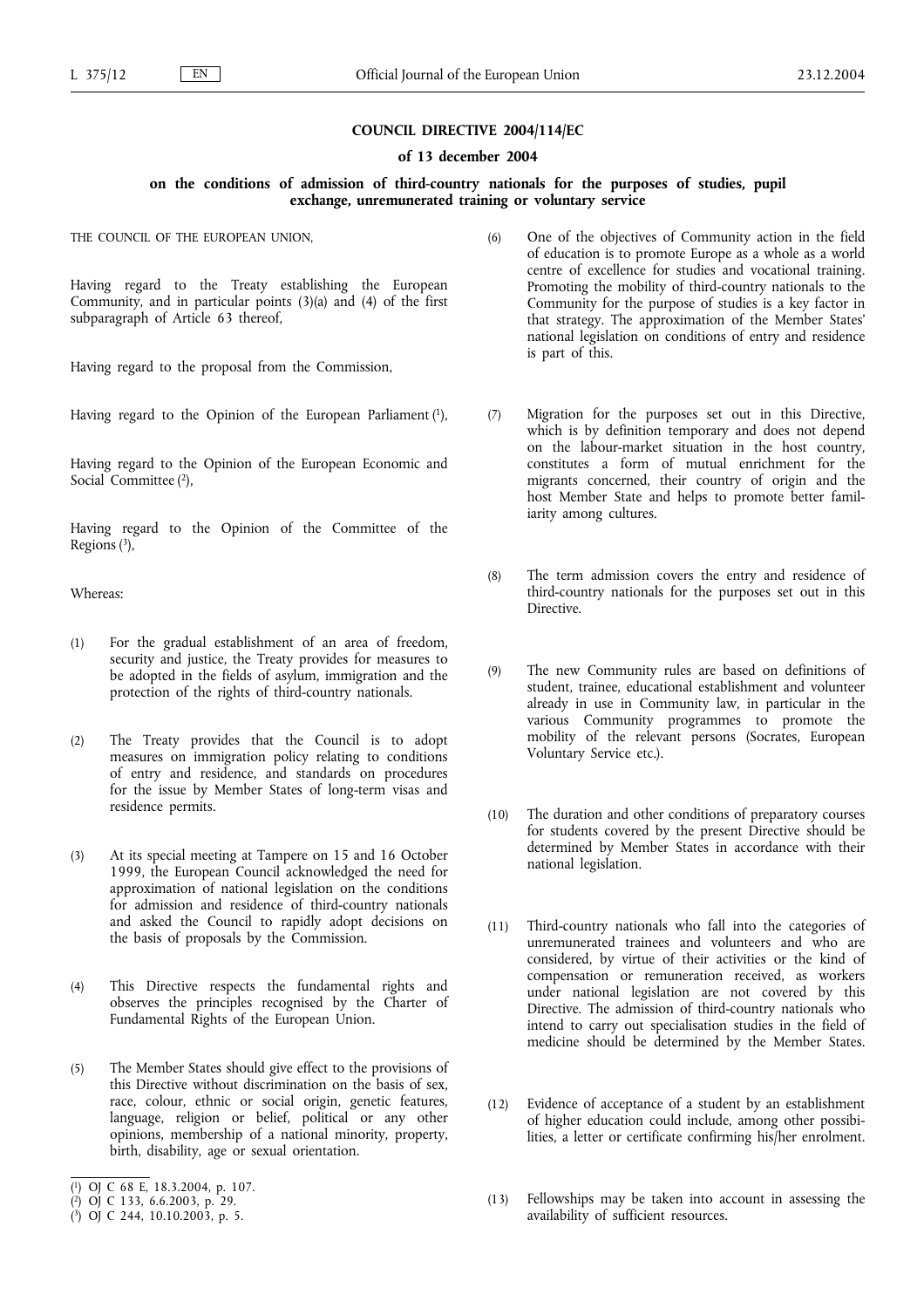- (14) Admission for the purposes set out in this Directive may be refused on duly justified grounds. In particular, admission could be refused if a Member State considers, based on an assessment of the facts, that the third-country national concerned is a potential threat to public policy or public security. The notion of public policy may cover a conviction for committing a serious crime. In this context it has to be noted that the notions of public policy and public security also cover cases in which a third-country national belongs or has belonged to an association which supports terrorism, supports or has supported such an association, or has or has had extremist aspirations.
- (15) In case of doubts concerning the grounds of the application of admission, Member States should be able to require all the evidence necessary to assess its coherence, in particular on the basis of the applicant's proposed studies, in order to fight against abuse and misuse of the procedure set out in this Directive.
- (16) The mobility of students who are third-country nationals studying in several Member States must be facilitated, as must the admission of third-country nationals participating in Community programmes to promote mobility within and towards the Community for the purposes set out in this Directive.
- (17) In order to allow initial entry into their territory, Member States should be able to issue in a timely manner a residence permit or, if they issue residence permits exclusively on their territory, a visa.
- (18) In order to allow students who are third-country nationals to cover part of the cost of their studies, they should be given access to the labour market under the conditions set out in this Directive. The principle of access for students to the labour market under the conditions set out in this Directive should be a general rule; however, in exceptional circumstances Member States should be able to take into account the situation of their national labour markets.
- (19) The notion of prior authorisation includes the granting of work permits to students who wish to exercise an economic activity.
- (20) This Directive does not affect national legislation in the area of part-time work.
- (21) Provision should be made for fast-track admission procedures for study purposes or for pupil exchange schemes operated by recognised organisations in the Member States.
- (22) Each Member State should ensure that the fullest possible set of regularly updated information is made available to the general public, notably on the Internet, as regards the establishments defined in this Directive, courses of study

to which third-country nationals may be admitted and the conditions and procedures for entry and residence in its territory for those purposes.

- (23) This Directive should not in any circumstances affect the application of Council Regulation (EC) No 1030/2002 of 13 June 2002 laying down a uniform format for residence permits for third-country nationals (1).
- (24) Since the objective of this Directive, namely to determine the conditions of admission of third-country nationals for the purposes of study, pupil exchange, unremunerated training or voluntary service, cannot be sufficiently achieved by the Member States and can, by reason of its scale or effects, be better achieved at Community level, the Community may adopt measures, in accordance with the principle of subsidiarity as set out in Article 5 of the Treaty. In accordance with the principle of proportionality as set out in that Article, this Directive does not go beyond what is necessary to achieve that objective.
- (25) In accordance with Articles 1 and 2 of the Protocol on the position of the United Kingdom and Ireland, annexed to the Treaty on European Union and to the Treaty establishing the European Community, and without prejudice to Article 4 of the said Protocol, these Member States are not taking part in the adoption of this Directive and are not bound by it or subject to its application.
- (26) In accordance with Articles 1 and 2 of the Protocol on the position of Denmark, annexed to the Treaty on European Union and to the Treaty establishing the European Community, Denmark is not taking part in the adoption of this Directive and is not bound by it or subject to its application,

HAS ADOPTED THIS DIRECTIVE:

#### CHAPTER I

## **GENERAL PROVISIONS**

## *Article 1*

#### **Subject matter**

The purpose of this Directive is to determine:

- (a) the conditions for admission of third-country nationals to the territory of the Member States for a period exceeding three months for the purposes of studies, pupil exchange, unremunerated training or voluntary service;
- (b) the rules concerning the procedures for admitting thirdcountry nationals to the territory of the Member States for those purposes.

<sup>(</sup> 1) OJ L 157, 15.6.2002, p. 1.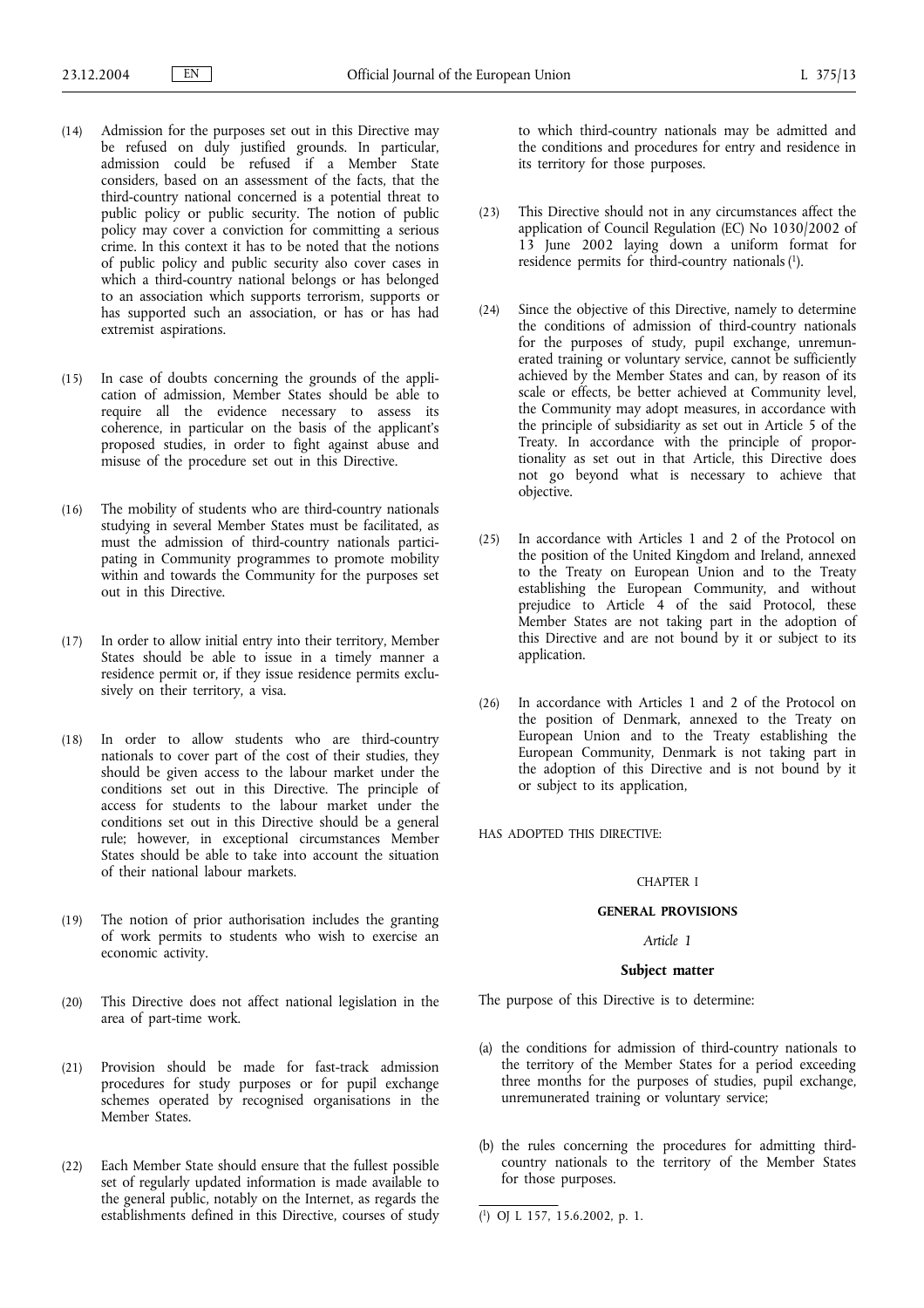#### **Definitions**

For the purposes of this Directive:

- (a) 'third-country national' means any person who is not a citizen of the European Union within the meaning of Article 17(1) of the Treaty;
- (b) 'student' means a third-country national accepted by an establishment of higher education and admitted to the territory of a Member State to pursue as his/her main activity a full-time course of study leading to a higher education qualification recognised by the Member State, including diplomas, certificates or doctoral degrees in an establishment of higher education, which may cover a preparatory course prior to such education according to its national legislation;
- (c) 'school pupil' means a third-country national admitted to the territory of a Member State to follow a recognised programme of secondary education in the context of an exchange scheme operated by an organisation recognised for that purpose by the Member State in accordance with its national legislation or administrative practice;
- (d) 'unremunerated trainee' means a third-country national who has been admitted to the territory of a Member State for a training period without remuneration in accordance with its national legislation;
- (e) 'establishment' means a public or private establishment recognised by the host Member State and/or whose courses of study are recognised in accordance with its national legislation or administrative practice for the purposes set out in this Directive;
- (f) 'voluntary service scheme' means a programme of activities of practical solidarity, based on a State or a Community scheme, pursuing objectives of general interest;
- (g) 'residence permit' means any authorisation issued by the authorities of a Member State allowing a third-country national to stay legally in its territory, in accordance with Article 1(2)(a) of Regulation (EC) No 1030/2002.

## *Article 3*

## **Scope**

1. This Directive shall apply to third-country nationals who apply to be admitted to the territory of a Member State for the purpose of studies.

Member States may also decide to apply this Directive to thirdcountry nationals who apply to be admitted for the purposes of pupil exchange, unremunerated training or voluntary service.

- 2. This Directive shall not apply to:
- (a) third-country nationals residing in a Member State as asylum-seekers, or under subsidiary forms of protection, or under temporary protection schemes;
- (b) third-country nationals whose expulsion has been suspended for reasons of fact or of law;
- (c) third-country nationals who are family members of Union citizens who have exercised their right to free movement within the Community;
- (d) third-country nationals who enjoy long-term resident status in a Member State in accordance with Council Directive 2003/109/EC of 25 November 2003 on the status of third-country nationals who are long-term residents  $(1)$  and exercise their right to reside in another Member State in order to study or receive vocational training;
- (e) third-country nationals considered under the national legislation of the Member State concerned as workers or selfemployed persons.

#### *Article 4*

## **More favourable provisions**

1. This Directive shall be without prejudice to more favourable provisions of:

- (a) bilateral or multilateral agreements between the Community or the Community and its Member States and one or more third countries; or
- (b) bilateral or multilateral agreements between one or more Member States and one or more third countries.

2. This Directive shall be without prejudice to the right of Member States to adopt or maintain provisions that are more favourable to the persons to whom it applies.

#### CHAPTER II

#### **CONDITIONS OF ADMISSION**

## *Article 5*

## **Principle**

The admission of a third-country national under this Directive shall be subject to the verification of documentary evidence showing that he/she meets the conditions laid down in Article 6 and in whichever of Articles 7 to 11 applies to the relevant category.

<sup>(</sup> 1) OJ L 16, 23.1.2004, p. 44.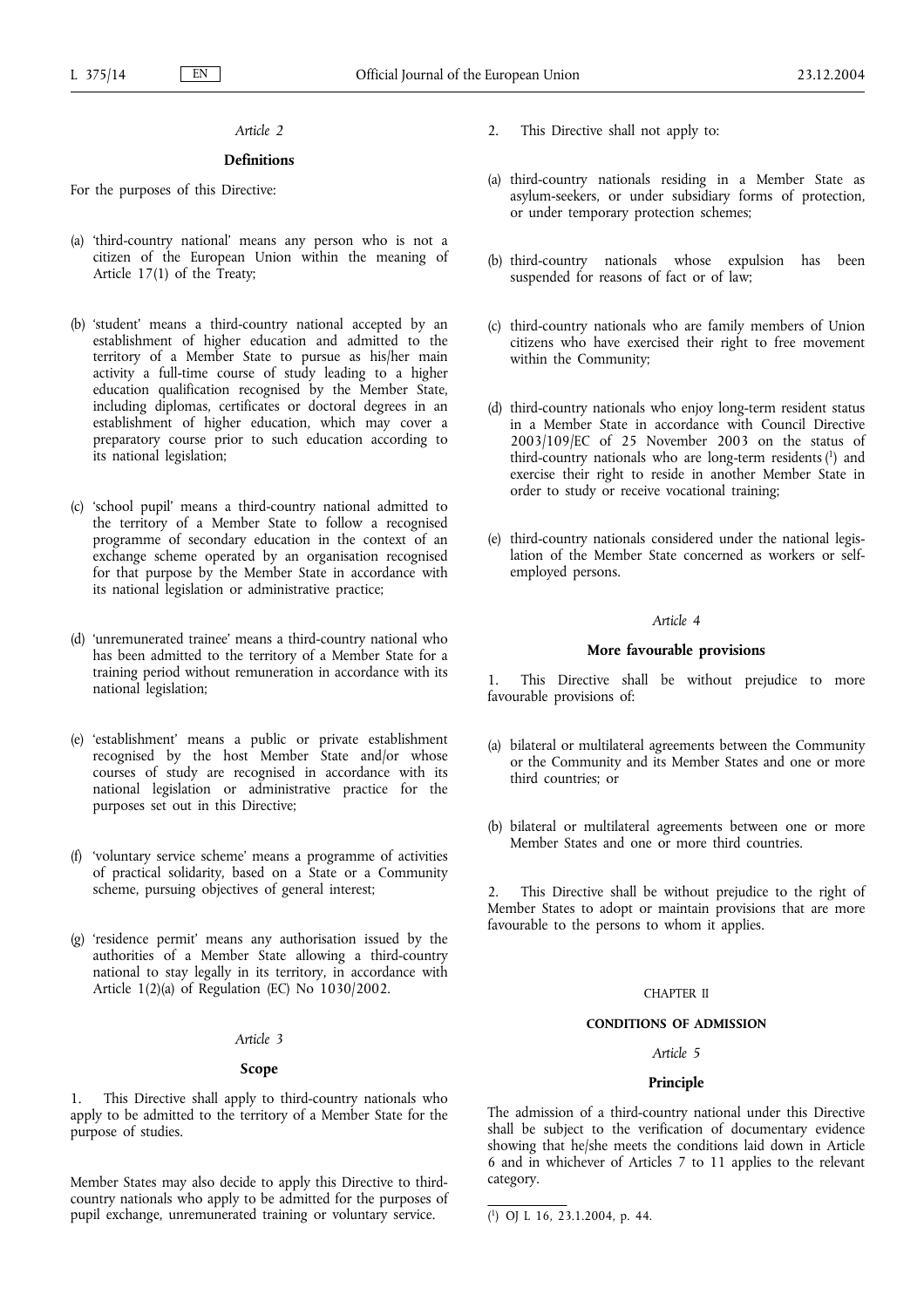## **General conditions**

1. A third-country national who applies to be admitted for the purposes set out in Articles 7 to 11 shall:

- (a) present a valid travel document as determined by national legislation. Member States may require the period of validity of the travel document to cover at least the duration of the planned stay;
- (b) if he/she is a minor under the national legislation of the host Member State, present a parental authorisation for the planned stay;
- (c) have sickness insurance in respect of all risks normally covered for its own nationals in the Member State concerned;
- (d) not be regarded as a threat to public policy, public security or public health;
- (e) provide proof, if the Member State so requests, that he/she has paid the fee for processing the application on the basis of Article 20.

2. Member States shall facilitate the admission procedure for the third-country nationals covered by Articles  $\hat{7}$  to 11 who participate in Community programmes enhancing mobility towards or within the Community.

## *Article 7*

## **Specific conditions for students**

In addition to the general conditions stipulated in Article 6, a third-country national who applies to be admitted for the purpose of study shall:

- (a) have been accepted by an establishment of higher education to follow a course of study;
- (b) provide the evidence requested by a Member State that during his/her stay he/she will have sufficient resources to cover his/her subsistence, study and return travel costs. Member States shall make public the minimum monthly resources required for the purpose of this provision, without prejudice to individual examination of each case;
- (c) provide evidence, if the Member State so requires, of sufficient knowledge of the language of the course to be followed by him/her;
- (d) provide evidence, if the Member State so requires, that he/she has paid the fees charged by the establishment.

Students who automatically qualify for sickness insurance in respect of all risks normally covered for the nationals of the Member State concerned as a result of enrolment at an establishment shall be presumed to meet the condition of Article  $6(1)(c)$ .

## *Article 8*

## **Mobility of students**

1. Without prejudice to Articles 12(2), 16 and 18(2), a thirdcountry national who has already been admitted as a student and applies to follow in another Member State part of the studies already commenced, or to complement them with a related course of study in another Member State, shall be admitted by the latter Member State within a period that does not hamper the pursuit of the relevant studies, whilst leaving the competent authorities sufficient time to process the application, if he/she:

- (a) meets the conditions laid down by Articles 6 and 7 in relation to that Member State; and
- (b) has sent, with his/her application for admission, full documentary evidence of his/her academic record and evidence that the course he/she wishes to follow genuinely complements the one he/she has completed; and
- (c) participates in a Community or bilateral exchange programme or has been admitted as a student in a Member State for no less than two years.

The requirements referred to in paragraph  $1(c)$ , shall not apply in the case where the student, in the framework of his/her programme of studies, is obliged to attend a part of his/her courses in an establishment of another Member State.

3. The competent authorities of the first Member State shall, at the request of the competent authorities of the second Member State, provide the appropriate information in relation to the stay of the student in the territory of the first Member State.

## *Article 9*

## **Specific conditions for school pupils**

Subject to Article 3, a third-country national who applies to be admitted in a pupil exchange scheme shall, in addition to the general conditions stipulated in Article 6:

- (a) not be below the minimum age nor above the maximum age set by the Member State concerned;
- (b) provide evidence of acceptance by a secondary education establishment;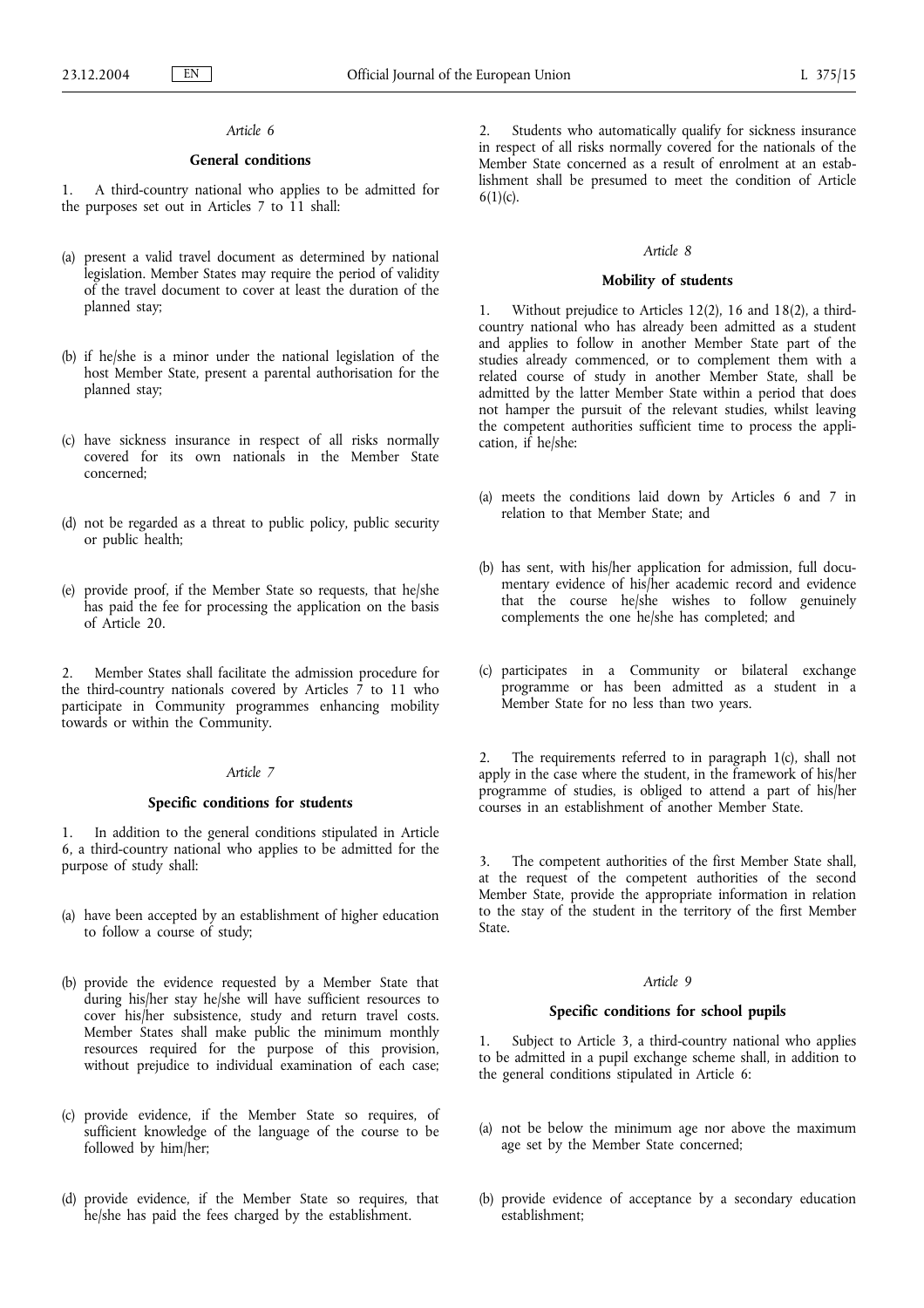- (c) provides evidence of participation in a recognised pupil exchange scheme programme operated by an organisation recognised for that purpose by the Member State concerned in accordance with its national legislation or administrative practice;
- (d) provides evidence that the pupil exchange organisation accepts responsibility for him/her throughout his/her period of presence in the territory of the Member State concerned, in particular as regards subsistence, study, healthcare and return travel costs;
- (e) be accommodated throughout his/her stay by a family meeting the conditions set by the Member State concerned and selected in accordance with the rules of the pupil exchange scheme in which he/she is participating.

2. Member States may confine the admission of school pupils participating in an exchange scheme to nationals of third countries which offer the same possibility for their own nationals.

#### *Article 10*

## **Specific conditions for unremunerated trainees**

Subject to Article 3, a third-country national who applies to be admitted as an unremunerated trainee shall, in addition to the general conditions stipulated in Article 6:

- (a) have signed a training agreement, approved if need be by the relevant authority in the Member State concerned in accordance with its national legislation or administrative practice, for an unremunerated placement with a publicor private-sector enterprise or vocational training establishment recognised by the Member State in accordance with its national legislation or administrative practice;
- (b) provide the evidence requested by a Member State that during his/her stay he/she will have sufficient resources to cover his/her subsistence, training and return travel costs. The Member States shall make public the minimum monthly resources required for the purpose of this provision, without prejudice to individual examination of each case;
- (c) receive, if the Member State so requires, basic language training so as to acquire the knowledge needed for the purposes of the placement.

## *Article 11*

## **Specific conditions for volunteers**

Subject to Article 3, a third-country national who applies to be admitted to a voluntary service scheme shall, in addition to the general conditions stipulated in Article 6:

- (a) not be below the minimum age nor above the maximum age set by the Member State concerned;
- (b) produce an agreement with the organisation responsible in the Member State concerned for the voluntary service scheme in which he/she is participating, giving a description of tasks, the conditions in which he/she is supervised in the

performance of those tasks, his/her working hours, the resources available to cover his travel, subsistence, accommodation costs and pocket money throughout his/her stay and, if appropriate, the training he will receive to help him/her perform his/her service;

- (c) provide evidence that the organisation responsible for the voluntary service scheme in which he/she is participating has subscribed a third-party insurance policy and accepts full responsibility for him/her throughout his/her stay, in particular as regards his/her subsistence, healthcare and return travel costs;
- (d) and, if the host Member State specifically requires it, receive a basic introduction to the language, history and political and social structures of that Member State.

#### CHAPTER III

#### **RESIDENCE PERMITS**

## *Article 12*

#### **Residence permit issued to students**

1. A residence permit shall be issued to the student for a period of at least one year and renewable if the holder continues to meet the conditions of Articles 6 and 7. Where the duration of the course of study is less than one year, the permit shall be valid for the duration of the course.

2. Without prejudice to Article 16, renewal of a residence permit may be refused or the permit may be withdrawn if the holder:

- (a) does not respect the limits imposed on access to economic activities under Article 17;
- (b) does not make acceptable progress in his/her studies in accordance with national legislation or administrative practice.

## *Article 13*

## **Residence permit issued to school pupils**

A residence permit issued to school pupils shall be issued for a period of no more than one year.

#### *Article 14*

## **Residence permit issued to unremunerated trainees**

The period of validity of a residence permit issued to unremunerated trainees shall correspond to the duration of the placement or shall be for a maximum of one year. In exceptional cases, it may be renewed, once only and exclusively for such time as is needed to acquire a vocational qualification recognised by a Member State in accordance with its national legislation or administrative practice, provided the holder still meets the conditions laid down in Articles 6 and 10.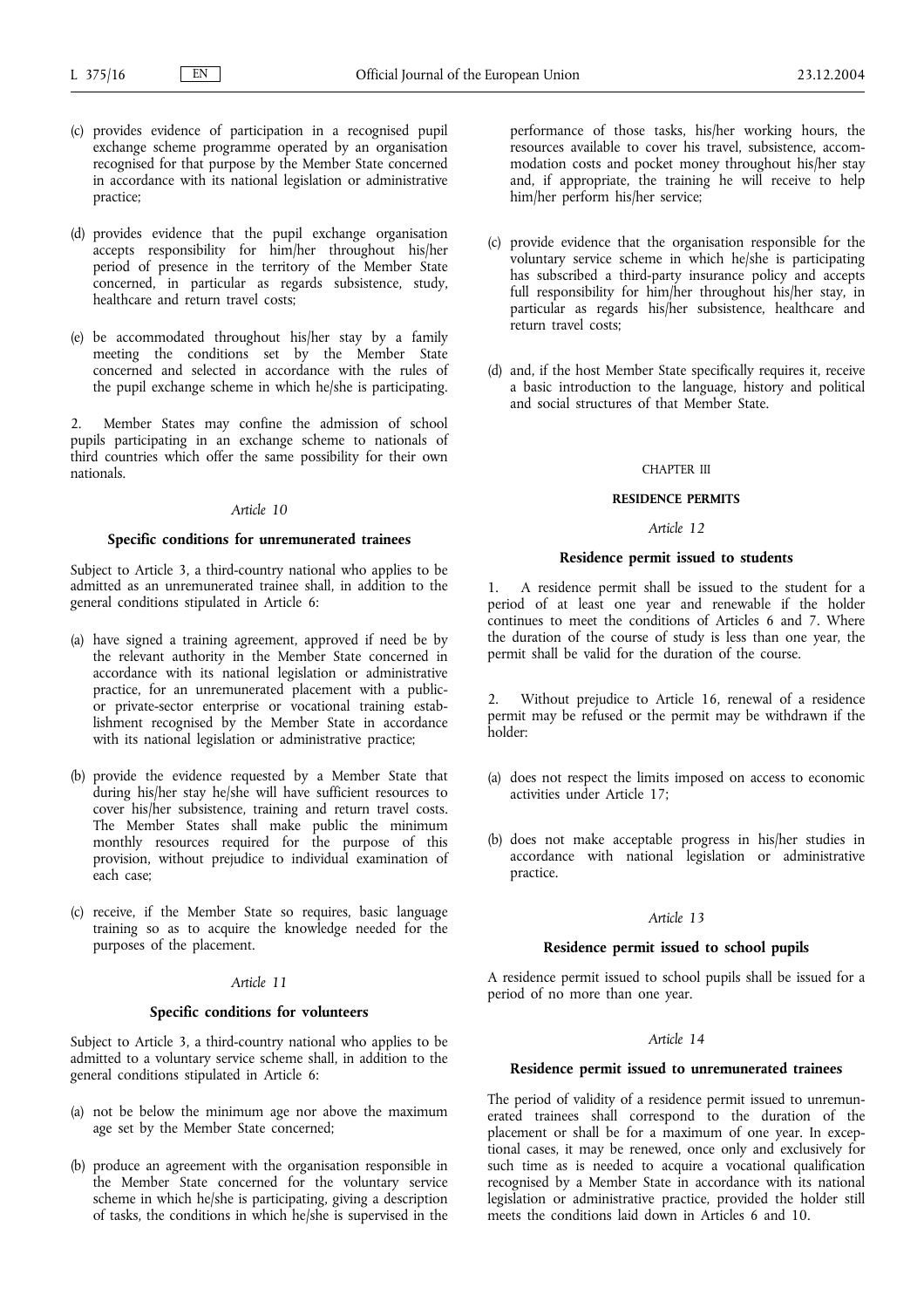## **Residence permit issued to volunteers**

A residence permit issued to volunteers shall be issued for a period of no more than one year. In exceptional cases, if the duration of the relevant programme is longer than one year, the duration of the validity of the residence permit may correspond to the period concerned.

## *Article 16*

## **Withdrawal or non-renewal of residence permits**

1. Member States may withdraw or refuse to renew a residence permit issued on the basis of this Directive when it has been fraudulently acquired or wherever it appears that the holder did not meet or no longer meets the conditions for entry and residence laid down in Article 6 and in whichever of Articles 7 to 11 applies to the relevant category.

2. Member States may withdraw or refuse to renew a residence permit on grounds of public policy, public security or public health.

#### CHAPTER IV

## **TREATMENT OF THE THIRD-COUNTRY NATIONALS CONCERNED**

#### *Article 17*

## **Economic activities by students**

1. Outside their study time and subject to the rules and conditions applicable to the relevant activity in the host Member State, students shall be entitled to be employed and may be entitled to exercise self-employed economic activity. The situation of the labour market in the host Member State may be taken into account.

Where necessary, Member States shall grant students and/or employers prior authorisation in accordance with national legislation<sup>1</sup>

Each Member State shall determine the maximum number of hours per week or days or months per year allowed for such an activity, which shall not be less than 10 hours per week, or the equivalent in days or months per year.

3. Access to economic activities for the first year of residence may be restricted by the host Member State.

4. Member States may require students to report, in advance or otherwise, to an authority designated by the Member State concerned, that they are engaging in an economic activity. Their employers may also be subject to a reporting obligation, in advance or otherwise.

## CHAPTER V

## **PROCEDURE AND TRANSPARENCY**

## *Article 18*

## **Procedural guarantees and transparency**

1. A decision on an application to obtain or renew a residence permit shall be adopted, and the applicant shall be notified of it, within a period that does not hamper the pursuit of the relevant studies, whilst leaving the competent authorities sufficient time to process the application.

If the information supplied in support of the application is inadequate, processing of the application may be suspended and the competent authorities shall inform the applicant of any further information they need.

3. Any decision rejecting an application for a residence permit shall be notified to the third-country national concerned in accordance with the notification procedures provided for under the relevant national legislation. The notification shall specify the possible redress procedures available and the time limit for taking action.

4. Where an application is rejected or a residence permit issued in accordance with this Directive is withdrawn, the person concerned shall have the right to mount a legal challenge before the authorities of the Member State concerned.

#### *Article 19*

## **Fast-track procedure for issuing residence permits or visas to students and school pupils**

An agreement on the establishment of a fast-track admission procedure allowing residence permits or visas to be issued in the name of the third-country national concerned may be concluded between the authority of a Member State with responsibility for the entry and residence of students or school pupils who are third-country nationals and an establishment of higher education or an organisation operating pupil exchange schemes which has been recognised for this purpose by the Member State concerned in accordance with its national legislation or administrative practice.

#### *Article 20*

## **Fees**

Member States may require applicants to pay fees for the processing of applications in accordance with this Directive.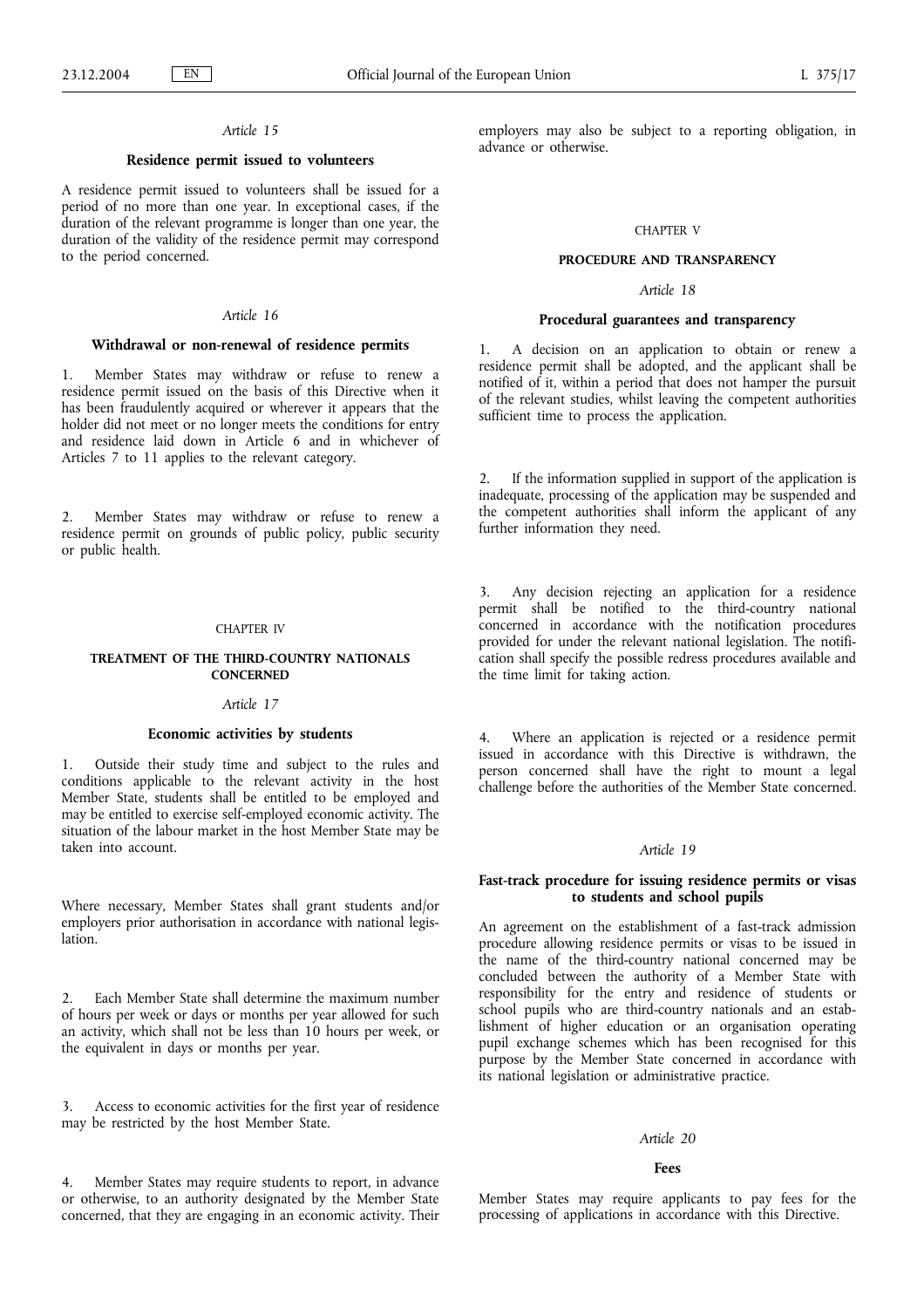## CHAPTER VI

## **FINAL PROVISIONS**

## *Article 21*

## **Reporting**

Periodically, and for the first time by 12 January 2010, the Commission shall report to the European Parliament and the Council on the application of this Directive in the Member States and propose amendments if appropriate.

#### *Article 22*

## **Transposition**

Member States shall bring into force the laws, regulations and administrative provisions necessary to comply with this Directive by 12 January 2007. They shall forthwith inform the Commission thereof.

When Member States adopt these measures, they shall contain a reference to this Directive or shall be accompanied by such reference on the occasion of their official publication. The methods of making such reference shall be laid down by Member States.

## *Article 23*

## **Transitional provision**

By way of derogation from the provisions set out in Chapter III and for a period of up to two years after the date set out in Article 22, Member States are not obliged to issue permits in accordance with this Directive in the form of a residence permit.

## *Article 24*

## **Time limits**

Without prejudice to the second subparagraph of Article 4(2) of Directive 2003/109/EC, Member States shall not be obliged to take into account the time during which the student, exchange pupil, unremunerated trainee or volunteer has resided as such in their territory for the purpose of granting further rights under national law to the third-country nationals concerned.

## *Article 25*

## **Entry into force**

This Directive shall enter into force on the twentieth day following that of its publication in the *Official Journal of the European Union*.

## *Article 26*

#### **Addressees**

This Directive is addressed to the Member States in accordance with the Treaty establishing the European Community.

Done at Brussels, 13 December 2004.

*For the Council The President* B. R. BOT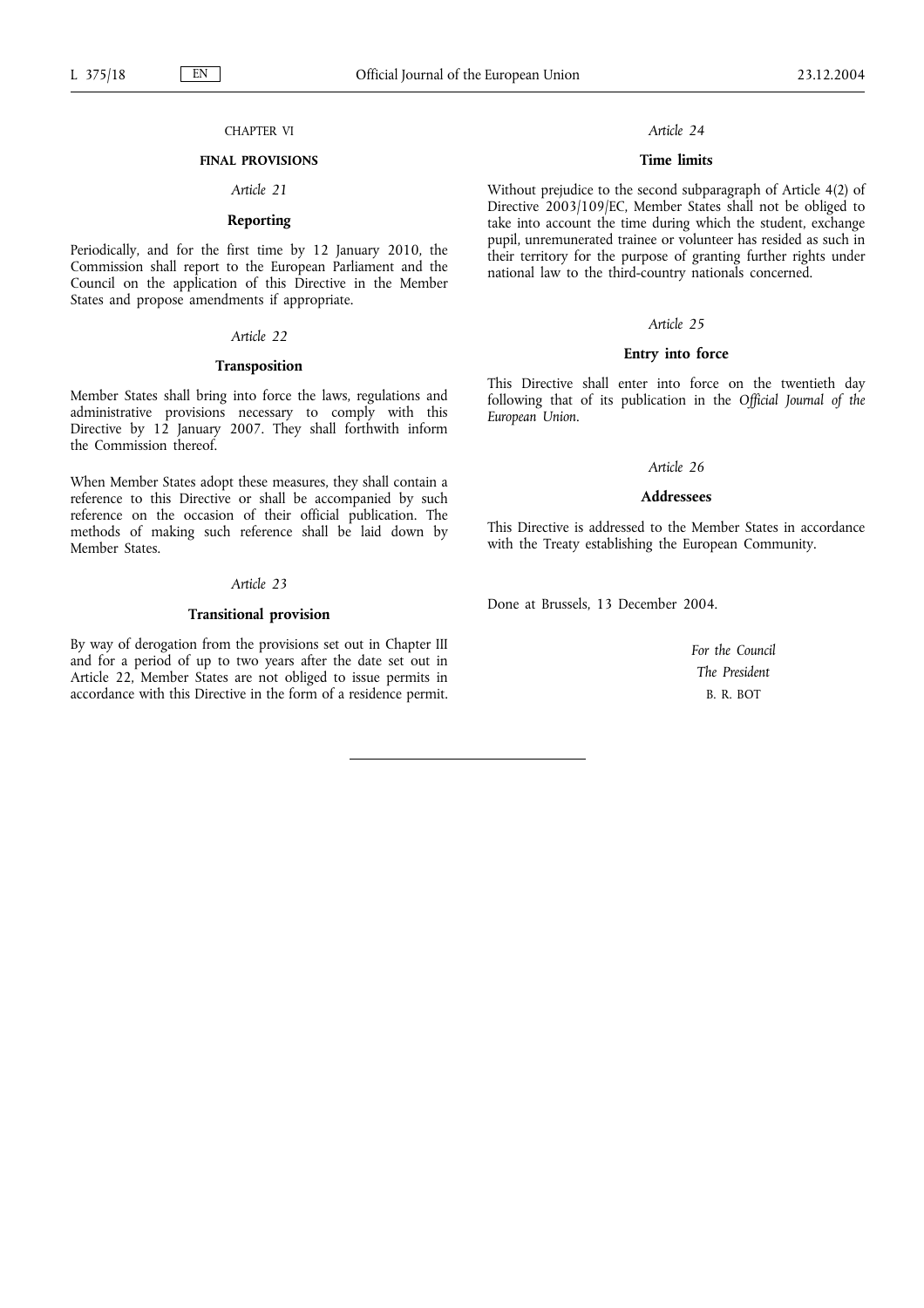II

*(Acts whose publication is not obligatory)*

# COUNCIL

## **COUNCIL DECISION**

## **of 16 November 2004**

## **on the conclusion of an Agreement between the European Community and the Government of the People***'***s Republic of China on cooperation and mutual administrative assistance in customs matters**

(2004/889/EC)

THE COUNCIL OF THE EUROPEAN UNION,

Having regard to the Treaty establishing the European Community, and in particular Article 133 read in conjunction with Article 300(2), subparagraph (1), first sentence, thereof,

Having regard to the proposal from the Commission,

Whereas:

- (1) In April 1993 the Council adopted a Decision authorising the Commission to negotiate a customs cooperation agreement on behalf of the Community with Canada, Hong Kong, Japan, Korea and the United States which was extended in May 1997 with regard to the ASEAN countries and China.
- (2) The Agreement between the European Community and the Government of the People's Republic of China on cooperation and mutual administrative assistance in customs matters should be approved,

HAS DECIDED AS FOLLOWS:

## *Article 1*

The Agreement between the European Community and the Government of the People's Republic of China on cooperation and mutual administrative assistance in customs matters is hereby approved on behalf of the European Community.

The text of the Agreement is attached to this Decision.

#### *Article 2*

The Commission, assisted by representatives of the Member States, shall represent the Community on the Joint Customs Cooperation Committee set up under Article 21 of the Agreement.

## *Article 3*

The President of the Council is hereby authorised to designate the person(s) empowered to sign the Agreement on behalf of the Community, thereby expressing the consent of the Community to be bound.

## *Article 4*

The President of the Council shall effect the notification provided for in Article 22 of the Agreement on behalf of the Community  $(1)$ .

Done at Brussels, 16 November 2004.

*For the Council The President* G. ZALM

<sup>(</sup> 1) The date of the entry into force of the Agreement will be published in the *Official Journal of the European Union* by the General Secretariat of the Council.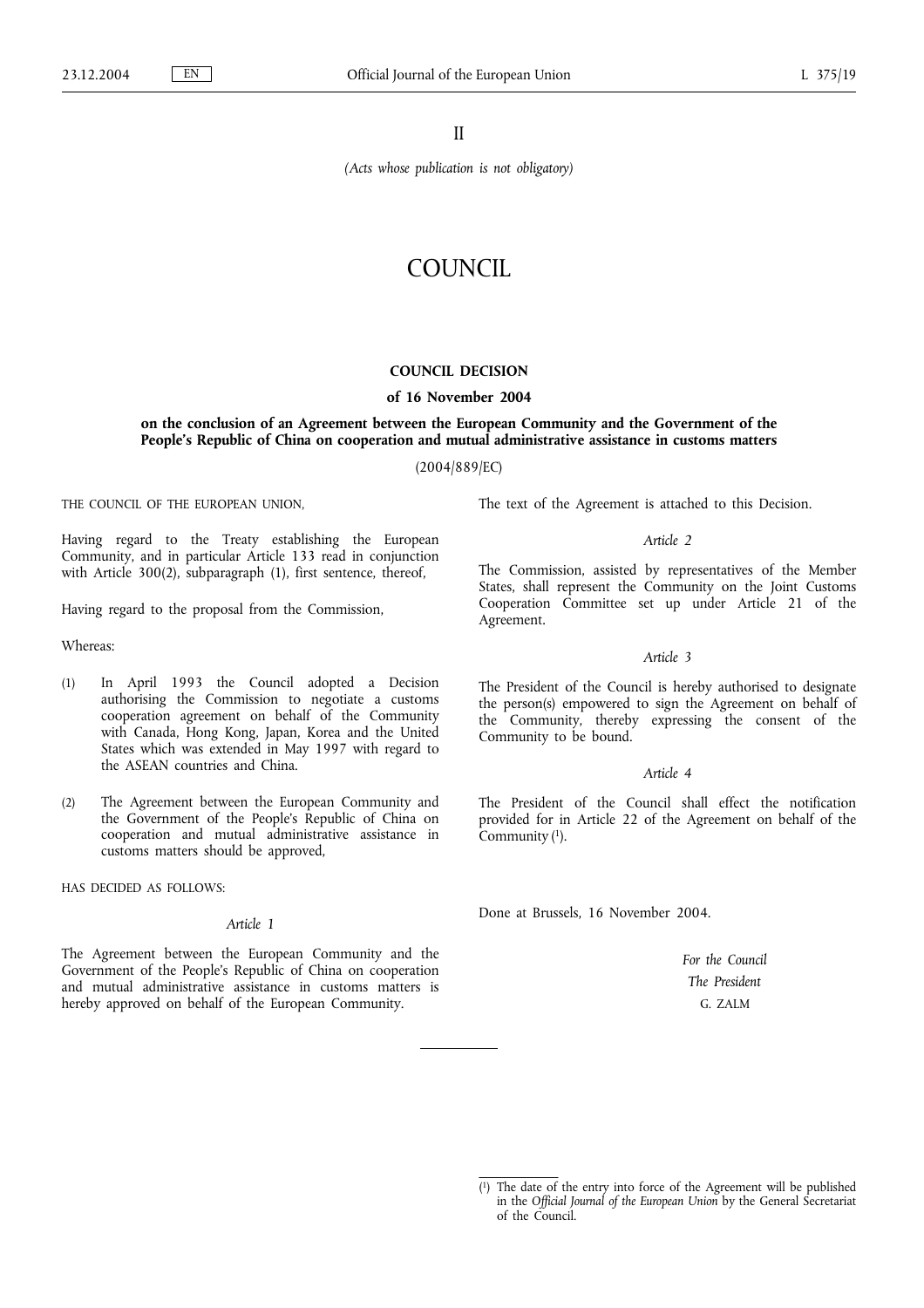## **AGREEMENT**

**between the European Community and the Government of the People***'***s Republic of China on cooperation and mutual administrative assistance in customs matters**

THE EUROPEAN COMMUNITY,

and

THE GOVERNMENT OF THE PEOPLE'S REPUBLIC OF CHINA

hereinafter referred to as the 'Contracting Parties',

CONSIDERING the importance of the commercial links between the European Community and the People's Republic of China, and desirous of contributing to the benefit of both Contracting Parties, to the harmonious development of those links;

BELIEVING THAT, in order to attain this objective, there should be an undertaking to develop customs cooperation;

TAKING into account the development of customs cooperation between the Contracting Parties, concerning customs procedures;

CONSIDERING that operations in breach of customs legislation including infringements of intellectual property rights, are prejudicial to the economic, fiscal and commercial interests of both Contracting Parties, and recognising the importance of ensuring the accurate assessment of customs duties and other taxes, in particular, by a correct application of the rules on customs valuation, origin and tariff classification;

CONVINCED that action against such operations can be made more effective through cooperation between competent administrative authorities;

HAVING regard to obligations imposed under international conventions already accepted by, or applied to the Contracting Parties; as well as customs related activities undertaken by the World Trade Organisation;

HAVING regard to the Agreement on Trade and Economic Cooperation between the European Economic Community and the People's Republic of China signed in 1985,

HAVE AGREED AS FOLLOWS:

#### TITLE I

#### **GENERAL PROVISIONS**

*Article 1*

## **Definitions**

For the purposes of the Agreement:

- (a) 'customs legislation' shall mean any laws, provisions or other legally binding instruments of the European Community or the People's Republic of China, governing the import, export and transit of goods and their placing under any other customs regime or procedure, including measures of prohibitions, restrictions and control;
- (b) 'customs authority' shall mean, in the European Community, the competent services responsible for

customs matters of the Commission of the European Communities and the customs authorities of the Member States of the European Community and in the People's Republic of China, the General Administration of Customs of the People's Republic of China;

- (c) 'applicant authority' shall mean a competent customs authority which is designated by a Contracting Party for this purpose and which makes a request for administrative assistance, on the basis of this Agreement;
- (d) 'requested authority' shall mean a competent customs authority which is designated by a Contracting Party for this purpose and which receives a request for administrative assistance, on the basis of this Agreement;
- (e) 'personal data' shall mean all information relating to an identified or identifiable individual;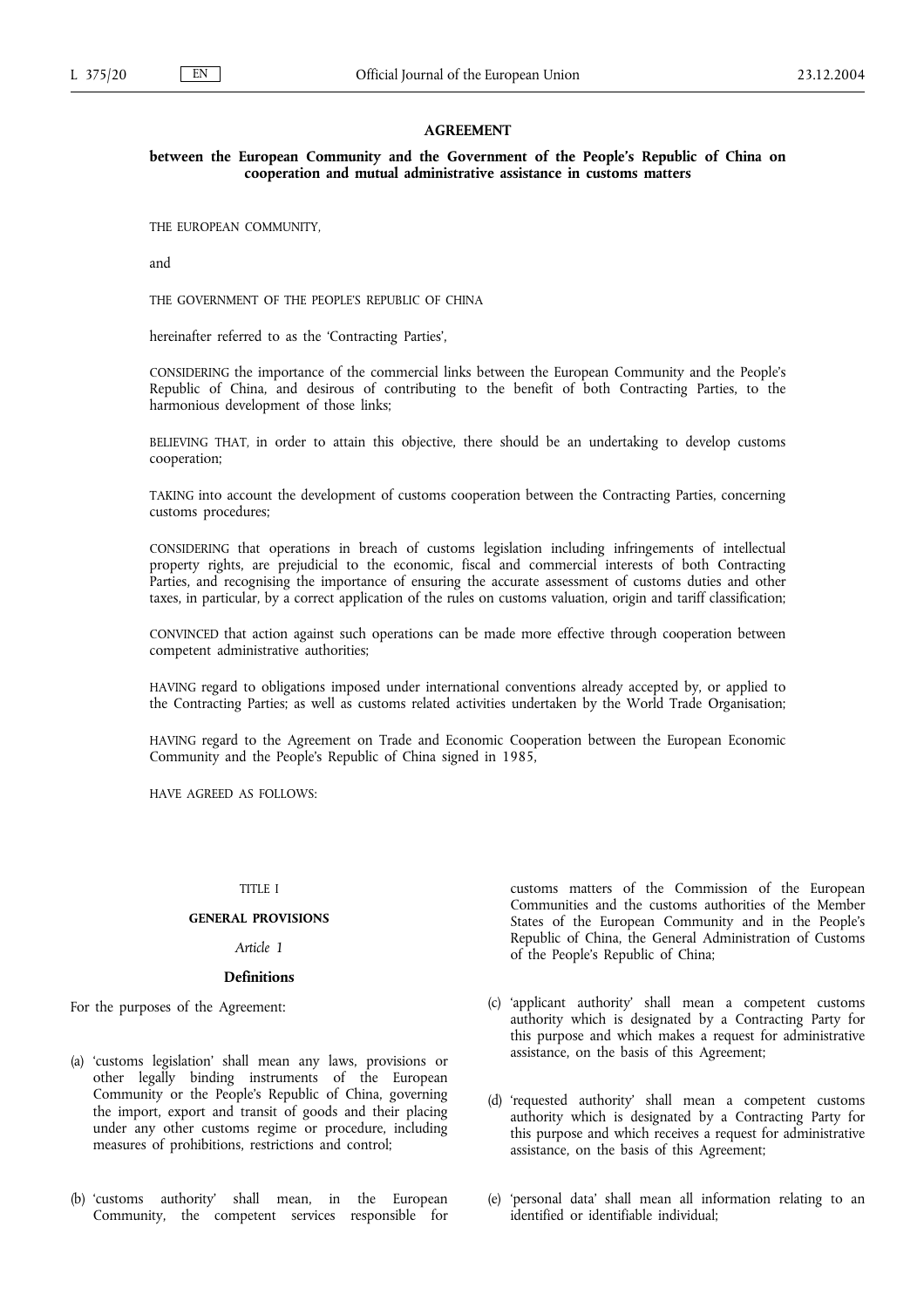- (f) 'operation in breach of customs legislation' shall mean any violation or attempted violation of the customs legislation;
- (g) 'person' shall mean either a human being or a legal entity;
- (h) 'information' shall mean data, whether or not processed or analysed, and documents, reports, and other communications in any format, including electronic, or certified or authenticated copies thereof.

## **Territorial application**

This Agreement shall apply on the one hand, to the territories in which the Treaty establishing the European Community is applied and under the conditions laid down in that Treaty and, on the other hand, to the customs territory of the People's Republic of China.

#### *Article 3*

## **Future developments**

The Contracting Parties may by mutual consent expand this Agreement with a view to increasing the levels of customs cooperation and supplementing them, in accordance with their respective customs legislation, by means of agreements on specific sectors or matters.

## TITLE II

## **SCOPE OF THE AGREEMENT**

## *Article 4*

## **Performance of cooperation and assistance**

All cooperation and assistance under this Agreement shall be performed by the Contracting Parties in accordance with their relevant laws, provisions, and other legal instruments. In addition, all cooperation and assistance under this Agreement by either Contracting Party shall be performed within the limits of its competence and available resources.

## *Article 5*

## **Obligations imposed under other agreements**

Taking into account the respective competencies of the European Community and the Member States, the provisions of this Agreement shall:

- (a) not affect the obligations of the Contracting Parties under any other international agreement or convention,
- (b) be deemed complementary to agreements on customs cooperation and mutual administrative assistance which have been or may be concluded between individual Member States and the People's Republic of China,

(c) not affect the Community provisions governing the communication between the competent services of the Commission and the customs authorities of the Member States of any information obtained under this Agreement which could be of interest to the Community;

2. Notwithstanding the provisions of paragraph 1, the provisions of this Agreement shall take precedence over the provisions of any bilateral agreement on customs cooperation and mutual administrative assistance which has been or may be concluded between individual Member States and the People's Republic of China, insofar as the provisions of the latter are incompatible with those of this Agreement.

3. In respect of questions relating to the applicability of this Agreement, the Contracting Parties shall consult each other to resolve the matter in the framework of the Joint Customs Cooperation Committee set up under Article 21 of this Agreement.

## TITLE III

## **CUSTOMS COOPERATION**

## *Article 6*

## **Scope of the cooperation**

1. The Contracting Parties shall undertake to develop customs cooperation. In particular, the Contracting Parties shall seek to cooperate in:

- (a) establishing and maintaining channels of communication between their customs authorities to facilitate and secure the rapid exchange of information;
- (b) facilitating effective coordination between their customs authorities;
- (c) any other administrative matters related to this Agreement that may from time to time require their joint action.

2. The Contracting Parties undertake to develop trade facilitation actions in customs matters taking account of the work done in this connection by international organisations.

3. Under this Agreement, customs cooperation shall cover all matters relating to the application of customs legislation.

#### *Article 7*

## **Cooperation in customs procedures**

The Contracting Parties affirm their commitment to the facilitation of the legitimate movement of goods and shall exchange information and expertise on measures to improve customs techniques and procedures and on computerised systems with a view towards implementing that commitment in accordance with the provisions of this Agreement.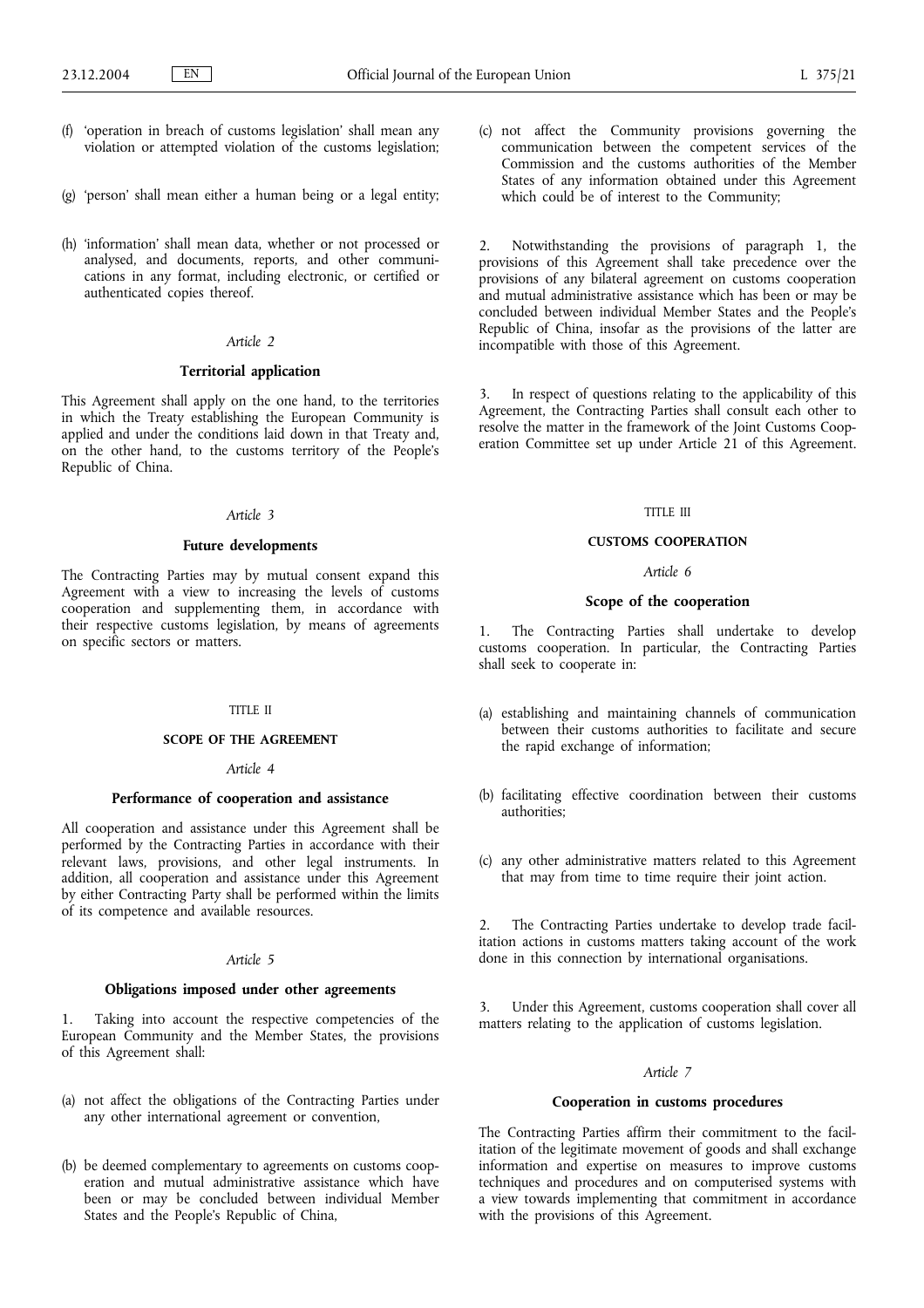## **Technical cooperation**

The customs authorities of the Contracting Parties may provide each other with technical assistance when mutually beneficial in customs matters including:

- (a) the exchange of personnel and experts, for the purposes of promoting the mutual understanding of each other's customs law, procedures and techniques;
- (b) the training, particularly developing specialised skills of their customs officials;
- (c) the exchange of professional, scientific and technical data relating to customs law and procedures.
- (d) techniques and improved methods of processing passengers and cargo.
- (e) any other general administrative matters that may from time to time require joint actions by their customs administrations.

## *Article 9*

## **Coordination in international organisations**

The customs authorities shall seek to develop and strengthen their cooperation on topics of common interest in order to seek a coordinated position when those topics are discussed in the framework of international organisations.

#### TITLE IV

## **MUTUAL ADMINISTRATIVE ASSISTANCE**

## *Article 10*

## **Scope**

1. The customs authorities shall assist each other by providing appropriate information which helps to ensure the proper application of customs legislation and the prevention, investigation and combating of any breach of customs legislation.

2. Assistance in customs matters, as provided for in this Agreement, shall apply to any administrative authority of the Contracting Parties which is competent for the application of this Agreement. It shall not prejudice the rules governing mutual assistance in criminal matters. Nor shall it cover information obtained under powers exercised at the request of a judicial authority;

3. Assistance to recover duties, taxes or fines, or the arrest or detention of any person or seizure or detention of property is not covered by this Agreement.

## *Article 11*

## **Assistance on request**

1. At the request of the applicant authority, the requested authority shall provide it with all relevant information which may enable it to ensure that customs legislation is correctly applied, including information regarding activities detected or planned which are or could be operations in breach of customs legislation. In particular, upon request, the customs authorities shall furnish to each other information regarding activities that may result in offences within the territory of the other Party, for example, incorrect customs declarations and certificates of origin, invoices or other documents known to be, or suspected of being, incorrect or falsified.

At the request of the applicant authority, the requested authority shall inform it of:

- (a) the authenticity of official documents produced in support of a goods declaration made to the customs authority of the requesting Party;
- (b) whether goods exported from the territory of one of the Contracting Parties have been legally imported into the territory of the other Contracting Party, specifying, where appropriate, the customs procedure applied to the goods;
- (c) whether goods imported into the territory of one of the Contracting Parties have been legally exported from the territory of the other Contracting Party, specifying, where appropriate, the customs procedure applied to the goods.

3. At the request of the applicant authority, the requested authority shall, within the framework of its laws, provisions or other legally binding instruments, take the necessary steps to ensure special surveillance of:

- (a) persons in respect of whom there are reasonable grounds for believing that they are or have been involved in operations in breach of customs legislation;
- (b) places where stocks of goods have been or may be stored or assembled in such a way that there are reasonable grounds for believing that these goods are intended to be used in operations in breach of customs legislation;
- (c) goods that are or may be transported in such a way that there are reasonable grounds for believing that they are intended to be used in operations in breach of customs legislation;
- (d) means of transport that are or may be used in such a way that there are reasonable grounds for believing that they are intended to be used in operations in breach of customs legislation.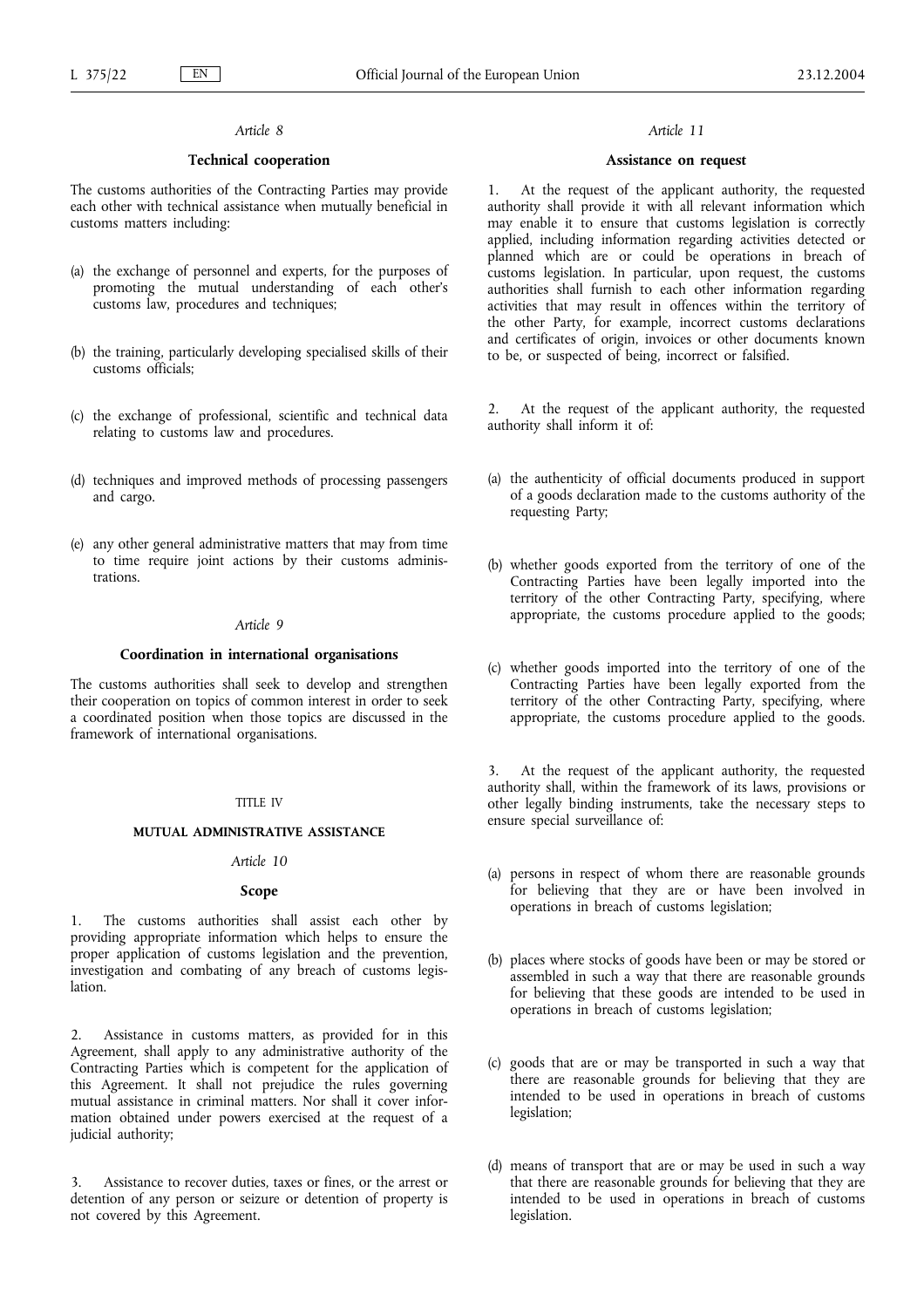## **Spontaneous assistance**

The Contracting Parties shall assist each other, at their own initiative and in accordance with their laws, provisions or other legally binding instruments if they consider that to be necessary for the correct application of customs legislation, in particular in situations that could involve substantial damage to the economy, public health, public security or similar vital interest of the other Contracting Party pertaining to:

- (a) activities which are or appear to be operations in breach of customs legislation and which may be of interest to the other Contracting Party;
- (b) new means or methods employed in carrying out operations in breach of customs legislation;
- (c) goods known to be subject to operations in breach of customs legislation;
- (d) persons in respect of whom there are reasonable grounds for believing that they are or have been involved in operations in breach of customs legislation;
- (e) means of transport in respect of which there are reasonable grounds for believing that they have been, are, or may be used in operations in breach of customs legislation.

## *Article 13*

## **Form and substance of requests for assistance**

1. Requests pursuant to this Agreement shall be made in writing. They shall be accompanied by the documents necessary to enable compliance with the request. When required because of the urgency of the situation, oral requests may be accepted, but shall be confirmed promptly in writing.

Requests pursuant to paragraph 1 shall include the following information:

- (a) the formal endorsement of the applicant authority;
- (b) the action requested;
- (c) the object of and the reason for the request;
- (d) the laws, regulations or other legally binding instruments involved;
- (e) indications as exact and comprehensive as possible on the persons who are the target of the investigations;
- (f) a summary of the relevant facts and of the enquiries already carried out.

Requests shall be submitted in an official language of the requested authority or in a language acceptable to that authority. This requirement shall not apply to any documents that accompany the request under paragraph 1.

4. If a request does not meet the formal requirements set out above, its correction or completion may be requested; precautionary measures may be ordered in the meantime.

#### *Article 14*

## **Execution of requests**

1. In order to comply with a request for assistance, the requested authority shall proceed, within the limits of its competence and available resources, as though it were acting on its own account or at the request of other authorities of that same Contracting Party, by supplying information already possessed, by carrying out appropriate enquiries or by arranging for them to be carried out.

2. Requests for assistance shall be executed in accordance with the laws, regulations or other legally binding instruments of the requested authority.

3. Duly authorised officials of a Contracting Party may, with the agreement of the other Contracting Party and subject to the conditions laid down by the latter, be present at enquiries carried out in the latter's jurisdiction into specific cases.

4. In the event that the request cannot be complied with, the applicant authority shall be notified promptly of that fact, with a statement of the reasons and of any other information that the requested authority considers may be of assistance to the applicant authority.

## *Article 15*

## **Form in which information is to be communicated**

1. The requested authority shall communicate results of enquiries to the applicant authority in writing together with relevant documents, certified copies or other items.

2. This information may be in computerised form which shall where necessary be confirmed in writing immediately afterwards.

## *Article 16*

## **Exceptions to the obligation to provide assistance**

1. Assistance may be refused or may be subject to the satisfaction of certain conditions or requirements in cases where a Contracting Party is of the opinion that assistance under this Agreement would:

(a) be likely to prejudice the sovereignty of a Member State of the European Community which has been requested to provide assistance under this Agreement or that of the People's Republic of China; or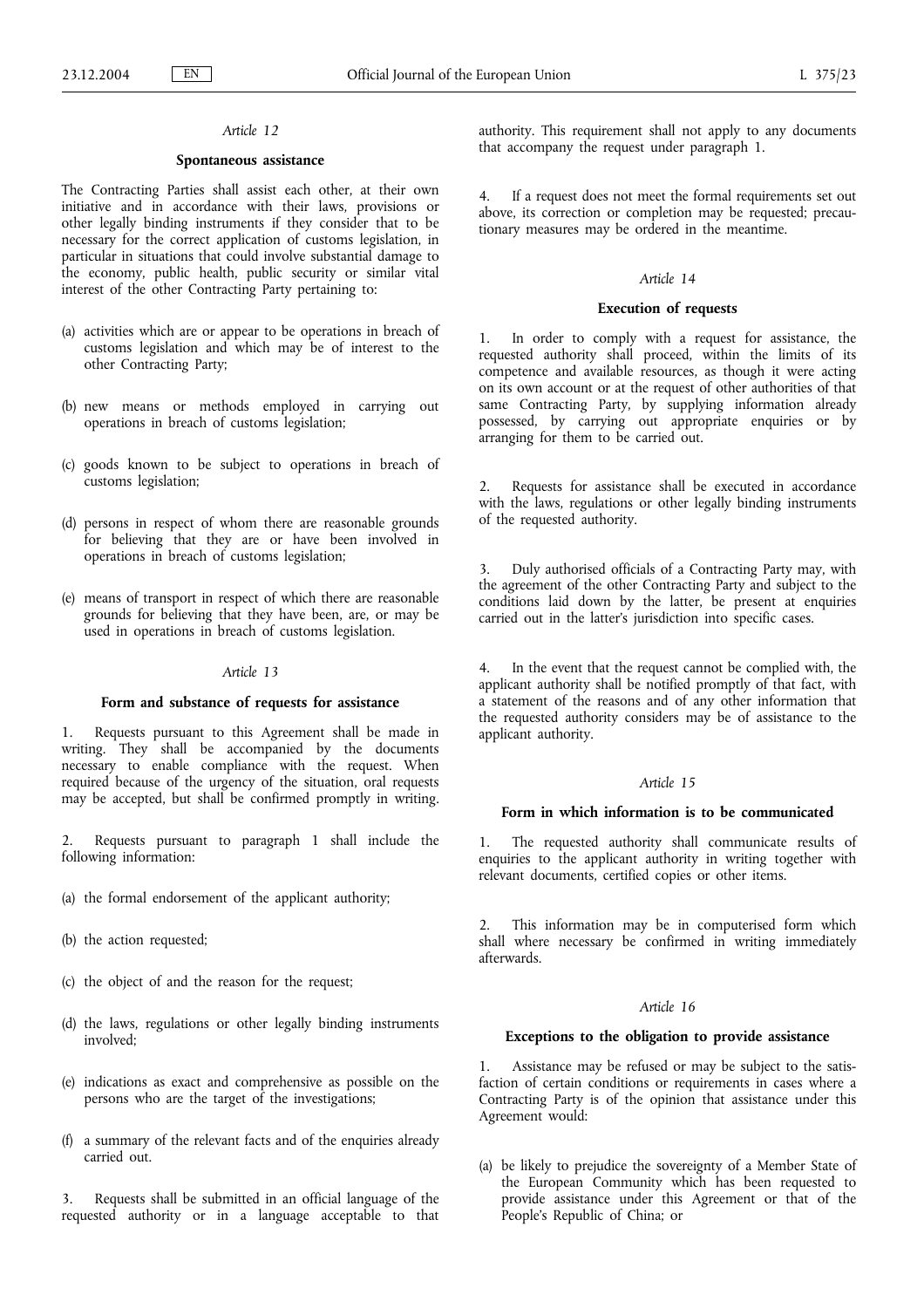- (b) be likely to prejudice public order, security or other essential interests, in particular in the cases referred to under Article  $17(2)$  or
- (c) violate an industrial, commercial or professional secret.

2. Assistance may be postponed by the requested authority on the ground that it will interfere with an ongoing investigation, prosecution or proceeding. In such a case, the requested authority shall consult with the applicant authority to determine if assistance can be given subject to such terms or conditions as the requested authority may require.

3. Where the applicant authority seeks assistance which it would itself be unable to provide if so requested, it shall draw attention to that fact in its request. It shall then be for the requested authority to decide how to respond to such a request.

4. For the cases referred to in paragraphs 1 and 2, the decision of the requested authority and the reasons therefor must be communicated to the applicant authority without undue delay.

## *Article 17*

## **Information exchange and confidentiality**

1. Any information communicated in whatsoever form pursuant to this Agreement shall be of a confidential or restricted nature, depending on the rules applicable in each of the Contracting Parties. It shall be covered by the obligation of official secrecy and shall enjoy the protection extended to similar information under the relevant laws of the Contracting Party that received it and the corresponding provisions applying to the Community authorities.

2. Personal data may be exchanged only where the Contracting Party which may receive it undertakes to protect such data in at least an equivalent way to the one applicable to that particular case in the Contracting Party that may supply it. The Contracting Party that may supply the information shall not stipulate any requirements that are more onerous than those applicable to it in its own jurisdiction. The Contracting Parties shall communicate to each other information on their applicable rules, including where appropriate, legal provisions in force in the Member States of the Community.

3. Nothing in this Agreement shall preclude the use of information or documents obtained in accordance with this Agreement as evidence in administrative proceedings subsequently instituted in respect of operations in breach of customs legislation. Therefore, the Contracting Parties may, in their records of evidence, reports and testimonies and in administrative proceedings use as evidence information obtained and documents consulted in accordance with the provisions of this Agreement. The competent authority which supplied that information or gave access to those documents shall be notified of such use.

4. Information obtained shall be used solely for the purposes of this Agreement. Where one of the Contracting Parties wishes to use such information for other purposes, it shall obtain the prior written consent of the authority which provided the information. Such use shall then be subject to any restrictions laid down by that authority.

5. Practical arrangements for the implementation of this Article shall be determined by the Joint Customs Cooperation Committee established under Article 21.

## *Article 18*

## **Experts and witnesses**

An official of a requested authority may be authorised to appear, within the limitations of authorisation granted, as an expert or witness in administrative proceedings regarding the matters covered by this Agreement in the territory of the other Contracting Party, and produce such objects, documents or certified copies thereof, as may be needed for the proceedings. The request for appearance must indicate specifically before which administrative authority the official will have to appear, on what matters and by virtue of what title or qualification the official will be questioned.

#### *Article 19*

## **Assistance expenses**

1. The Contracting Parties shall waive all claims on each other for the reimbursement of expenses incurred pursuant to this Agreement, except, as appropriate, for expenses to experts and witnesses, and those to interpreters and translators who are not public service employees.

2. If expenses of a substantial or extraordinary nature are, or will be, required to execute the request, the Contracting Parties shall consult to determine the terms and conditions under which the request will be executed as well as the manner in which the costs shall be borne.

#### TITLE V

## **FINAL PROVISIONS**

#### *Article 20*

## **Implementation**

1. The implementation of this Agreement shall be entrusted to the customs authorities of the Commission of the European Communities and, where appropriate, of the Member States of the European Community on the one hand, and to the customs authority of the People's Republic of China, on the other. They shall decide on all practical measures and arrangements necessary for its application, taking into consideration the rules in force in particular in the field of data protection. They may recommend to the competent bodies amendments which they consider should be made to this Agreement.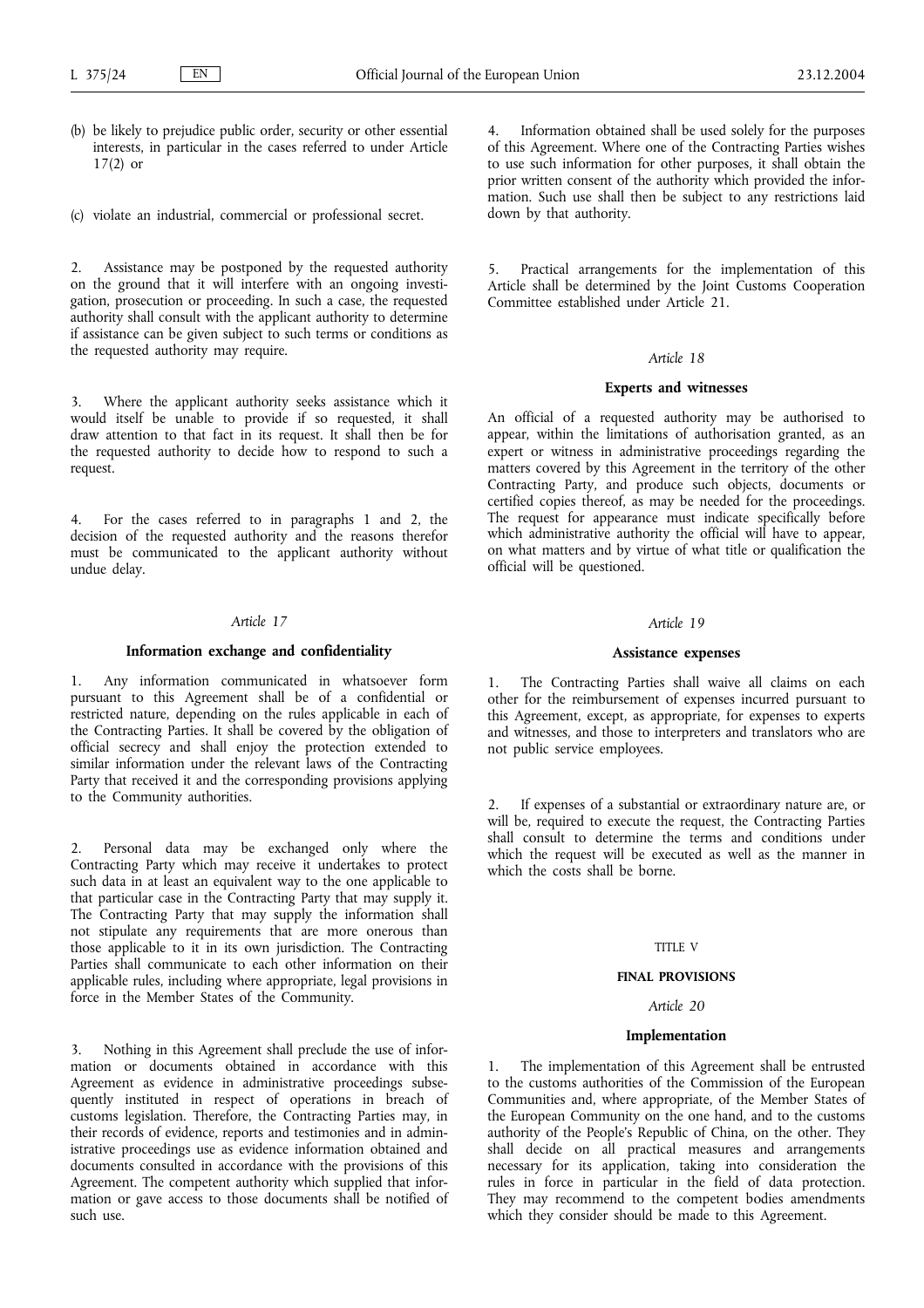The Contracting Parties shall consult each other and subsequently keep each other informed of the detailed rules of implementation which are adopted in accordance with the provisions of this Agreement.

## *Article 21*

## **Joint Customs Cooperation Committee**

1. A Joint Customs Cooperation Committee is hereby established, consisting of representatives of the customs authorities of the European Community and the People's Republic of China. It shall meet at a place, on a date and with an agenda, fixed by mutual agreement.

- 2. The Joint Customs Cooperation Committee shall, *inter alia:*
- (a) see to the proper functioning of the Agreement;
- (b) examine all issues arising from its application;
- (c) take measures necessary for customs cooperation in accordance with the objectives of this Agreement;
- (d) exchange views on any points of common interest regarding customs cooperation, including future measures and the resources for them;
- (e) recommend solutions aimed at helping to attain the objectives of this Agreement.
- 3. The Joint Customs Cooperation Committee shall adopt its internal rules of procedure.

The Joint Customs Cooperation Committee will where appropriate, keep informed the Joint Commission set up under Article 15 of the Agreement on Trade and Economic Cooperation between the European Economic Community and the People's Republic of China of activities going on under this Agreement.

## *Article 22*

## **Entry into force and duration**

1. This Agreement shall enter into force on the first day of the month following the date on which the Contracting Parties have notified each other of the completion of the procedures necessary for this purpose.

Each Contracting Party may terminate this Agreement by giving notice to the other in writing. The termination shall take effect three months from the day of notification to the other Contracting Party. Requests for assistance which have been received prior to the termination of the Agreement shall be completed in accordance with the provisions of this Agreement.

## *Article 23*

## **Authentic texts**

This Agreement shall be drawn up in duplicate in the Czech, Danish, Dutch, English, Estonian, Finnish, French, German, Greek, Hungarian, Italian, Latvian, Lithuanian, Maltese, Polish, Portuguese, Slovak, Slovenian, Spanish, Swedish and Chinese languages, each text being equally authentic.

In witness whereof, the undersigned, being duly authorised to do so, have signed this Agreement.

Done at The Hague, 8 December 2004.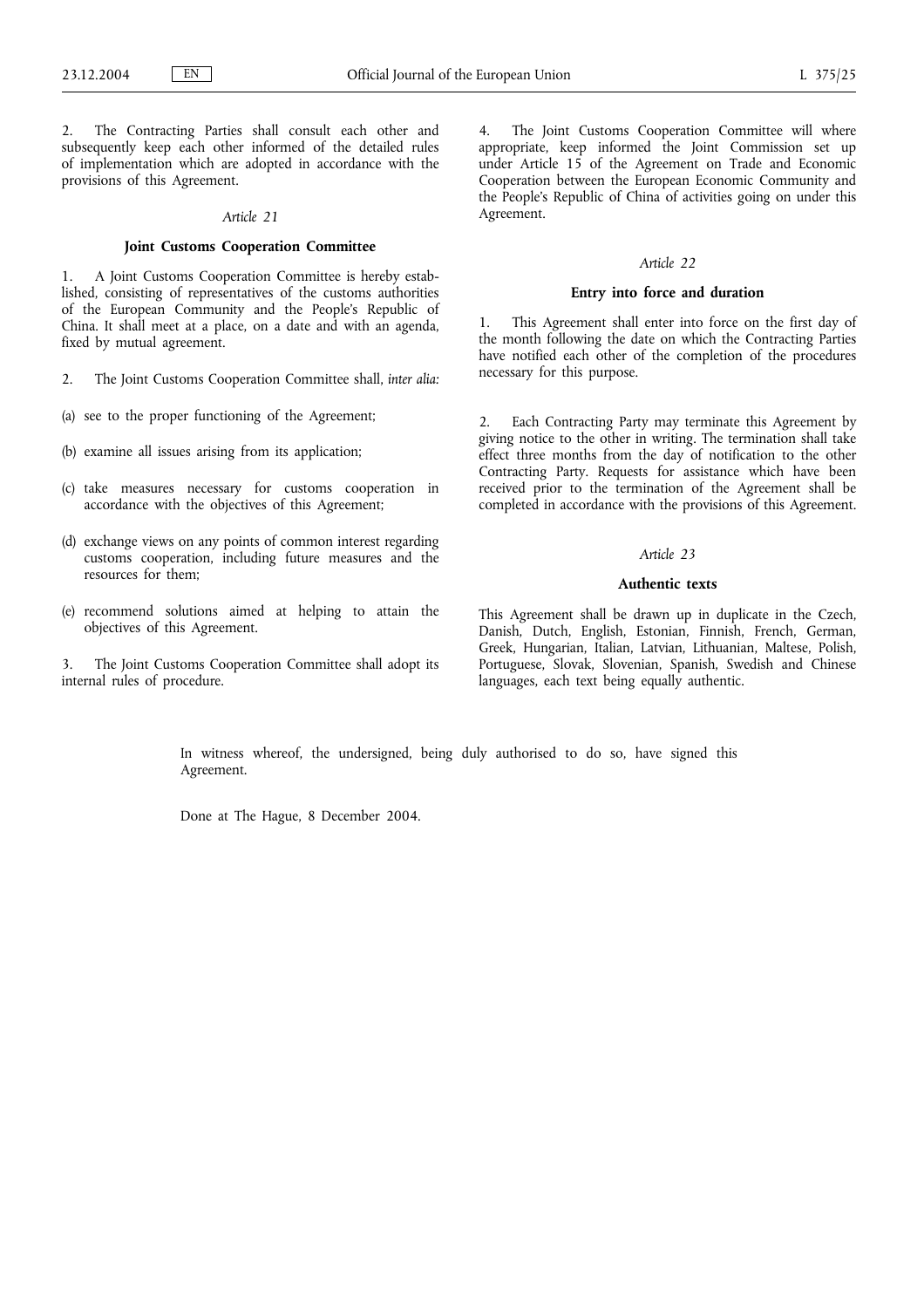Por la Comunidad Europea Za Evropské společenství For Det Europæiske Fællesskab Für die Europäische Gemeinschaft Euroopa Ühenduse nimel Για την Ευρωπαϊκή Κοινότητα For the European Community Pour la Communauté européenne Per la Comunità europea Eiropas Kopienas vārdā Europos bendrijos vardu az Európai Közösség részéről Voor de Europese Gemeenschap W imieniu Wspólnoty Europejskiej Pela Comunidade Europeia Za Európske spoločenstvo za Evropsko skupnost Euroopan yhteisön puolesta På Europeiska gemenskapens vägnar 欧洲共同体代表

BRB

Por el Gobierno de la República Popular China Za vládu Činské lidové republiky For Folkerepublikken Kinas regering Im Namen der Regierung der Volksrepublik China Hiina Rahvavabariigi valitsuse nimel Για την κυβέρνηση της Λαϊκής Δημοκρατίας της Κίνας For the Government of the People's Republic of China Pour le gouvernement de la République populaire de Chine Per il Governo della Repubblica popolare cinese Kīnas Tautas Republikas vārdā Kinijos Liaudies Respublikos Vyriausybės vardu A Kínai Népköztársaság kormánya részéről Voor de Regering van de Volksrepubliek China W imieniu rządu Chińskiej Republiki Ludowej Pelo Governo da República Popular da China Za vládu Činskey ľudovej republiky Za Vlado Ljudske republike Kitajske Kiinan kansantasavallan hallituksen puolesta På Folkrepubliken Kinas regerings vägnar

中华人民共和国政府代表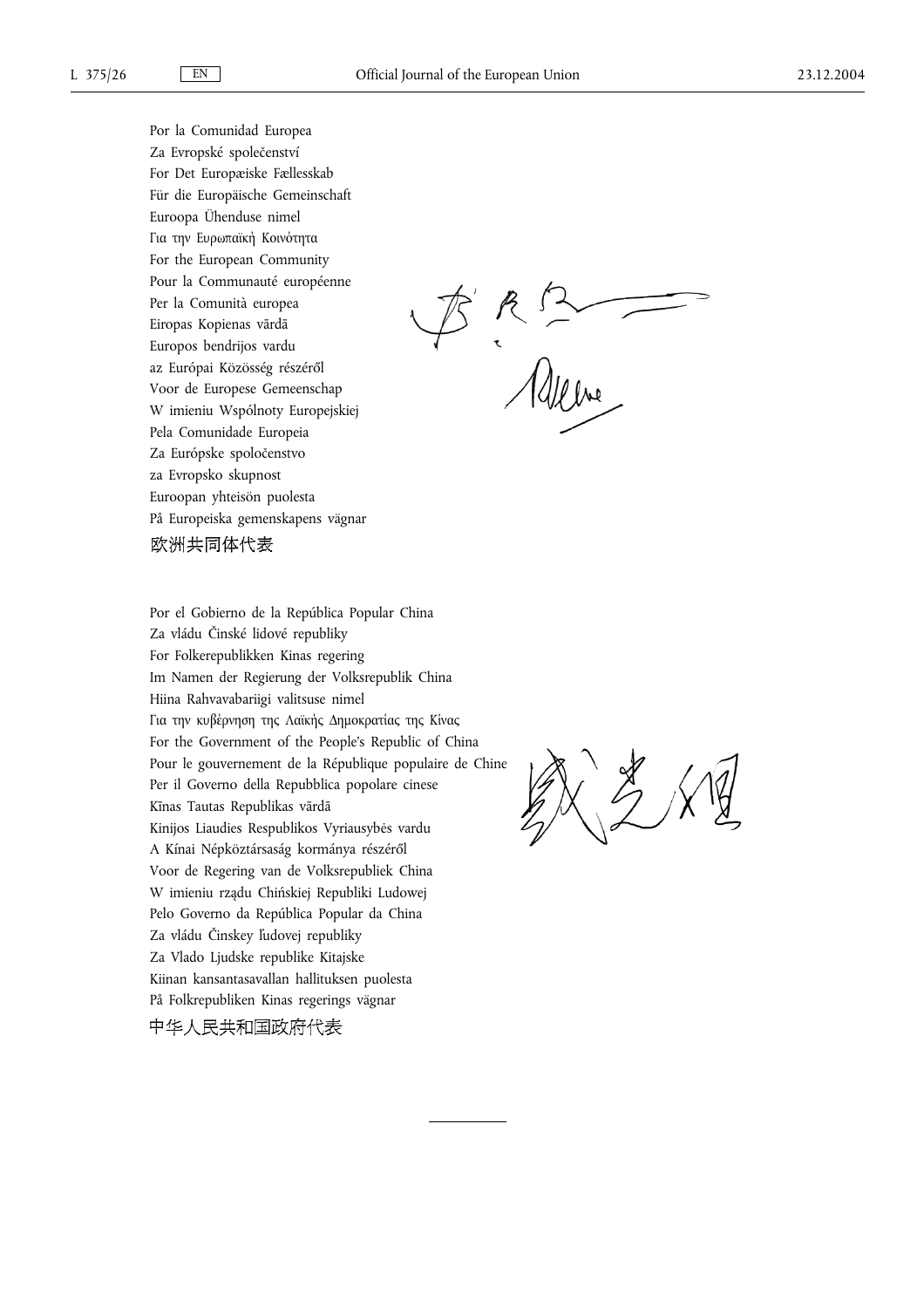## **COUNCIL DECISION**

## **of 20 December 2004**

**on the withdrawal by the European Community from the Convention on Fishing and Conservation of the Living Resources in the Baltic Sea and Belts**

(2004/890/EC)

THE COUNCIL OF THE EUROPEAN UNION,

Having regard to the Treaty establishing the European Community, and in particular Article 37 in conjunction with Article 300(2) and the first subparagraph of Article 300(3) thereof,

Having regard to the proposal from the Commission,

Having regard to the Opinion of the European Parliament (1),

## Whereas:

- (1) The Community is a Contracting Party to the Convention on Fishing and Conservation of the Living Resources in the Baltic Sea and Belts (2) ('the Gdansk Convention').
- (2) Article XIX of the Gdansk Convention provides for the withdrawal from the Convention by a Contracting Party.
- (3) Estonia, Latvia, Lithuania and Poland have an obligation to take the necessary steps to withdraw from the Gdansk Convention on 1 May 2004 or at the earliest possible date thereafter in accordance with Article 6(12) of the 2003 Act of Accession.
- (4) Following the withdrawal of those new Member States, the Community and the Russian Federation will be the

only remaining Contracting Parties to the Gdansk Convention and approximately 95 % of the Convention area will be Community waters.

(5) The maintenance of an international fisheries organisation for the purpose of managing fisheries in waters that fall entirely under the jurisdiction of only two Parties would be disproportionate and inefficient. The Community should therefore withdraw from the Gdansk Convention,

HAS DECIDED AS FOLLOWS:

## *Article 1*

The European Community shall withdraw from the Convention on Fishing and Conservation of the Living Resources in the Baltic Sea and the Belts.

#### *Article 2*

The President of the Council is hereby authorised to designate the person(s) empowered to notify the Depositary of the Convention on Fishing and Conservation of the Living Resources in the Baltic Sea and the Belts of the withdrawal of the Community from the Convention.

Done at Brussels, 20 December 2004.

*For the Council The President* P. VAN GEEL

<sup>(</sup> 1) Opinion delivered on 14 December 2004 (not yet published in the Official Journal).

<sup>(</sup> 2) OJ L 237, 26.8.1983, p. 4.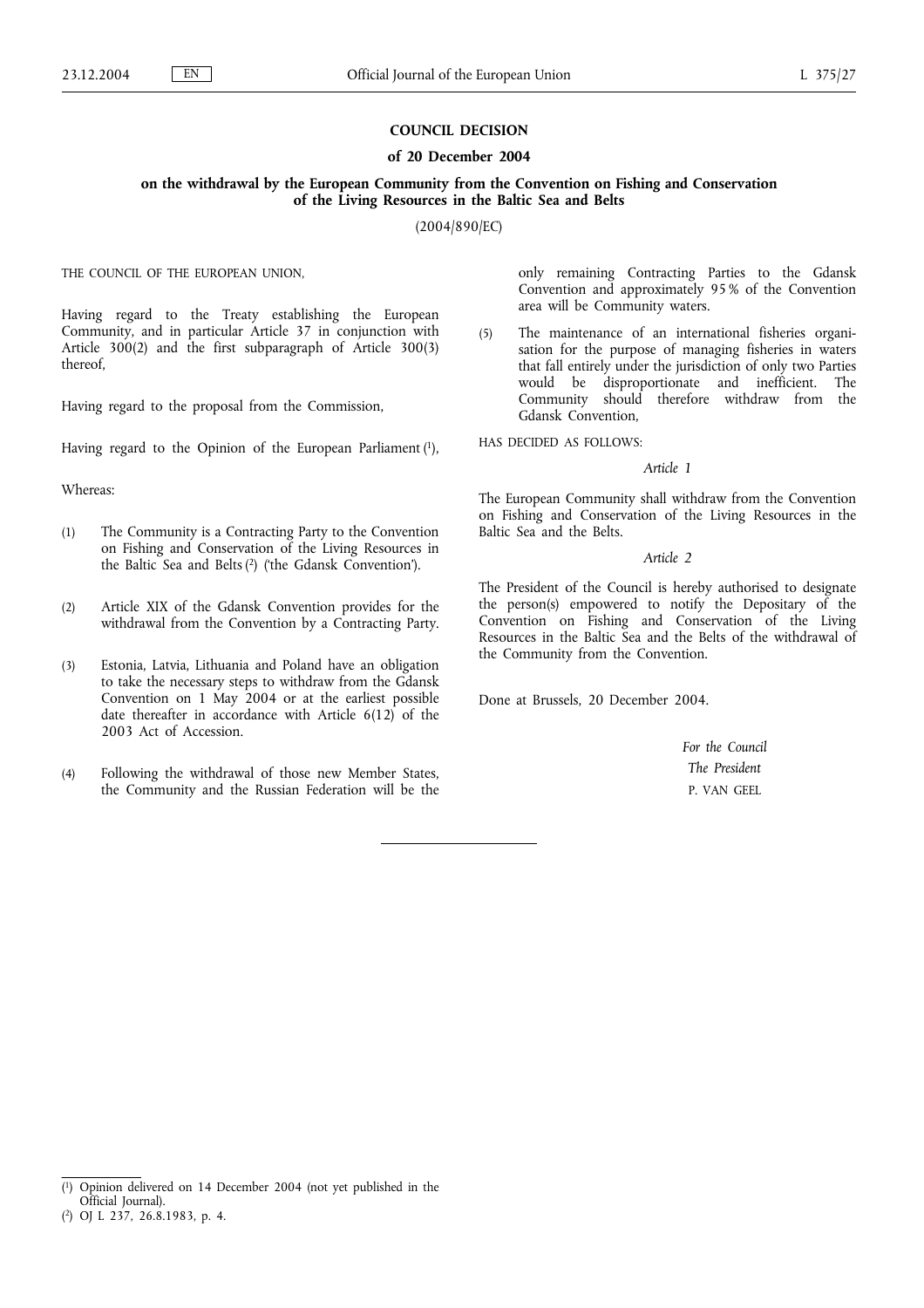## **COMMISSION**

## **COMMISSION DECISION**

## **of 19 November 2004**

**terminating the examination procedure concerning obstacles to trade consisting of trade practices maintained by Canada in relation to certain geographical indications for wines**(\*)

*(notified under document number C(2004) 4388)*

(2004/891/EC)

THE COMMISSION OF THE EUROPEAN COMMUNITIES,

Having regard to the Treaty establishing the European Community,

Having regard to Council Regulation (EC) No 3286/94 of 22 December 1994 laying down Community procedures in the field of the common commercial policy in order to ensure the exercise of the Community's rights under international trade rules, in particular those established under the auspices of the World Trade Organisation  $(1)$ , and in particular Article 11(1) thereof,

After consulting the Advisory Committee,

Whereas:

- (1) On 6 December 2001, the *Conseil interprofessionnel du vin de Bordeaux* (CIVB) lodged a complaint pursuant to Article 4 of Regulation (EC) No 3286/94 (hereinafter 'the Regulation').
- (2) CIVB claimed that Community sales of Bordeaux and Médoc in Canada are hindered by a number of obstacles to trade within the meaning of Article 2(1) of the Regulation, i.e. 'a practice adopted or maintained by a third country and in respect of which international trade rules establish a right of action'.
- (3) The alleged obstacle to trade resulted from the C-57 Amendment to the Canadian Trademarks Act, which deprived the geographical indications Bordeaux and

Médoc of a standard protection in compliance with the protection requirements laid down by the WTO Agreement on Trade Related Aspects of Intellectual Property Rights (TRIPS) for geographical indications for wines.

- (4) The Commission decided that the complaint contained sufficient evidence to justify the initiation of an examination procedure. A corresponding notice was published in the *Official Journal of the European Communities* ( 2).
- (5) The investigation confirmed the complainant's legal claim that the C-57 Amendment to the Canadian Trademarks Act violated Article 23.1 and 2 as well as Article 24.3 (the standstill clause) of TRIPS and that such infringements could not be justified on the basis of the exception under Article 24.6 of TRIPS.
- (6) The examination procedure also concluded that the C-57 Amendment threatens to cause adverse trade effects to the complainant, within the meaning of Article 2(4) and 10(4) of the Regulation.
- (7) On 12 February 2003, the Advisory Committee established by the Regulation considered the final report on the examination procedure.
- (8) On 24 April 2003, the Commission initialled a Bilateral Agreement with Canada on trade in wine and spirits, which provided for the definitive elimination of the names listed as 'generic' in Canada, including 'Bordeaux', 'Médoc' and 'Medoc' by the entry into force of the agreement.

<sup>(\*)</sup> Annuls and replaces Commission Decision 2004/806/EC (OJ L 354, 30.11.2004, p. 30).

<sup>(</sup> 1) OJ L 349, 31.12.1994, p. 71. Regulation as amended by Regulation (EC) No 356/95 (OJ L 41, 23.2.1995, p. 3). (

<sup>2)</sup> OJ C 124, 25.5.2002, p. 6.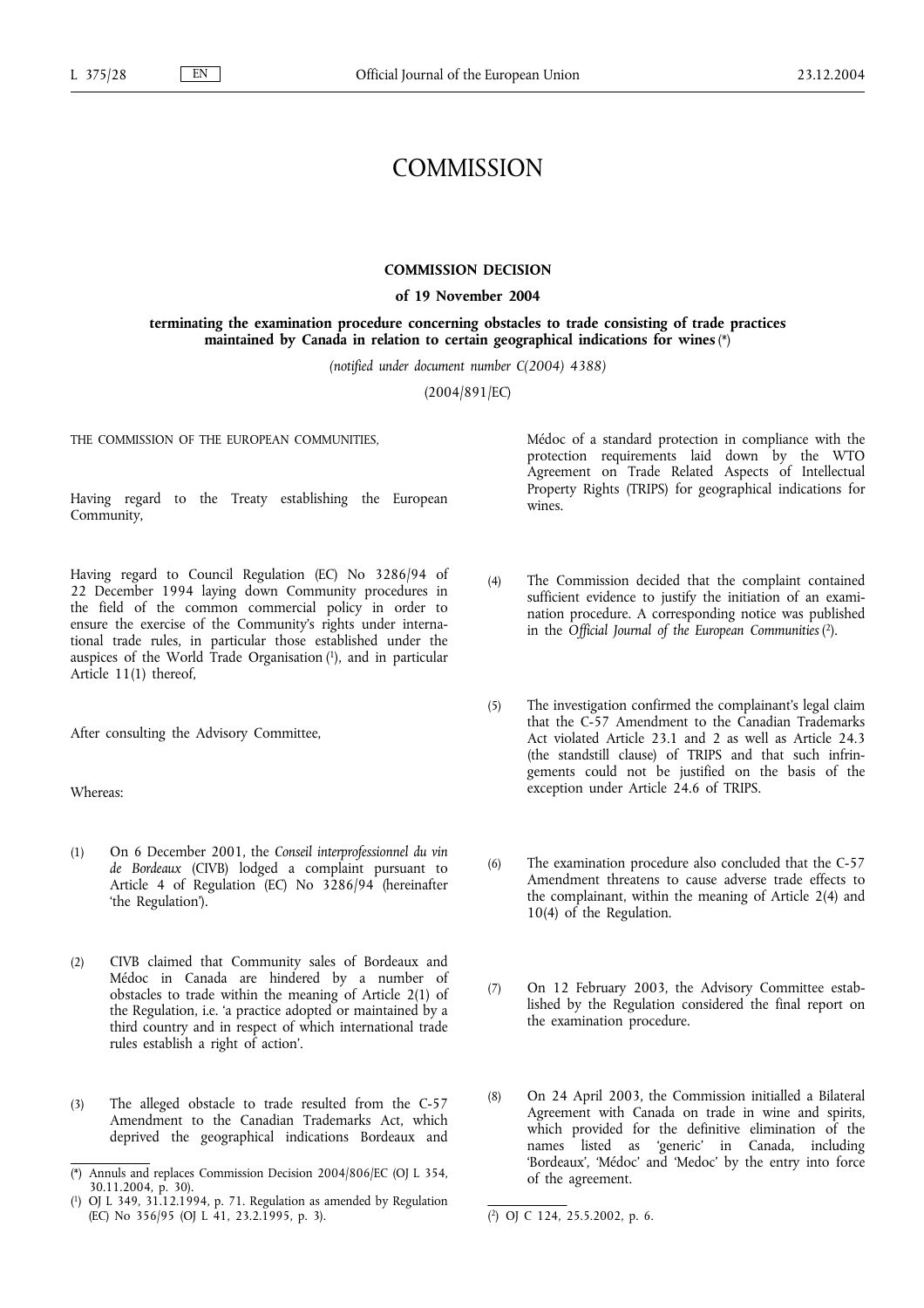- (9) On 9 July 2003, the Commission decided to suspend  $(1)$ the examination procedure with a view to terminate it as soon as Canada effectively eliminated these names from the list of generic names provided by the C-57 Amendment.
- (10) On 30 July 2003, the Council approved the conclusion, on behalf of the European Community, of the Bilateral Agreement with Canada on trade in wine and spirits (2). On 1 June 2004, the Bilateral Agreement entered into force  $(3)$ .
- (11) By the Order Amending Subsections 11.18(3) and (4) of the Trade-marks Act  $(4)$ , Canada eliminated Bordeaux, Médoc and Medoc from the list of generic names provided by the C-57 Amendment.

(12) Accordingly, it is appropriate to terminate the examination procedure,

HAS DECIDED AS FOLLOWS:

#### *Sole Article*

The examination procedure concerning obstacles to trade, consisting of trade practices maintained by Canada in relation to certain geographical indications for wines, is hereby terminated.

Done at Brussels, 19 November 2004.

*For the Commission* Pascal LAMY *Member of the Commission*

- ( 1) OJ L 170, 9.7.2003, p. 29.
- ( 2) OJ L 35, 6.2.2004, p. 1.
- ( 3) Article 41 of the Bilateral Agreement provided that: 'This Agreement shall enter into force on the first day of the second month following the date on which the Contracting Parties have exchanged diplomatic notes confirming the completion of their respective procedures for the entry into force of this Agreement'. The EC note was delivered on 16 September 2003 and Canada's response was delivered on 26 April 2004.
- ( 4) The Department of Industry published the *Order Amending Subsections 11.18(3) and (4) of the Trade-marks Act* in the Part II of the *Canada Gazette* of 5 May 2004. The Order is effective as of the date of registration, which is 22 April 2004.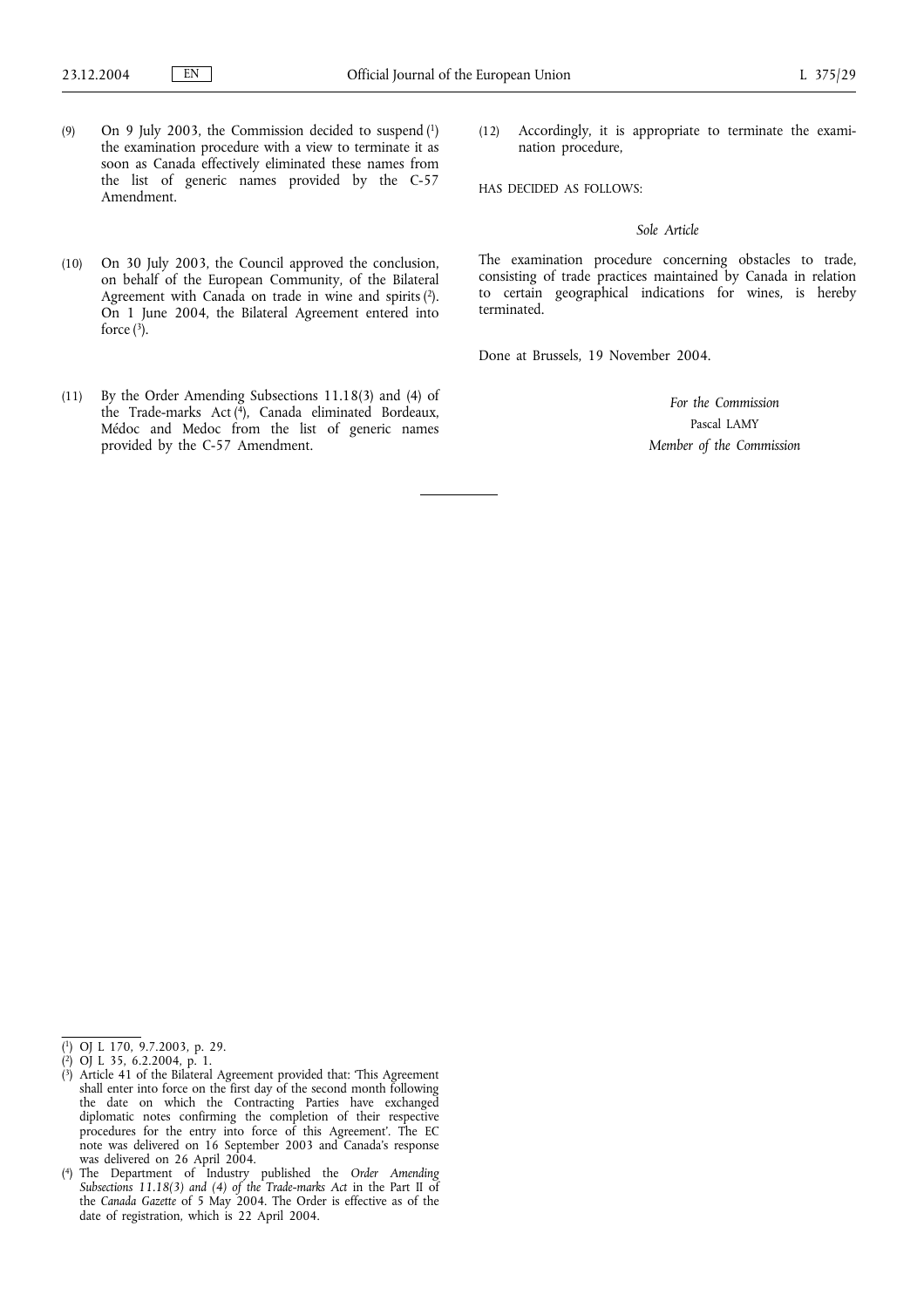## **COMMISSION DECISION**

## **of 20 December 2004**

## **amending Decision 2004/614/EC as regards the period of application of protection measures relating to avian influenza in South Africa**

*(notified under document number C(2004) 5011)*

**(Text with EEA relevance)**

(2004/892/EC)

THE COMMISSION OF THE EUROPEAN COMMUNITIES,

Having regard to the Treaty establishing the European Community,

Having regard to Council Directive 91/496/EEC of 15 July 1991 laying down the principles governing the organisation of veterinary checks on animals entering the Community from third countries and amending Directives 89/662/EEC, 90/425/EEC and 90/675/EEC (1), and in particular Article 18(7) thereof,

Having regard to Council Directive 97/78/EC of 18 December 1997 laying down the principles governing the organisation of veterinary checks on products entering the Community from third countries  $(2)$ , and in particular Article 22(6) thereof,

Whereas:

(1) By Commission Decision 2004/614/EC of 24 August 2004 concerning protection measures in relation to highly pathogenic avian influenza in the Republic of South Africa<sup>(3)</sup>, the Commission adopted protection measures in relation to avian influenza in ratite flocks in South Africa.

- (2) At least six months should pass after destruction of the ratites and disinfection of the infected holdings before imports of meat of ratites and their eggs from South Africa may be allowed into the Community again. In view of the situation the protection measures already adopted should be prolonged.
- (3) The measures provided for in this Decision are in accordance with the opinion of the Standing Committee on the Food Chain and Animal Health,

HAS ADOPTED THIS DECISION:

## *Article 1*

In Article 7 of Decision 2004/614/EC, the date '1 January 2005' is replaced by the date '31 March 2005'.

*Article 2*

This Decision is addressed to the Member States.

Done at Brussels, 20 December 2004.

*For the Commission* Markos KYPRIANOU *Member of the Commission*

<sup>(</sup> 1) OJ L 268, 24.9.1991, p. 56. Directive as last amended by the 2003 Act of Accession.

<sup>(</sup> 2) OJ L 24, 30.1.1998, p. 9. Directive as last amended by Regulation (EC) No 882/2004 of the European Parliament and of the Council (OJ L 165, 30.4.2004, p. 1).

<sup>(</sup> 3) OJ L 275, 25.8.2004, p. 20.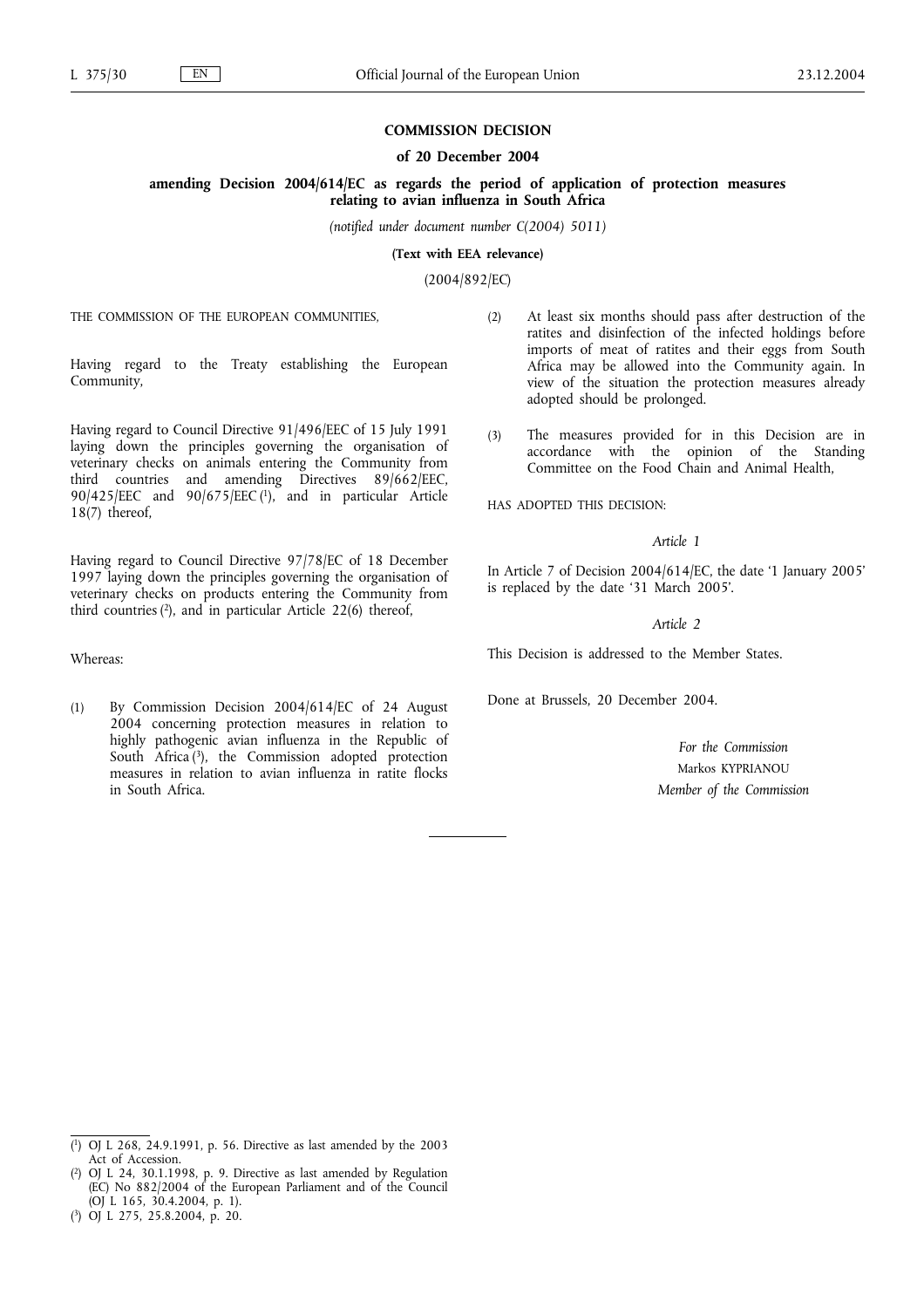## **COMMISSION DECISION**

## **of 20 December 2004**

## **providing for the temporary marketing of certain seed of the species** *Secale cereale***, not satisfying the requirements of Council Directive 66/402/EEC**

*(notified under document number C(2004) 5027)*

**(Text with EEA relevance)**

(2004/893/EC)

THE COMMISSION OF THE EUROPEAN COMMUNITIES,

Having regard to the Treaty establishing the European Community,

Having regard to Council Directive 66/402/EEC of 14 June 1966 on the marketing of cereal seed (1), and in particular Article 17 thereof,

Whereas:

- (1) In Latvia the quantity of available seed of winter varieties of rye (*Secale cereale*) suitable to the national climatic conditions and which satisfies the requirements of Directive 66/402/EEC in respect of the presence of the harmful organism *Claviceps purpurea* is insufficient and therefore not adequate to meet the needs of the Member State.
- (2) It is not possible to meet the demand for seed of that species satisfactorily with seed from other Member States or from third countries, which satisfies all the requirements laid down in Directive 66/402/EEC.
- (3) Accordingly, Latvia should be authorised to permit the marketing of seed of that species subject to less stringent requirements for a period expiring on 30 November 2004.
- (4) In addition, other Member States irrespective of whether the seed was harvested in a Member State or in a third country covered by Council Decision 2003/17/EC of 16 December 2002 on the equivalence of field inspections carried out in third countries on seed-producing crops and on the equivalence of seed produced in third countries (2) which are in a position to supply Latvia with seed of that species, should be authorised to permit the marketing of such seed.
- (5) It is appropriate that Latvia acts as coordinator in order to ensure that the total amount of seed authorised pursuant to this Decision does not exceed the maximum quantity covered by this Decision.
- (6) The measures provided for in this Decision are in accordance with the opinion of the Standing Committee on Seeds and Propagating Material for Agriculture, Horticulture and Forestry,

HAS ADOPTED THIS DECISION:

## *Article 1*

The marketing in the Community of seed of winter rye which does not satisfy the requirements laid down in Directive 66/402/EEC in respect of the presence of the harmful organism *Claviceps purpurea* shall be permitted, for a period expiring on 30 November 2004, in accordance with the terms set out in the Annex to this Decision and subject to the following conditions:

- (a) the maximum number of *sclerotia* or fragments of *sclerotia* of *Claviceps purpurea* present in a sample of 500 grams of seed of the category 'basic seed' or 'certified seed' is 15;
- (b) the official label states the number of *sclerotia* or fragments of *sclerotia* of *Claviceps purpurea* as ascertained in the official examination carried out pursuant to Article  $2(1)(E)(d)$  of Directive 66/402/EEC;
- (c) the seed must have been first placed on the market in accordance with Article 2 of this Decision.

## *Article 2*

Any seed supplier wishing to place on the market the seeds referred to in Article 1 shall apply to the Member State in which he is established.

<sup>(</sup> 1) OJ 125, 11.7.1966, p. 2309/66. Directive as last amended by Directive 2003/61/EC (OJ L 165, 3.7.2003, p. 23).

<sup>(</sup> 2) OJ L 8, 14.1.2003, p. 10. Decision as last amended by Decision 2003/403/EC (OJ L 141, 7.6.2003, p. 23).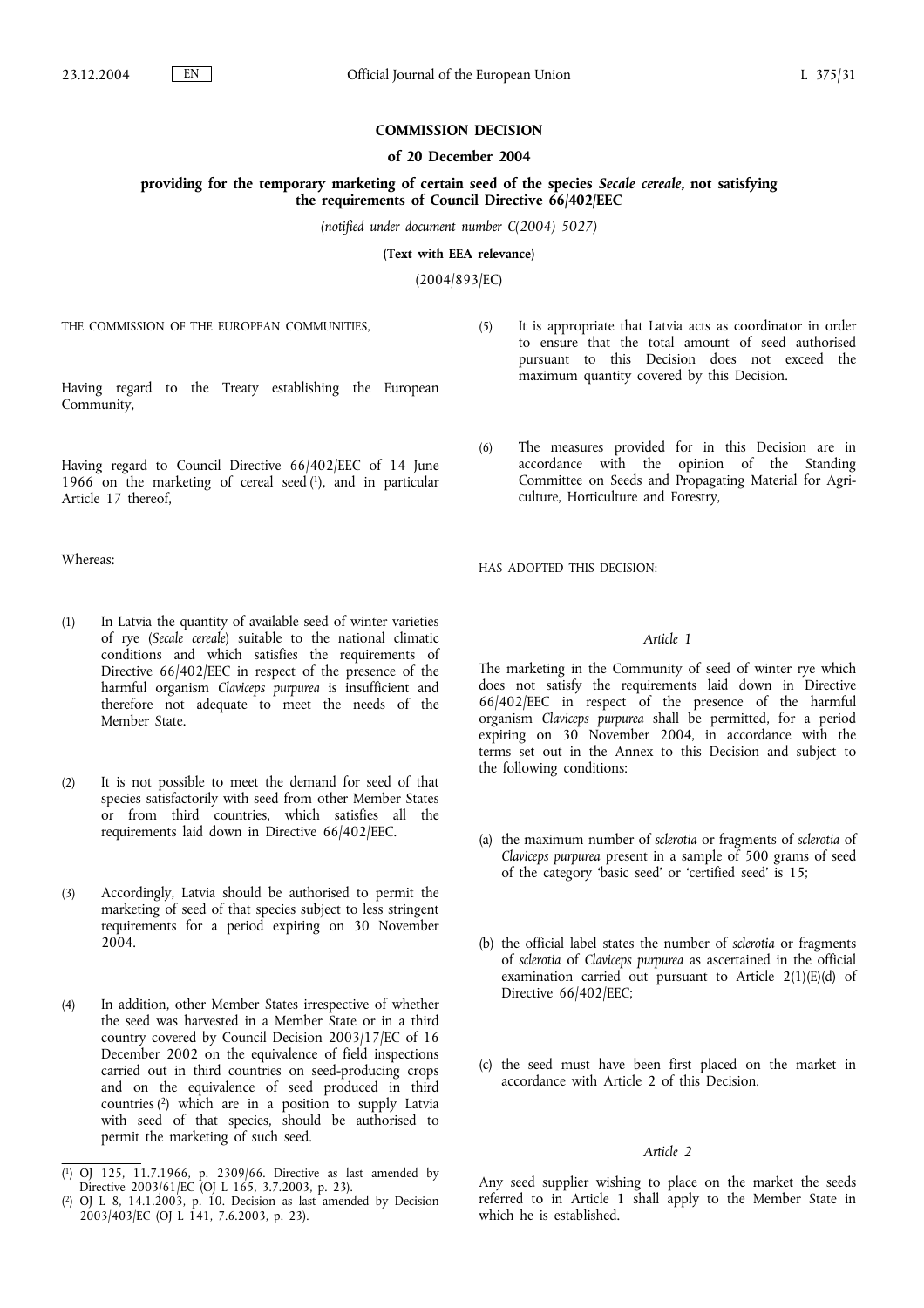The Member State concerned shall authorise the supplier to place that seed on the market, unless:

- (a) there is sufficient evidence to doubt as to whether the supplier is able to place on the market the amount of seed for which he has applied for authorisation; or
- (b) the total quantity authorised to be marketed pursuant to the derogation concerned would exceed the maximum quantity specified in the Annex.

## *Article 3*

The Member States shall assist each other administratively in the application of this Decision.

Latvia shall act as coordinating Member State in order to ensure that the total amount authorised does not exceed the maximum quantity specified in the Annex.

Any Member State receiving an application under Article 2 shall immediately notify the coordinating Member State of the amount covered by the application. The coordinating Member State shall immediately inform the notifying Member State as to whether authorisation would result in the maximum quantity being exceeded.

## *Article 4*

Member States shall immediately notify the Commission and the other Member States of the quantities in respect of which they have granted marketing authorisation pursuant to this Decision.

## *Article 5*

This Decision is addressed to the Member States.

Done at Brussels, 20 December 2004.

*For the Commission* Markos KYPRIANOU *Member of the Commission*

*ANNEX*

| Variety        |                           | Maximum quantity |
|----------------|---------------------------|------------------|
| <b>Species</b> |                           | (tonnes)         |
| Secale cereale | Kaupo, Puhovčanka, Valdai | 800              |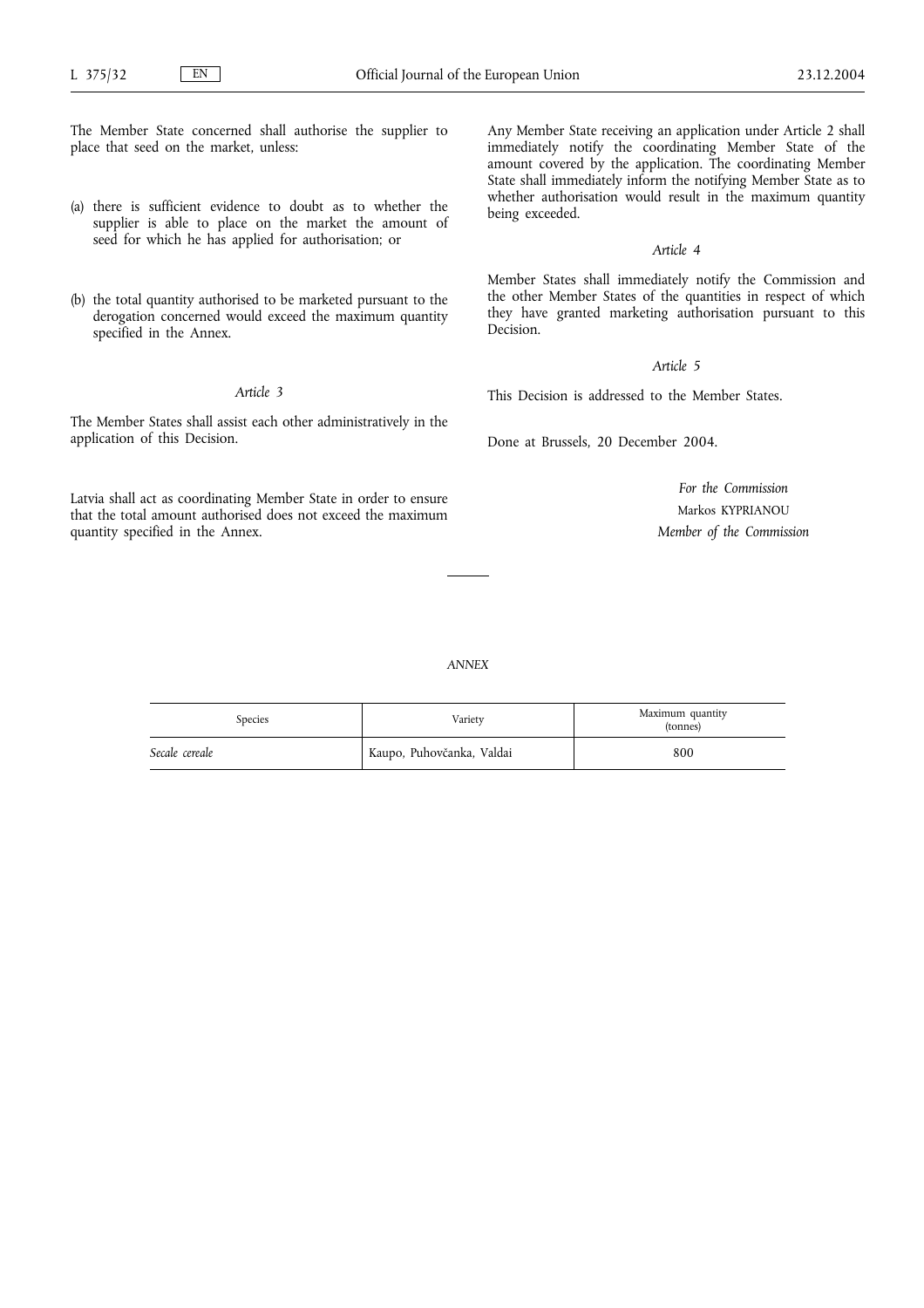## **COMMISSION DECISION**

## **of 20 December 2004**

## **providing for the temporary marketing of certain seed of the species** *Triticum aestivum***, not satisfying the requirements of Council Directive 66/402/EEC**

*(notified under document number C(2004) 5028)*

**(Text with EEA relevance)**

(2004/894/EC)

THE COMMISSION OF THE EUROPEAN COMMUNITIES,

Having regard to the Treaty establishing the European Community,

Having regard to Council Directive 66/402/EEC of 14 June 1966 on the marketing of cereal seed  $(1)$ , and in particular Article 17 thereof,

## Whereas:

- (1) In Denmark the quantity of available seed of winter varieties of wheat (*Triticum aestivum*) suitable to the national climatic conditions and which satisfies the germination capacity requirements of Directive 66/402/EEC is insufficient and is therefore not adequate to meet the needs of the Member State.
- (2) It is not possible to meet the demand for seed of that species satisfactorily with seed from other Member States or from third countries, which satisfies all the requirements laid down in Directive 66/402/EEC.
- (3) Accordingly, Denmark should be authorised to permit the marketing of seed of that species subject to less stringent requirements for a period expiring on 30 November 2004.
- (4) In addition, other Member States irrespective of whether the seed was harvested in a Member State or in a third country covered by Council Decision 2003/17/EC of 16 December 2002 on the equivalence of field inspections carried out in third countries on seed-producing crops and on the equivalence of seed produced in third countries (2) which are in a position to supply Denmark with seed of that species, should be authorised to permit the marketing of such seed.
- (5) It is appropriate that Denmark act as coordinator in order to ensure that the total amount of seed authorised pursuant to this Decision does not exceed the maximum quantity covered by this Decision.

(6) The measures provided for in this Decision are in accordance with the opinion of the Standing Committee on Seeds and Propagating Material for Agriculture, Horticulture and Forestry,

HAS ADOPTED THIS DECISION:

#### *Article 1*

The marketing in the Community of seed of winter wheat which does not satisfy the minimum germination capacity requirements laid down in Directive 66/402/EEC shall be permitted, for a period expiring on 30 November 2004, in accordance with the terms set out in the Annex to this Decision and subject to the following conditions:

- (a) the germination capacity is at least 75 % of pure seed;
- (b) the official label states the germination ascertained in the official examination carried out pursuant to Articles  $2(1)(F)(d)$  and  $2(1)(G)(d)$  of Directive 66/402/EEC;
- (c) the seed must have been first placed on the market in accordance with Article 2 of this Decision.

## *Article 2*

Any seed supplier wishing to place on the market the seeds referred to in Articles 1 shall apply to the Member State in which he is established.

The Member State concerned shall authorise the supplier to place that seed on the market, unless:

- (a) there is sufficient evidence to doubt as to whether the supplier is able to place on the market the amount of seed for which he has applied for authorisation; or
- (b) the total quantity authorised to be marketed pursuant to the derogation concerned would exceed the maximum quantity specified in the Annex.

<sup>(</sup> 1) OJ 125, 11.7.1966, p. 2309/66. Directive as last amended by Directive 2003/61/EC (OJ L 165, 3.7.2003, p. 23).

<sup>(</sup> 2) OJ L 8, 14.1.2003, p. 10. Decision as last amended by Decision 2003/403/EC (OJ L 141, 7.6.2003, p. 23).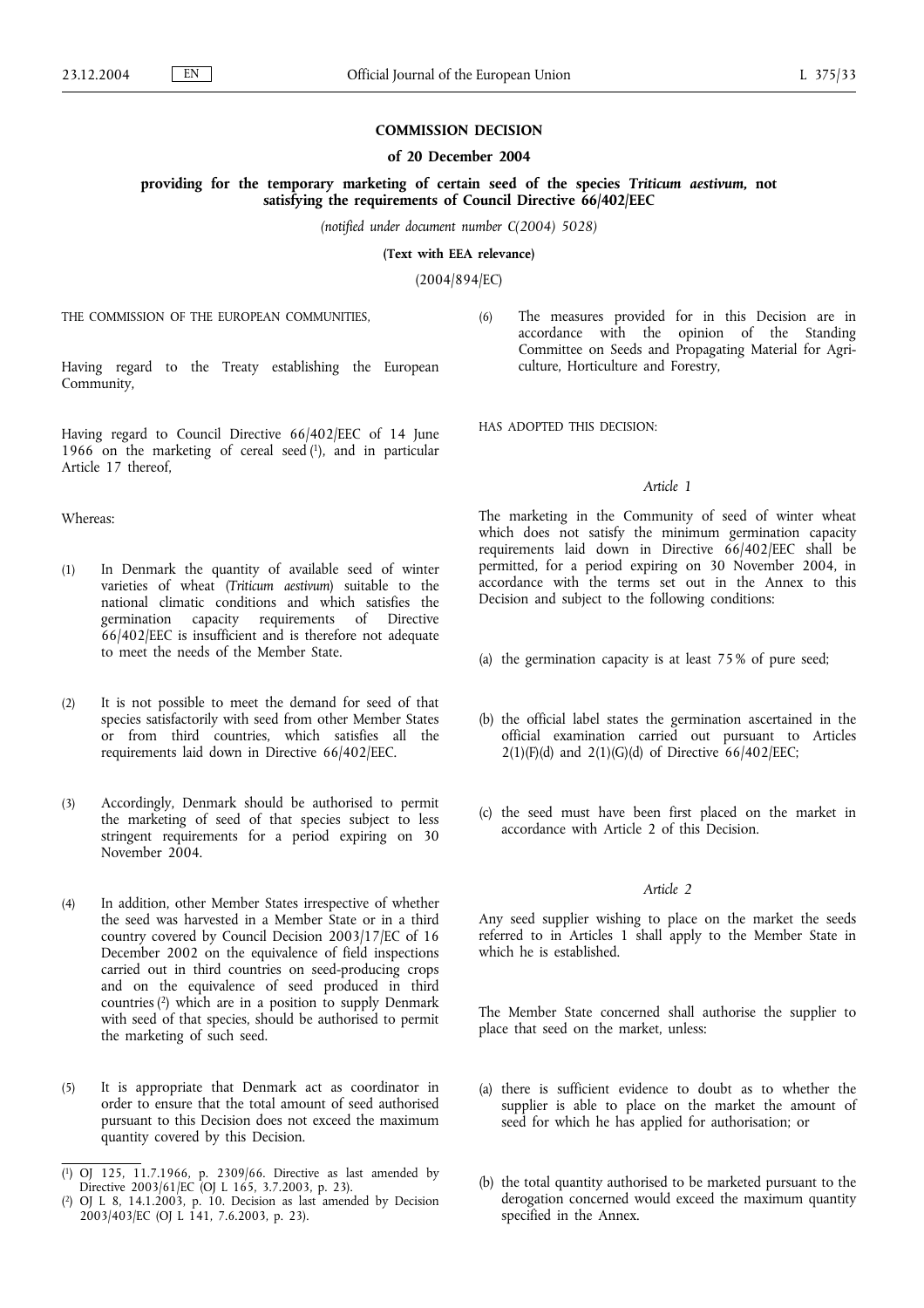The Member States shall assist each other administratively in the application of this Decision.

Denmark shall act as coordinating Member State in order to ensure that the total amount authorised does not exceed the maximum quantity specified in the Annex.

Any Member State receiving an application under Article 2 shall immediately notify the coordinating Member State of the amount covered by the application. The coordinating Member State shall immediately inform the notifying Member State as to whether authorisation would result in the maximum quantity being exceeded.

## *Article 4*

Member States shall immediately notify the Commission and the other Member States of the quantities in respect of which they have granted marketing authorisation pursuant to this Decision.

## *Article 5*

This Decision is addressed to the Member States.

Done at Brussels, 20 December 2004.

*For the Commission* Markos KYPRIANOU *Member of the Commission*

#### *ANNEX*

| Species           | Variety                                                                                                    | Maximum quantity (tonnes) |
|-------------------|------------------------------------------------------------------------------------------------------------|---------------------------|
| Triticum aestivum | Abika, Bill, Elvis, Globus, Grommit,<br>Hattrick, Opus, Robigus, Senat,<br>Smuggler, Solist, Tulsa, Tritex | 45 000                    |